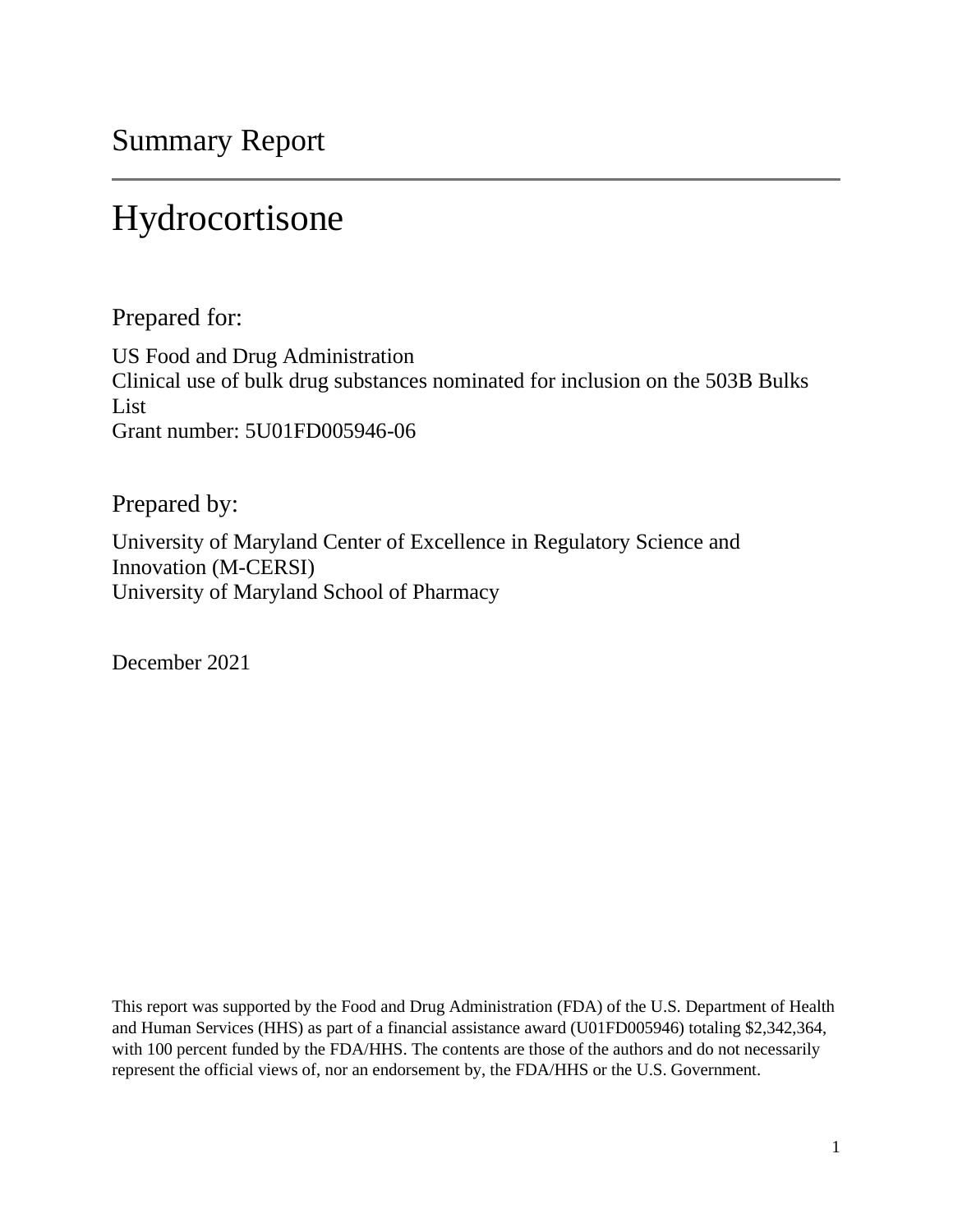# **Table of Contents**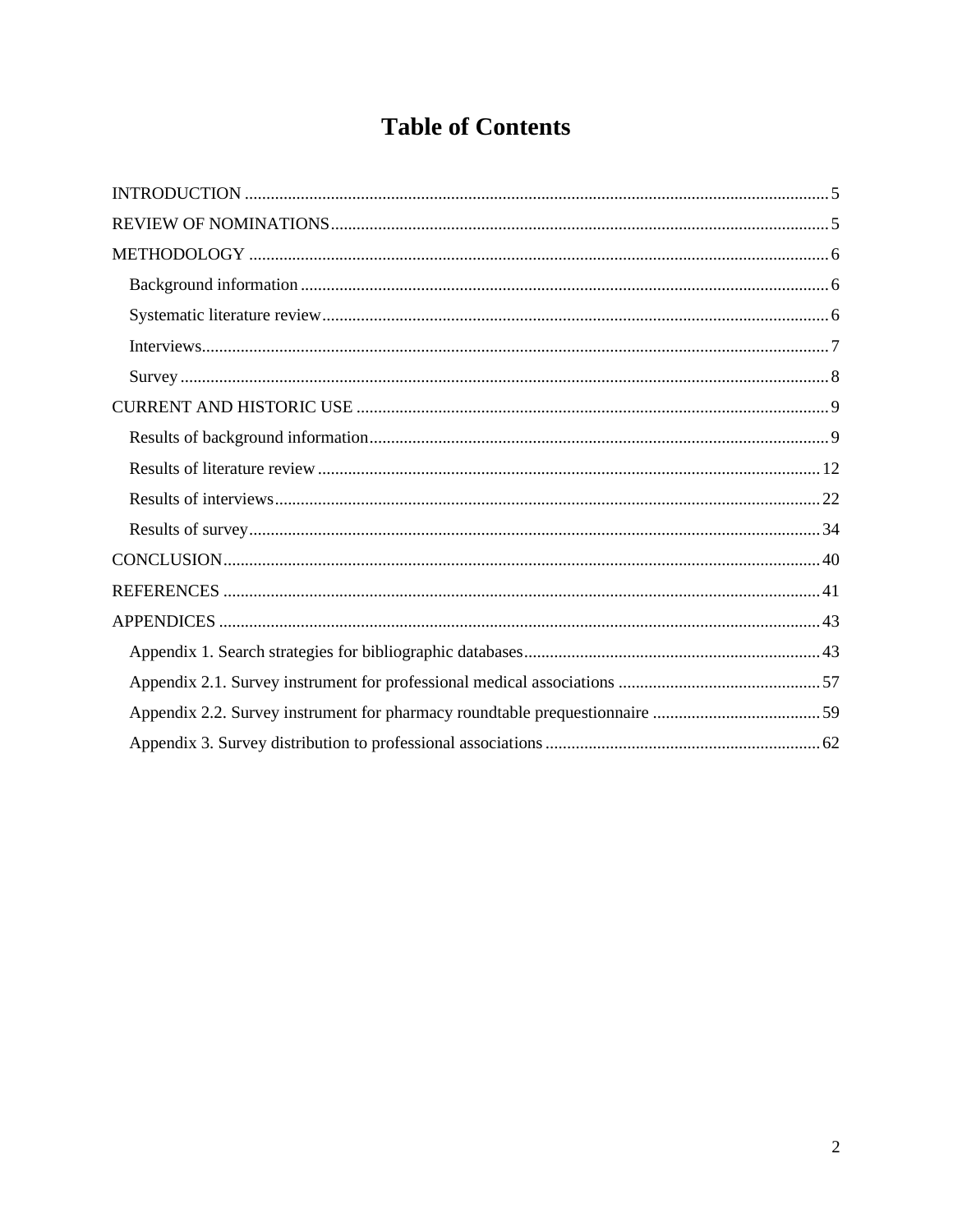## **Table of Tables**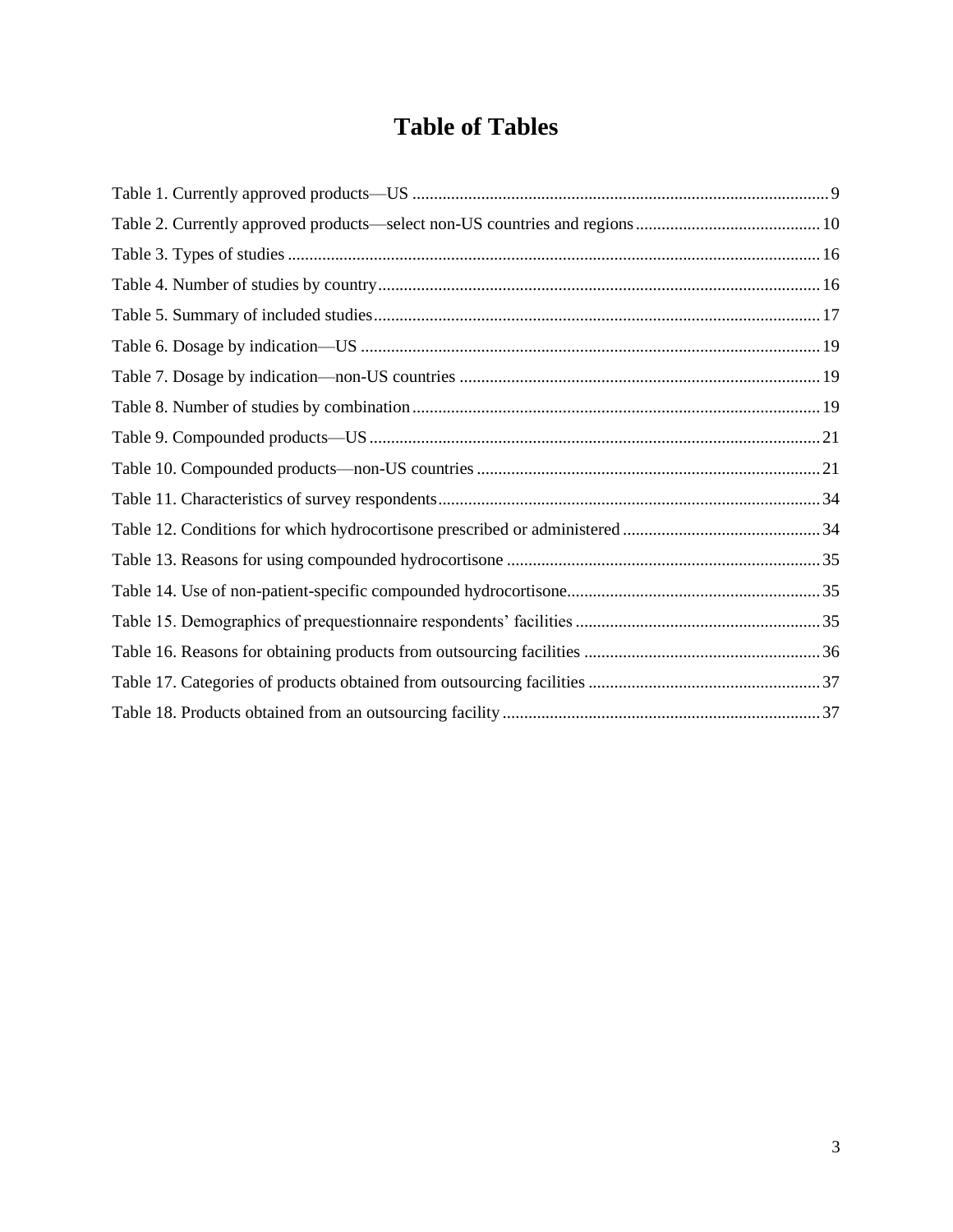# **Frequently Used Abbreviations**

| API           | Active pharmaceutical ingredient                                   |
|---------------|--------------------------------------------------------------------|
| EU            | European Union                                                     |
| <b>FDA</b>    | US Food and Drug Administration                                    |
| IV            | Intravenous                                                        |
| <b>OTC</b>    | Over-the-counter                                                   |
| <b>PRISMA</b> | Preferred Reporting Items for Systematic Reviews and Meta-Analyses |
| <b>ROA</b>    | Route of administration                                            |
| <b>SME</b>    | Subject matter expert                                              |
| UK.           | United Kingdom                                                     |
| <b>US</b>     | <b>United States</b>                                               |
| <b>USP</b>    | United States Pharmacopeia                                         |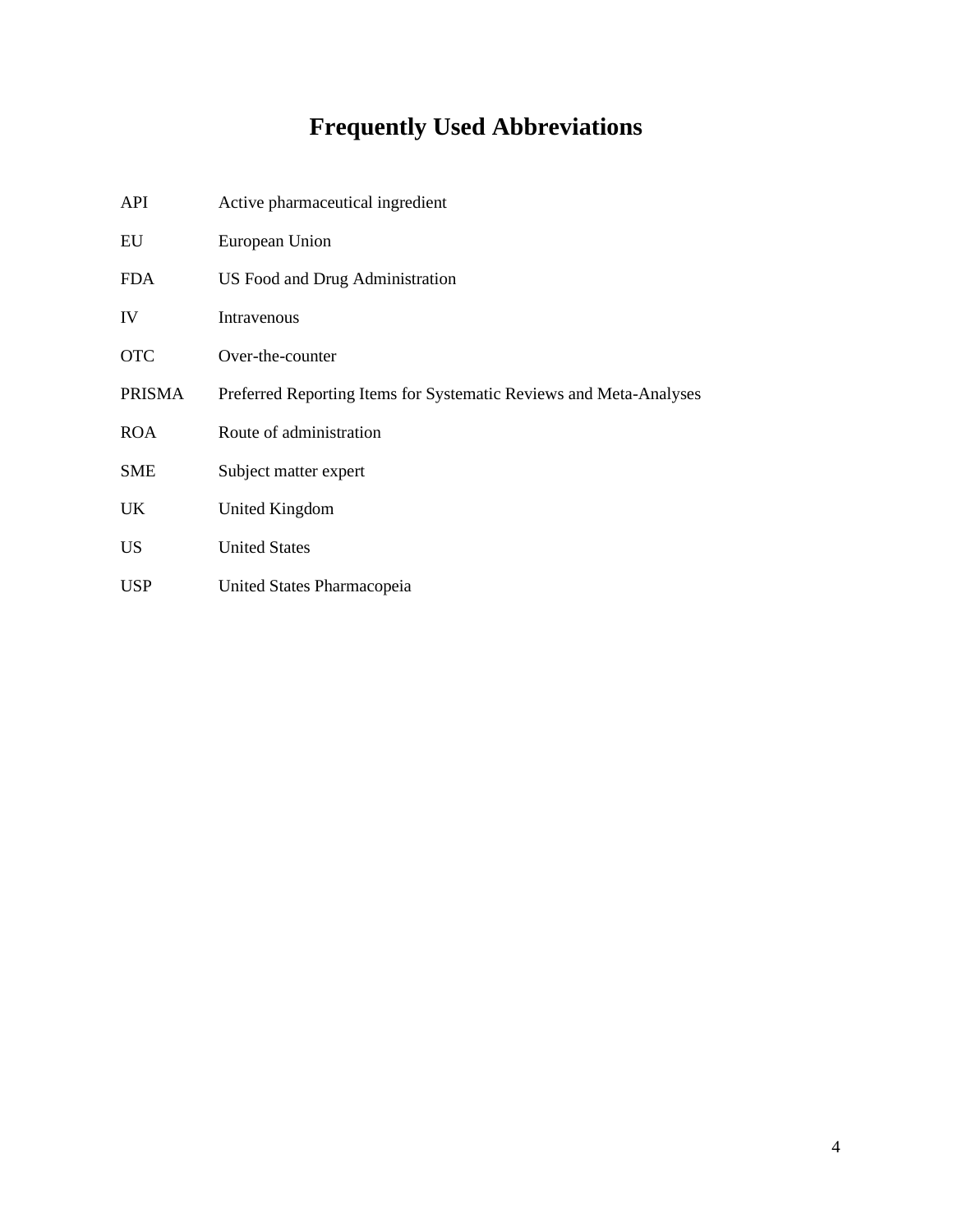## <span id="page-4-0"></span>**INTRODUCTION**

This report was created to assist the United States (US) Food and Drug Administration (FDA) in its evaluation of the use of hydrocortisone (UNII code: WI4X0X7BPJ), which was nominated for use as a bulk drug substance in compounding by outsourcing facilities under section 503B of the Federal Food, Drug, and Cosmetic Act.

The aim of this report was to describe how hydrocortisone is used in clinical research and practice to diagnose, prevent, or treat disease. Because of the broad, exploratory nature of this aim, scoping review methodology was used. Following the scoping review framework, a systematic literature review was conducted and healthcare practitioners were consulted to identify how hydrocortisone has been used historically and currently.<sup>1-3</sup> Assessments of study quality and risk of bias were not performed because the aim of this report was not to make specific recommendations on the use of this substance in clinical practice.<sup>1,4,5</sup> Rather, the aim was to summarize the available evidence on the use of hydrocortisone and thereby assist the FDA to determine whether there is a need for the inclusion of this substance on the 503B Bulks List.

## <span id="page-4-1"></span>**REVIEW OF NOMINATIONS**

Hydrocortisone was nominated for inclusion on the 503B Bulks List by David Smith, the Outsourcing Facilities Association, Sincerus Florida, LLC, and Triangle Compounding Pharmacy, Inc. Hydrocortisone was nominated for use in combination with additional active pharmaceutical ingredients (APIs) (refer to Table 8).

Although the exact medical condition for which the compounded product is being requested is generally unknown, hydrocortisone is generally used for acne, allergic states, dermatological diseases, endocrine disorders, gastrointestinal diseases, hematologic disorders, hyperhidrosis, inflammation associated with topical bacterial and fungal infections, melasma, neoplastic diseases, nervous system diseases, ophthalmic diseases, pruritus, renal diseases, respiratory diseases, and rheumatic disorders. Hydrocortisone was also nominated to treat adrenal insufficiency, allergies, eczema, melasma, and psoriasis.

Hydrocortisone will be compounded as various topical dosage forms based on the prescriber's request, including creams, gels, ointments, solutions, and suspensions in strengths based on the prescriber's request, typically ranging from 0.5% to 4%. Hydrocortisone will also be compounded as various oral dosage forms with strengths based on the prescriber's request. Additionally, hydrocortisone will be compounded as capsules, creams, gels, ointments, suspensions, and suppositories for oral and topical administration. Strengths include 0.25% to 10%, 0.5 to 10 mg, 0.5 to 10 mg/mL, and 50 to 500 mg.

Nominators provided references from published peer-reviewed literature to describe the pharmacology and support the clinical use of hydrocortisone. 6-16

Reasons provided for nomination to the 503B Bulks List included:

- The compounded product may be the prescriber's preference or the only product to effectively treat the indication for which it is intended.
- Patients may need dosage forms or strengths, including greater concentrations, that are not available commercially.
- Patients may be sensitive to dyes, fillers, preservatives, or other excipients in manufactured products.
- Hydrocortisone will be compounded in combination with other APIs to treat conditions such as melasma and inflammation or pruritus associated with conditions.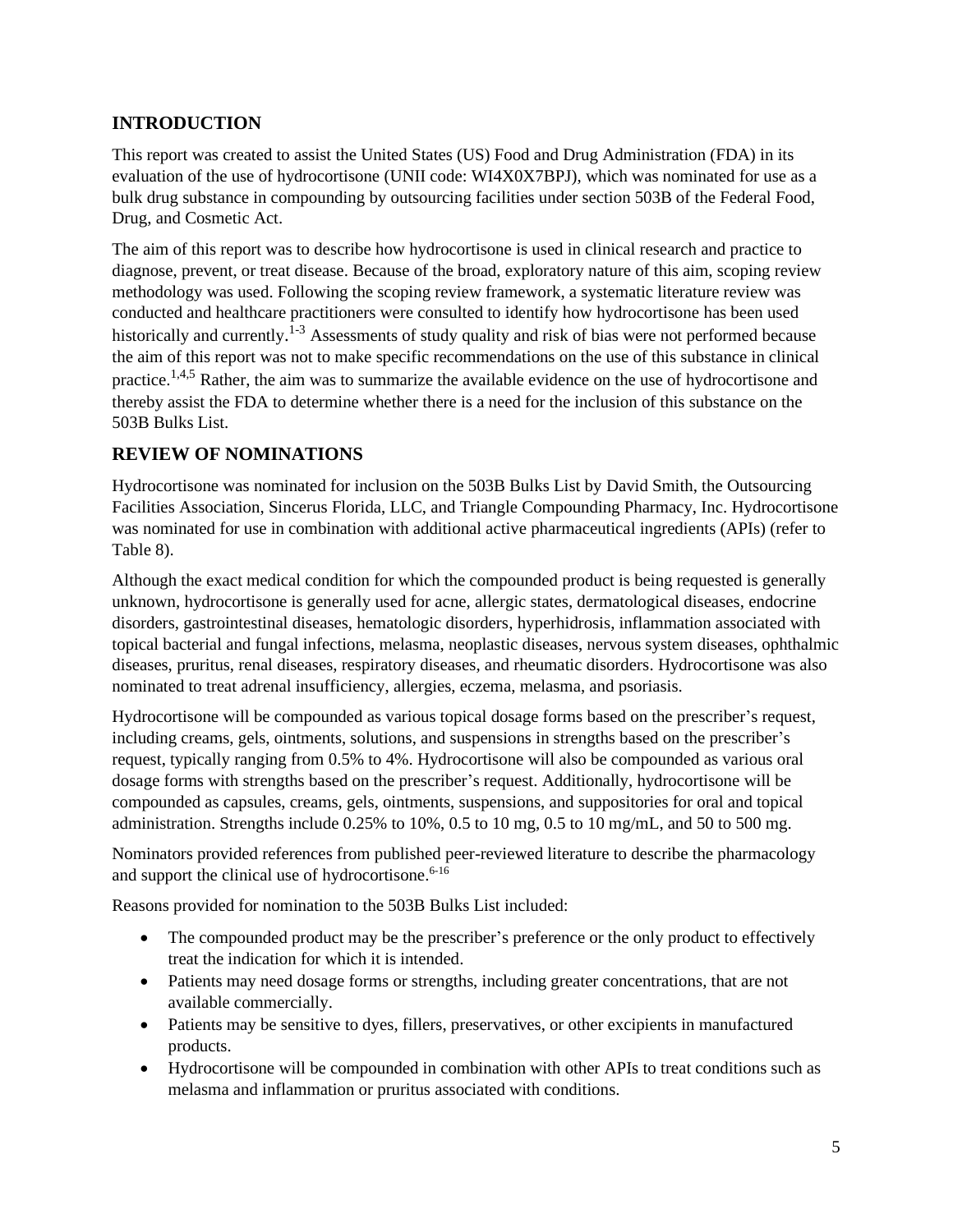- Compounding from bulk drug substances means using only the ingredients necessary to achieve the desired clinical outcomes. The API is in its purest form, without fillers, excipients, binders, dyes, preservatives, or other materials.
- Individual finished products have more variance than the actual API, and the use of a finished product has the potential to introduce unacceptable inaccuracies into the compounded medication.

## <span id="page-5-0"></span>**METHODOLOGY**

#### <span id="page-5-1"></span>*Background information*

The national medicine registers of 13 countries and regions were searched to establish the availability of hydrocortisone products in the US and around the world. The World Health Organization, the European Medicines Agency, and globalEDGE were used to identify regulatory agencies in non-US countries. The medicine registers of non-US regulatory agencies were selected for inclusion if they met the following criteria: freely accessible; able to search and retrieve results in English language; and desired information, specifically product trade name, active ingredient, strength, form, route of administration (ROA), and approval status, provided in a usable format. Based on these criteria, the medicine registers of 13 countries or regions were searched: US, Canada, European Union (EU), United Kingdom (UK), Ireland, Belgium, Latvia, Australia, New Zealand, Saudi Arabia, Abu Dhabi, Hong Kong, and Namibia. Both the European Medicines Agency and the national registers of select EU countries (Ireland, UK, Belgium, and Latvia) were searched because some medicines were authorized for use in the EU and not available in a member country or vice versa.

Each medicine register was searched for hydrocortisone; name variations of hydrocortisone were entered if the initial search retrieved no results. The following information from the search results of each register was recorded in a spreadsheet: product trade name, active ingredient, strength, form, ROA, status or schedule, and approval date. Information was recorded only for products with strengths, forms, or ROAs similar to those requested in the nominations.

In addition to the aforementioned medicine registers, the DrugBank database (version 5.1.5) and the Natural Medicines database were searched for availability of over-the-counter (OTC) products containing hydrocortisone. The availability of OTC products (yes/no) in the US and the ROAs of these products were recorded in a spreadsheet. Individual product information was not recorded.

#### <span id="page-5-2"></span>*Systematic literature review*

#### Search strategy

A medical librarian constructed comprehensive search strategies for Ovid MEDLINE and Embase. The search strategies used a combination of controlled vocabulary terms and keywords to describe three concepts: hydrocortisone, topical administration or form, and substances nominated for use in combination with (refer to Appendix 1 for full search strategies). A literature review was not conducted for topical single-ingredient hydrocortisone products because of the availability of FDAapproved single-ingredient products for this ROA. Results were limited to human studies in the English language. Searches were conducted on February 10, 2021. In addition, the ECRI Guidelines Trust<sup>®</sup> repository was searched on February 10, 2021 for clinical practice guidelines that recommended the use of hydrocortisone and provided sufficient information on dosing and administration.

Results were exported to EndNote for Windows version X9.3.3 (Clarivate), and duplicates were removed. The deduplicated results were uploaded to Covidence (Veritas Health Innovation) for screening.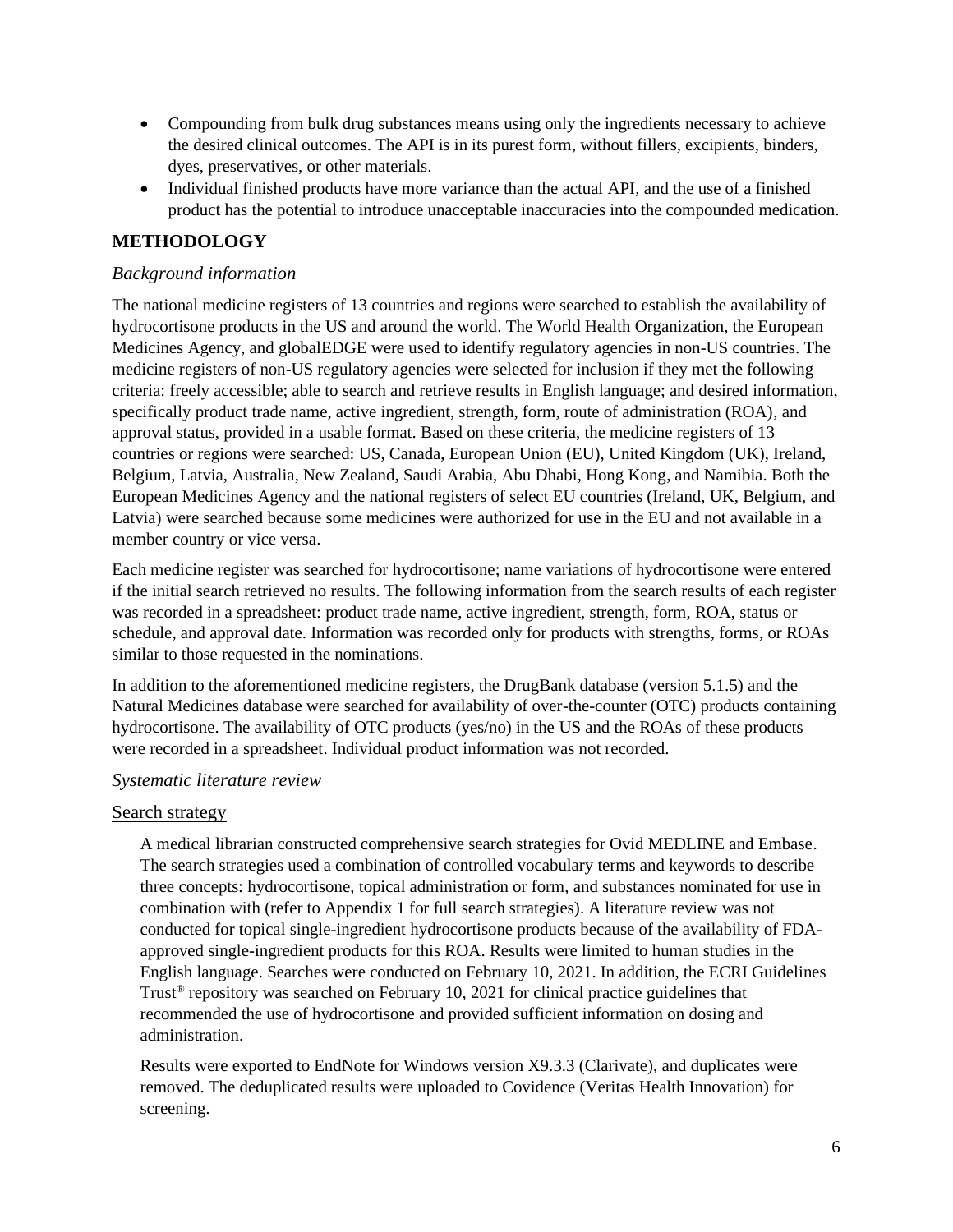#### Study selection

Studies in which hydrocortisone was used in the nominated dosage form, ROA, or combination product to diagnose, prevent, or treat the nominated disease or condition, or other conditions not specified in the nomination, were included. Studies were excluded if they were written in a language other than English; were reviews or meta-analyses; were surveys or questionnaires (cross-sectional design); were designed to evaluate cost-effectiveness, mechanism of action, preclinical use, safety, or toxicity; or used any study design other than a randomized controlled trial conducted in a non-US country. Studies were also excluded if hydrocortisone was used as an FDA-approved product in the nominated dosage form, ROA, or combination; was in a dosage form, ROA, or combination that was not nominated; was in an unspecified dosage form or ROA; was not used clinically; or was mentioned briefly as a rescue treatment or previously failed treatment. Studies in which hydrocortisone was used to diagnose, prevent, or treat autism were excluded because of a separate project examining the use of compounded substances in patients with autism. Studies that did not meet the inclusion criteria but provided valuable information about the pharmacological or current or historical use of the substance were noted and put in a separate group in the EndNote library. Two reviewers independently screened titles and abstracts and reviewed full-text articles. A third reviewer reconciled all disagreements.

#### Data extraction

The following information was recorded in a standard data extraction form: author names, article title, journal, year of publication, country, study type, historical use of hydrocortisone, setting, total number of patients, number of patients who received hydrocortisone, patient population, indication for use of hydrocortisone, dosage form and strength, dose, ROA, frequency and duration of therapy, use of hydrocortisone in a combination product, use and formulation of hydrocortisone in a compounded product, use of hydrocortisone compared with FDA-approved drugs or other treatments, outcome measures, and authors' conclusions. One reviewer extracted data from the included studies; a second reviewer checked the data extraction.

#### <span id="page-6-0"></span>*Interviews*

Semistructured interviews with subject matter experts (SMEs) were conducted to determine how and in what circumstances hydrocortisone was used in a clinical setting. The systematic literature review and indications from the nominations were reviewed to identify medical specialties that would potentially use hydrocortisone. Potential SMEs were identified through recommendations and referrals from professional associations, colleagues' professional networks, and authors of relevant literature. Select outsourcing facilities were contacted for interviews and referrals to additional SMEs. SMEs provided verbal informed consent to be interviewed and audio recorded. Interviews lasting up to 60 minutes were conducted via telephone, audio recorded, and professionally transcribed. The transcriptions and notes were synthesized for qualitative data analysis.

In addition to interviews with individual SMEs, a roundtable discussion with pharmacists was held. Participants were identified through outreach to professional associations that would potentially purchase compounded products from outsourcing facilities. A prequestionnaire was distributed to those who agreed to participate, to collect information about the types of facilities at which participants worked and the products they purchased from outsourcing facilities (refer to Appendix 2 for the complete survey and the *Results of survey* section for results of prequestionnaire). The roundtable lasted 60 minutes and was conducted via Zoom, audio recorded, and professionally transcribed. The transcriptions and notes were synthesized for qualitative data analysis.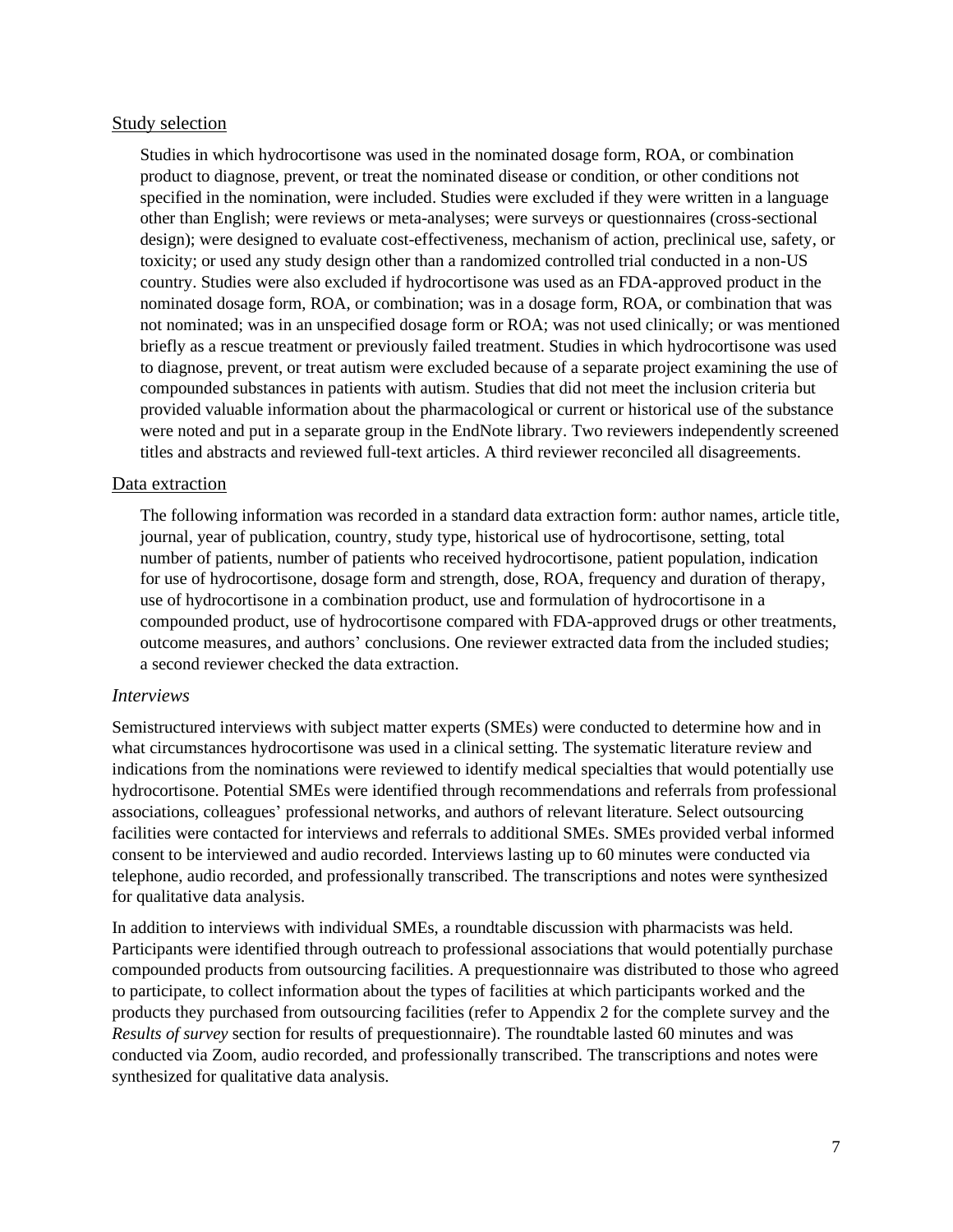#### <span id="page-7-0"></span>*Survey*

A survey was distributed to the members of professional medical associations to determine the use of hydrocortisone in clinical practice. The online survey was created in Qualtrics® software (refer to Appendix 2 for complete survey). A Google<sup>™</sup> search was conducted to identify the professional associations in the US for the relevant medical specialties. An association's website was searched to identify the email of the executive director, regulatory director, media director, association president, board members, or other key leaders within the organization to discuss survey participation. If no contact information was available, the "contact us" tab on the association website was used. An email describing the project and requesting distribution of the survey to the association's members was sent to the identified person(s). Associations that declined, did not respond, or did not provide significant data in project Years 1 and 2 were not contacted about the project Year 3 surveys.

The survey was posted on the project website, and the survey link was distributed to the associations that agreed to participate (refer to Appendix 3 for associations that participated and those that did not).

Participation was anonymous and voluntary. The estimated time for completion was 15 minutes, with a target of 50 responses per survey.

The University of Maryland, Baltimore Institutional Review Board and the FDA Institutional Review Board reviewed the interview and survey methods and found both to be exempt. The Office of Management and Budget approved this project.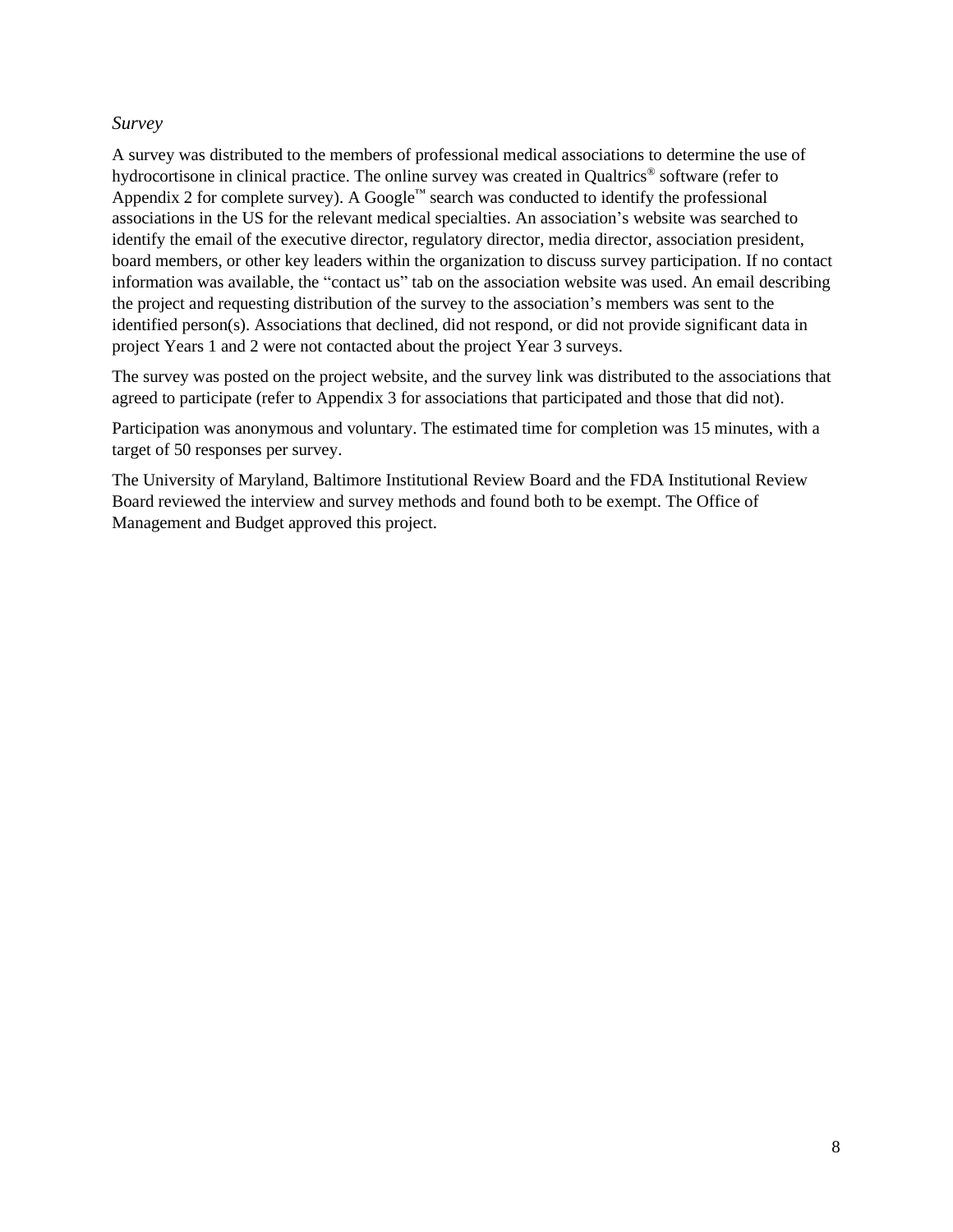## **CURRENT AND HISTORIC USE**

#### *Results of background information*

- Hydrocortisone is available as an FDA-approved product in the nominated dosage form and ROA.
- Hydrocortisone was available as an FDA-approved EQ10 mg base/5 mL oral suspension, 0.5% topical aerosol, 1% topical gel, and 0.5% topical paste product that was discontinued, not for reasons of safety or efficacy.
- Hydrocortisone is available as various topical OTC products in the US.
- There is a current United States Pharmacopeia (USP) monograph for hydrocortisone.
- Hydrocortisone is available in the nominated dosage form and ROA in all foreign medical registries searched.

<span id="page-8-1"></span><span id="page-8-0"></span>

| Active Ingredient <sup>b</sup> | Concentration | <b>Dosage Form</b>                   | <b>Route of</b><br><b>Administration</b> | <b>Status</b> | <b>Approval Datec</b>        |
|--------------------------------|---------------|--------------------------------------|------------------------------------------|---------------|------------------------------|
| Hydrocortisone                 | $0.5 - 20$ mg | Granule, tablet                      | Oral                                     | Prescription  | Approved before<br>1/01/1982 |
| Hydrocortisone                 | $0.1 - 2.5\%$ | Cream, lotion,<br>ointment, solution | Topical                                  | Prescription  | Approved before<br>1/01/1982 |

Table 1. Currently approved products—US<sup>a</sup>

<sup>a</sup>Source: US FDA *Approved Drug Products with Therapeutic Equivalence Evaluations* (Orange Book).

<sup>b</sup>Hydrocortisone was used as the standard for name variations, including hydrocortisone acetate, hydrocortisone butyrate, hydrocortisone probutate, and hydrocortisone valerate.

<span id="page-8-2"></span>c If multiple approval dates or multiple strengths, then earliest date provided.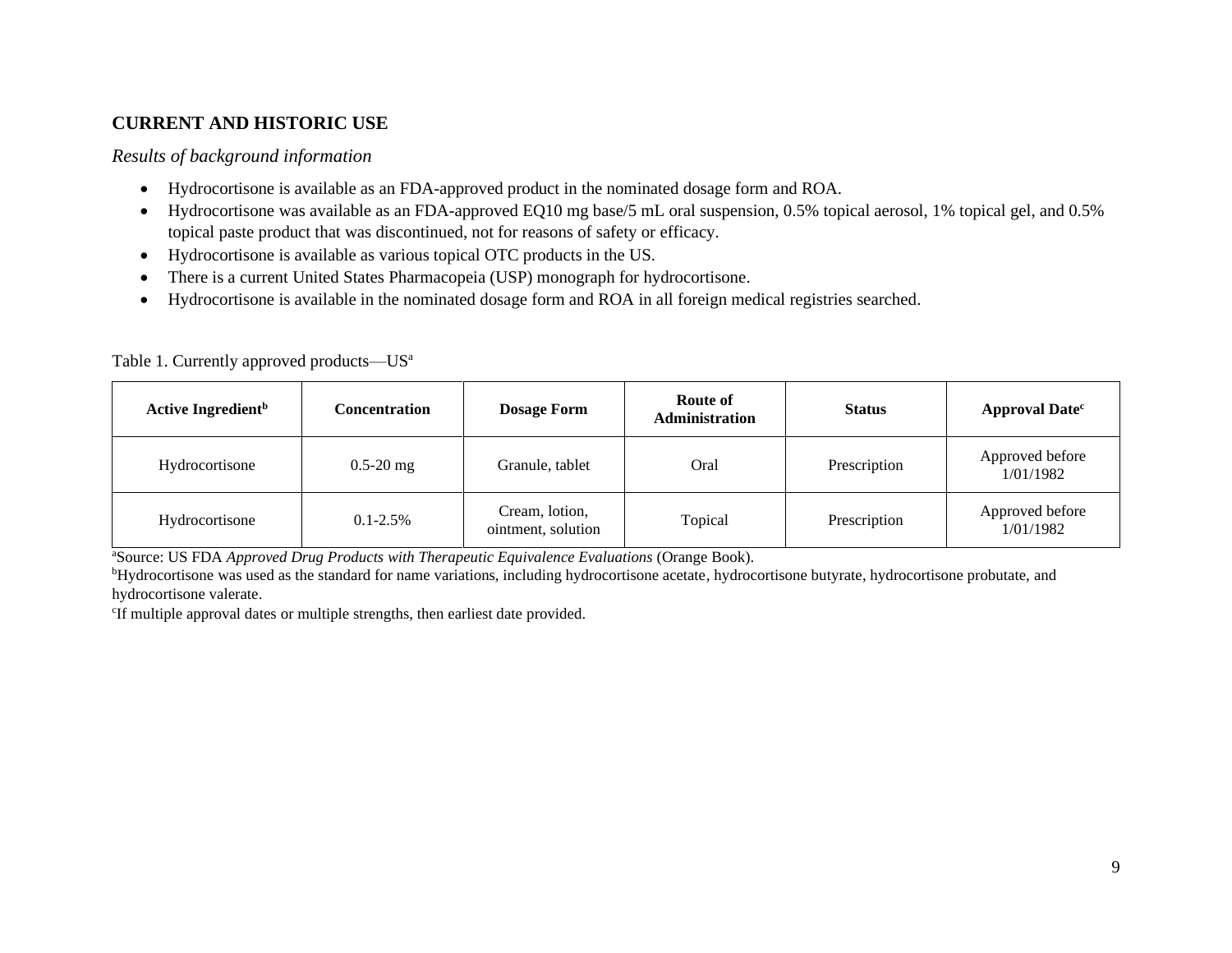<span id="page-9-0"></span>

| <b>Active</b>                  | <b>Concentration</b> | <b>Dosage Form</b>                           | Route of              | <b>Approved for Use</b> |                                                                                             |                       |  |  |  |  |  |  |  |  |        |              |           |
|--------------------------------|----------------------|----------------------------------------------|-----------------------|-------------------------|---------------------------------------------------------------------------------------------|-----------------------|--|--|--|--|--|--|--|--|--------|--------------|-----------|
| <b>Ingredient</b> <sup>b</sup> |                      |                                              | <b>Administration</b> | Country                 | <b>Status</b>                                                                               | <b>Approval Datec</b> |  |  |  |  |  |  |  |  |        |              |           |
|                                |                      |                                              |                       | Abu Dhabi               | Active                                                                                      |                       |  |  |  |  |  |  |  |  |        |              |           |
|                                |                      |                                              |                       | Australia               | Prescription-only                                                                           | 10/21/1991            |  |  |  |  |  |  |  |  |        |              |           |
|                                |                      |                                              |                       | Belgium                 | Prescription                                                                                | 6/30/1961             |  |  |  |  |  |  |  |  |        |              |           |
|                                |                      |                                              |                       | Canada                  | Prescription                                                                                | 12/31/1954            |  |  |  |  |  |  |  |  |        |              |           |
|                                | $0.5 - 20$ mg        |                                              |                       | <b>EU</b>               | Authorized                                                                                  | 11/03/2011            |  |  |  |  |  |  |  |  |        |              |           |
| Hydrocortisone                 |                      | Capsule, granules,<br>tablet                 | Oral                  | Hong Kong               | Prescription-only                                                                           | 2/16/1994             |  |  |  |  |  |  |  |  |        |              |           |
|                                |                      |                                              |                       | Ireland                 | Prescription-only                                                                           | 4/01/1978             |  |  |  |  |  |  |  |  |        |              |           |
|                                |                      |                                              |                       |                         |                                                                                             |                       |  |  |  |  |  |  |  |  | Latvia | Prescription | 3/23/2010 |
|                                |                      |                                              |                       | Namibia                 |                                                                                             | 12/27/1987            |  |  |  |  |  |  |  |  |        |              |           |
|                                |                      |                                              |                       | New Zealand             | Prescription                                                                                | 5/11/1995             |  |  |  |  |  |  |  |  |        |              |           |
|                                |                      |                                              |                       | Saudi Arabia            | Pharmacy <sup>d</sup>                                                                       |                       |  |  |  |  |  |  |  |  |        |              |           |
|                                |                      |                                              |                       | <b>UK</b>               | Prescription-only                                                                           | 2/23/1989             |  |  |  |  |  |  |  |  |        |              |           |
|                                |                      | Cream, emulsion,                             |                       | Abu Dhabi               | Active                                                                                      |                       |  |  |  |  |  |  |  |  |        |              |           |
| Hydrocortisone                 | $0.1 - 2.5\%$        | gel, lotion,<br>ointment,<br>solution, spray | Cutaneous, topical    | Australia               | Pharmacist only <sup>d</sup> ,<br>pharmacy-only <sup>e</sup> medicine;<br>prescription-only | 8/02/1991             |  |  |  |  |  |  |  |  |        |              |           |

Table 2. Currently approved products—select non-US countries and regions<sup>a</sup>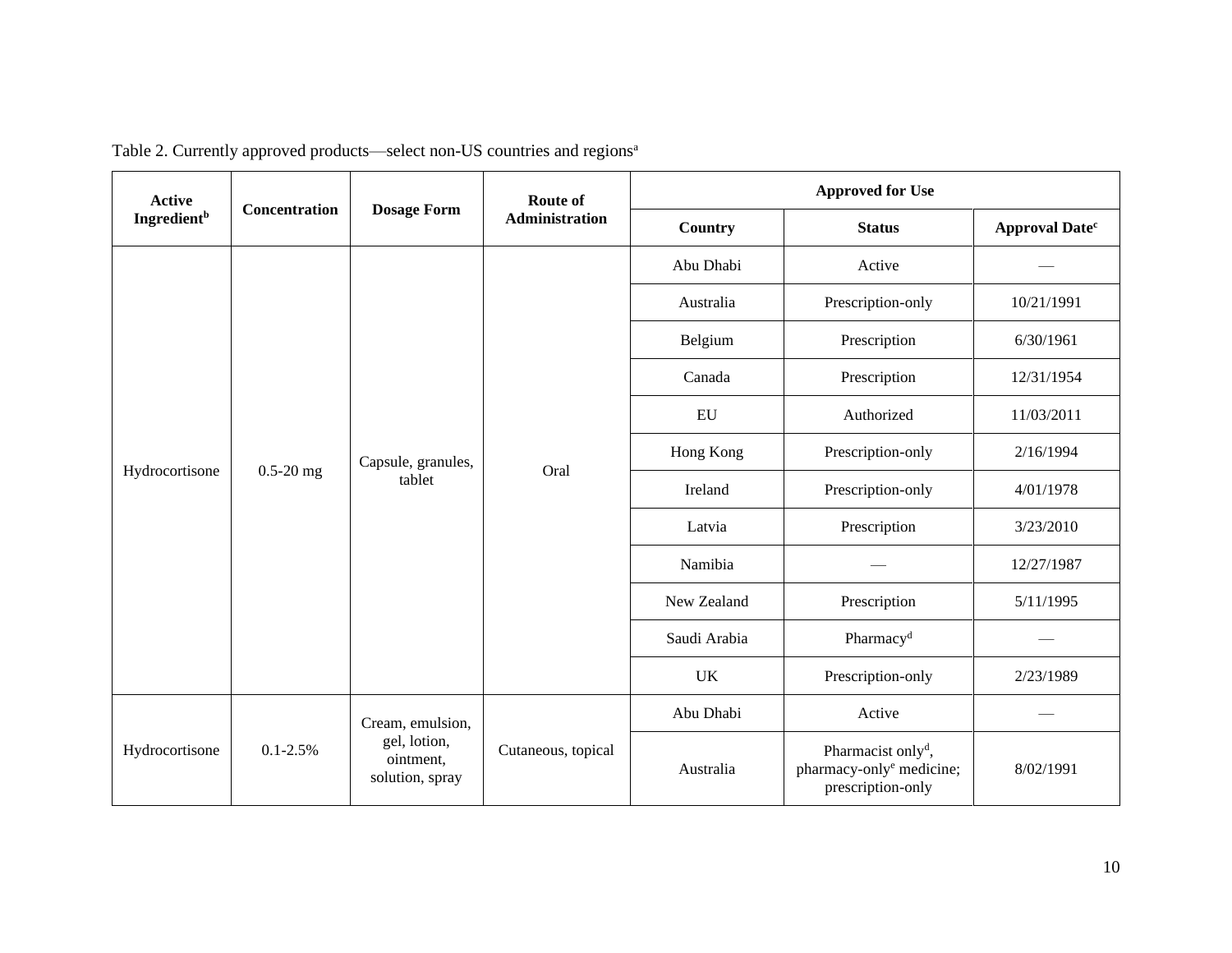| Belgium      | Prescription                                       | 11/28/1984 |
|--------------|----------------------------------------------------|------------|
| Canada       | Prescription                                       | 12/18/2000 |
| Hong Kong    | Pharmacy-only <sup>e</sup>                         | 4/26/1979  |
| Ireland      | Pharmacy, <sup>e</sup> prescription-<br>only       | 10/14/1977 |
| Latvia       | Prescription                                       | 10/01/1997 |
| Namibia      |                                                    | 12/28/1975 |
| New Zealand  | Pharmacy, <sup>e</sup> prescription,<br>restricted | 4/10/1974  |
| Saudi Arabia | Pharmacy <sup>e</sup>                              |            |
| UK           | Pharmacy, <sup>e</sup> prescription-<br>only       | 9/28/1973  |

Abbreviation: —, not provided.

<sup>a</sup>Medicine registers of national regulatory agencies were searched if they met the following criteria: freely accessible, able to search and retrieve results in the English language, and desired information (product trade name, active ingredient, strength, form, ROA, and approval status) provided in a usable format.

Information was recorded only for products with strengths, forms, or ROAs similar to those requested in the nominations. See Methodology for full explanation*.* <sup>b</sup>Hydrocortisone was used as the standard for name variations, including hydrocortisonum, hydrocortisoni acetas, hydrocortisone acetate, hydrocortisone 17 butyrate, hydrocortisoni butyras, hydrocortisone butyrate, hydrocortisone propin, hydrocortisone sodium succinate, hydrocortisone sodium phosphate ester, and hydrocortisone valerate.

c If multiple approval dates or multiple strengths, then earliest date provided.

<sup>d</sup>Pharmacist-only medications may be sold to the public from a pharmacist without a prescription.

ePharmacy-only medications may only be sold in a pharmacy, and a pharmacist must make or supervise the sale.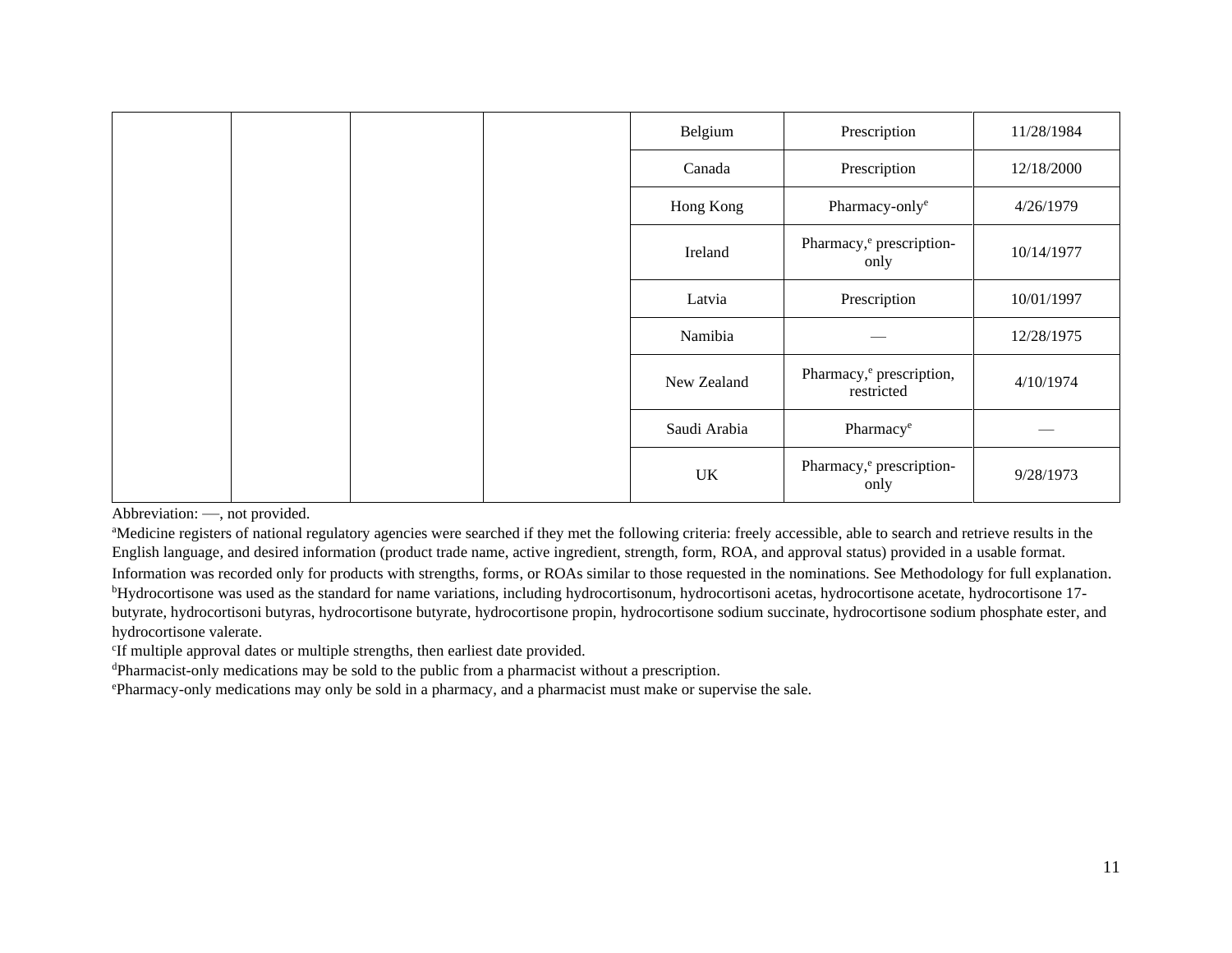#### <span id="page-11-0"></span>*Results of literature review*

#### Study selection

Database searches yielded 1559 references; 2 additional references were identified from searching ECRI Guidelines Trust<sup>®</sup> and the references of relevant systematic reviews. After duplicates were removed, 1256 titles and abstracts were screened. After screening, the full text of 361 articles was reviewed. Finally, 5 studies were included. A total of 356 studies were excluded for the following reasons: wrong study design (237 studies), nonnominated formulation (79), FDA-approved formulation (26), unable to obtain full text (5), unspecified dosage form or ROA (3), wrong substance (3), duplicate study (2), and language other than English (1).

Refer to Figure 1 for the Preferred Reporting Items for Systematic Reviews and Meta-Analyses (PRISMA) flow diagram.

#### Characteristics of included studies

The 5 included studies were published between 1993 and 2018. There were 5 experimental studies, 0 observational studies, 0 descriptive studies, and 0 clinical practice guidelines. The 5 studies were conducted in the following countries: Italy, UK, and US.

A total of 526 patients participated in the 5 included studies. The number of patients in each study ranged from 18 to 283.

Outcome measures differed between the included studies and included pain, total remission, resting and squeeze anal pressure, symptoms, concurrent use of analgesics, Melasma Area and Severity Index scores, pruritus, side effects or discomfort, effectiveness, and convenience of applications.

Refer to Table 5 for a summary of study country, design, patient population, intervention and comparator, and outcome measures.

#### Use of hydrocortisone

A total of 197 patients received hydrocortisone and lidocaine as a treatment for anal fissures, administered as a topical gel or ointment for 3-6 weeks. Forty-four patients received hydrocortisone and lidocaine as a treatment for hemorrhoidal thrombosis, administered as a topical gel for 2 weeks. Eighteen patients received hydrocortisone and hydroquinone as a treatment for melasma, administered as a topical cream. Twenty-five patients received hydrocortisone and lidocaine as a treatment for pruritus ani, administered as a topical spray for 1 week.

Refer to Tables 6 and 7 for summaries of dosage by indication.

Hydrocortisone was not used as a compounded product, but it was used in combination products (refer to Tables 8-10).

In 1 study, the authors' concluding statement recommended the use of hydrocortisone and lidocaine for the treatment of pruritus ani. <sup>17</sup> In 4 studies, the authors did not provide a definitive conclusion for the use of hydrocortisone.<sup>18-21</sup> Refer to Table 5 for a summary of authors' conclusions.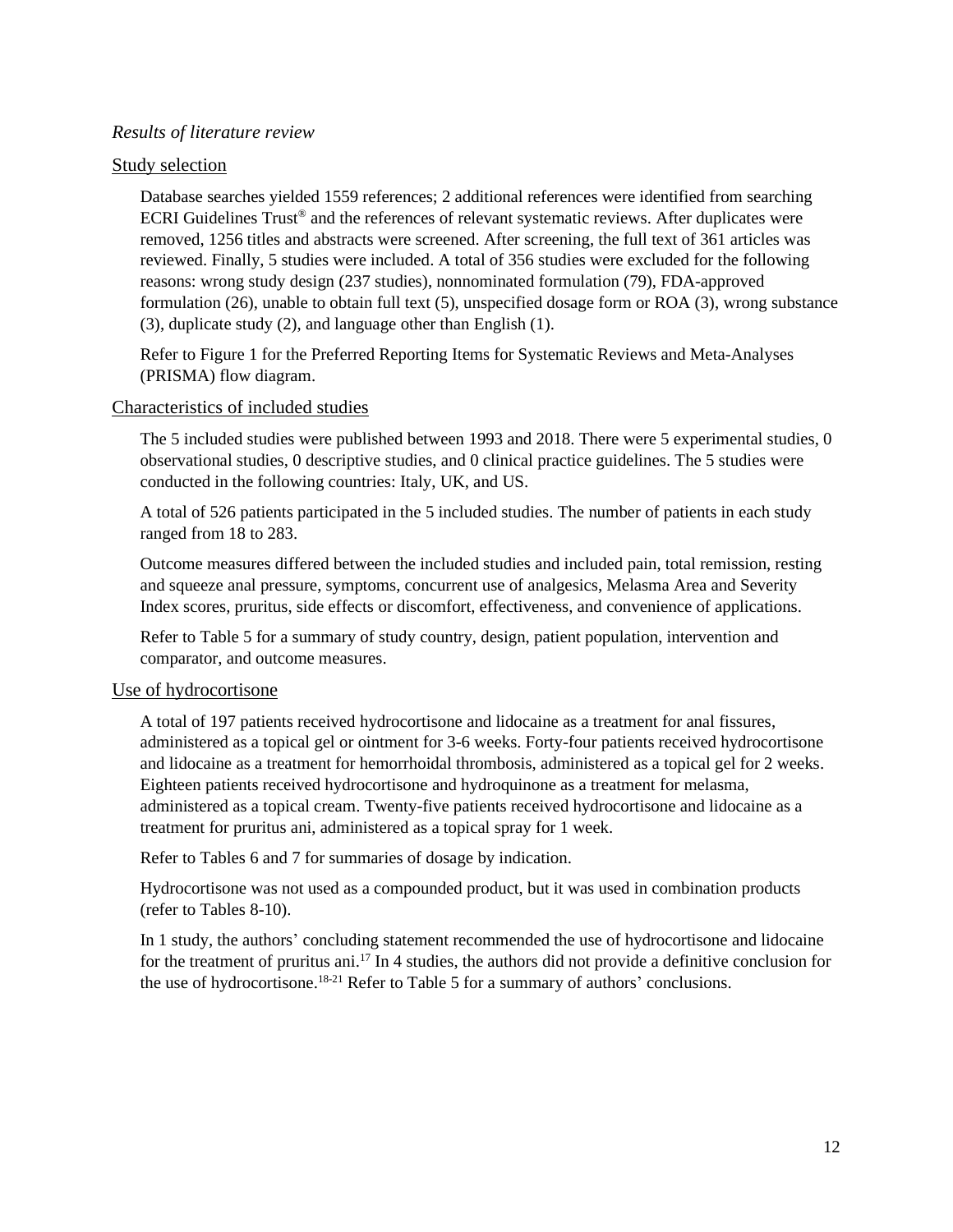#### Pharmacology and historical use

Additional studies were identified that did not meet the inclusion criteria but provided valuable information about the pharmacology and historical use of hydrocortisone.

Cortisone was synthesized in the  $1940s$ <sup>22</sup> Then in 1948, cortisone was used for a patient with rheumatic arthritis, and the response achieved led to interest in continuing cortisone research.<sup>22</sup> There was a cortisone famine caused by the great demand that was resolved, in 1951, when mass production of hydrocortisone became possible.<sup>22</sup> Topical hydrocortisone, as a corticosteroid, is used as an antiinflammatory agent for various acute and chronic dermatoses.<sup>23</sup> Based on studies with patch-tested patients, the allergic contact dermatitis frequency is about 2.3-4.9% for topical corticosteroids.<sup>24</sup> Patients who are allergic to a topical corticosteroid often have cross-reactivity to the other topical corticosteroids.<sup>24</sup> Though presumably less common, this cross-reactivity could also sensitize patients to corticosteroids given through other ROAs such as oral, parenteral, or intralesional.<sup>24</sup>

Several studies used topical hydrocortisone in one of the nominated combinations with hydroquinone and tretinoin for the treatment of melasma. In 1998, a study by Kang et al used hydrocortisone 1%, hydroquinone 5%, and tretinoin 0.1% for 25 Korean patients with melasma for 4 months.<sup>25</sup> Patients applied about 0.3 g of the topical combination cream on the lesions twice a week instead of a daily application to minimize the side effects of erythema or peeling. <sup>25</sup> Kang et al conclude that the topical combination cream could be "used repeatedly for a duration of 1 month every 6 months . . . and the side effects of long-term treatment of [tretinoin or hydroquinone] would be prevented."<sup>25</sup> In 2002, Sarkar et al studied using serial glycolic acid peels with a topical modified Kligman's formula (hydrocortisone acetate 1%, hydroquinone 5%, tretinoin 0.05%) cream for Indian patients with melasma.<sup>14</sup> Twenty patients received the topical cream with glycolic acid peel, and the other 20 received only the topical cream as the control group.<sup>14</sup> Sarkar et al conclude that superficial chemical peels are good adjunct to topical therapy for melasma.<sup>14</sup> In a 2012 study by Fleming and Bashir, hydrocortisone 1%, hydroquinone 5%, and tretinoin 0.1% cream was used to treat facial hyperpigmentation in 41 patients who used the cream nightly for 90 days.<sup>26</sup> Fleming and Bashir conclude that "patients reported improvement in both hyperpigmentation and quality of life."<sup>26</sup> Also, in a 2013 study by Chaudhary and Dayal, the combination of hydrocortisone 1%, hydroquinone 2%, and tretinoin 0.05% topical cream was used with glycolic acid peeling for melasma.<sup>7</sup> Twenty patients received the topical combination only (control group), and the other 20 patients received the topical combination with serial glycolic acid peeling.<sup>7</sup> Chaudhary and Dayal conclude that that using the topical combination with glycolic acid peeling "significantly enhances the therapeutic efficacy of glycolic acid peeling," making this combination a "highly effective, safe and promising therapeutic option in treatment of melasma." <sup>7</sup> Additionally, a 2014 study by Tourlaki et al used hydrocortisone butyrate 0.1%, hydroquinone 4%, and retinoic acid 0.03% cream for patients with melasma for 10 days, followed by laser treatment.<sup>27</sup> Tourlaki et al conclude that the combination cream and the laser were useful for patients with melasma who were resistant to the combination cream alone; however, the long-term efficacy is limited.<sup>27</sup> A 2020 case series by Piquero-Casals et al also mentioned use of a compounded gel-cream that consisted of hydrocortisone 1%, hydroquinone 4%, and 0.025% tretinoin for 16 weeks for 4 patients with melasma.<sup>28</sup>

Other nominated topical combinations mentioned include hydrocortisone acetate micronized powder 10% and lidocaine HCl 0.1-2% (optional) compounded in aquasonic 100 gel or aquaphor, aquabase, Eucerin, or hydrocream base as a phonophoresis therapy that offers an alternative to injections for indications such as "polyarthritis, tendinitis, bursitis, painful 'trigger points' and other inflammatory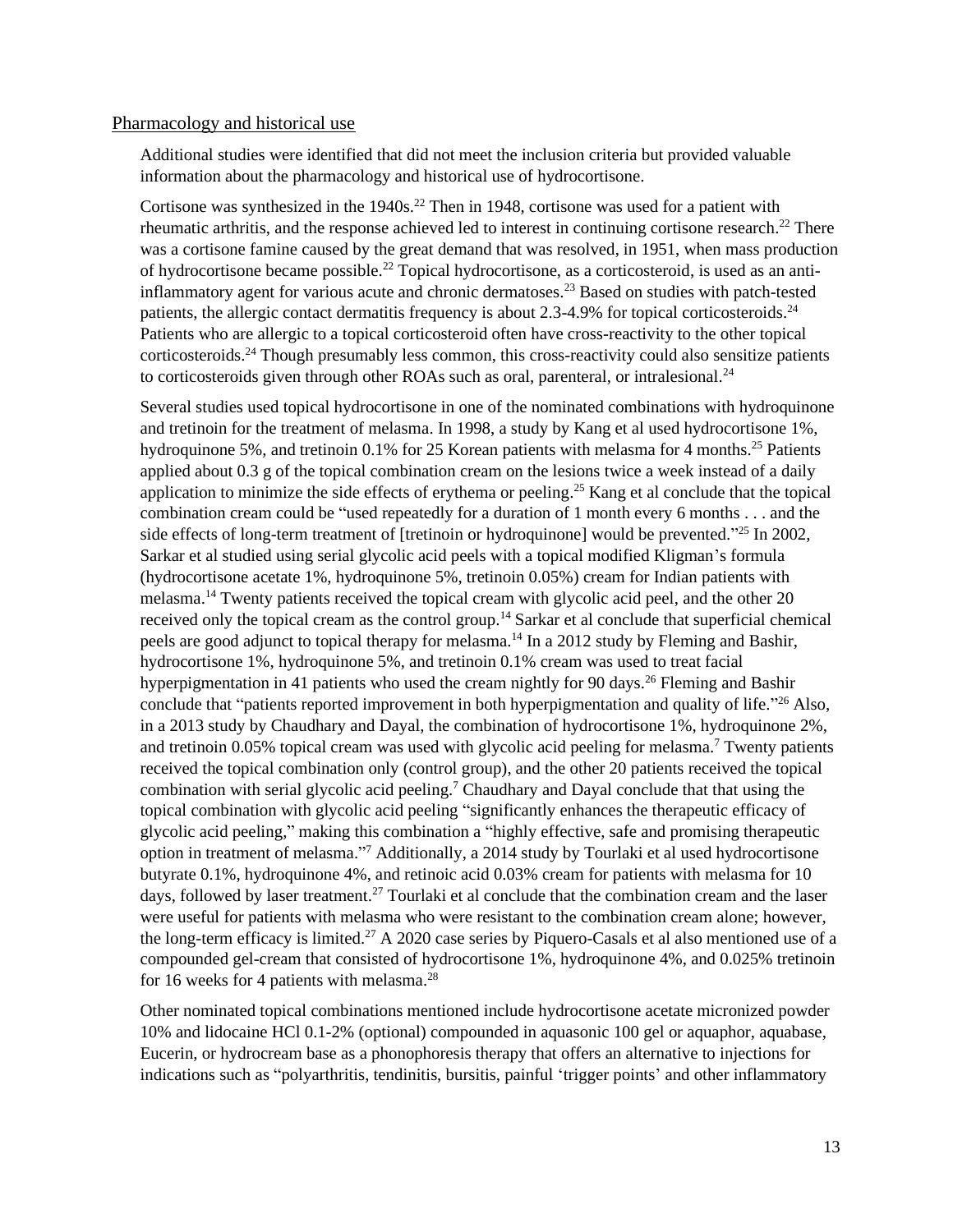conditions." <sup>29</sup> A 1976 study used a gentamicin and hydrocortisone cream for patients with various inflammatory dermatoses.<sup>30</sup>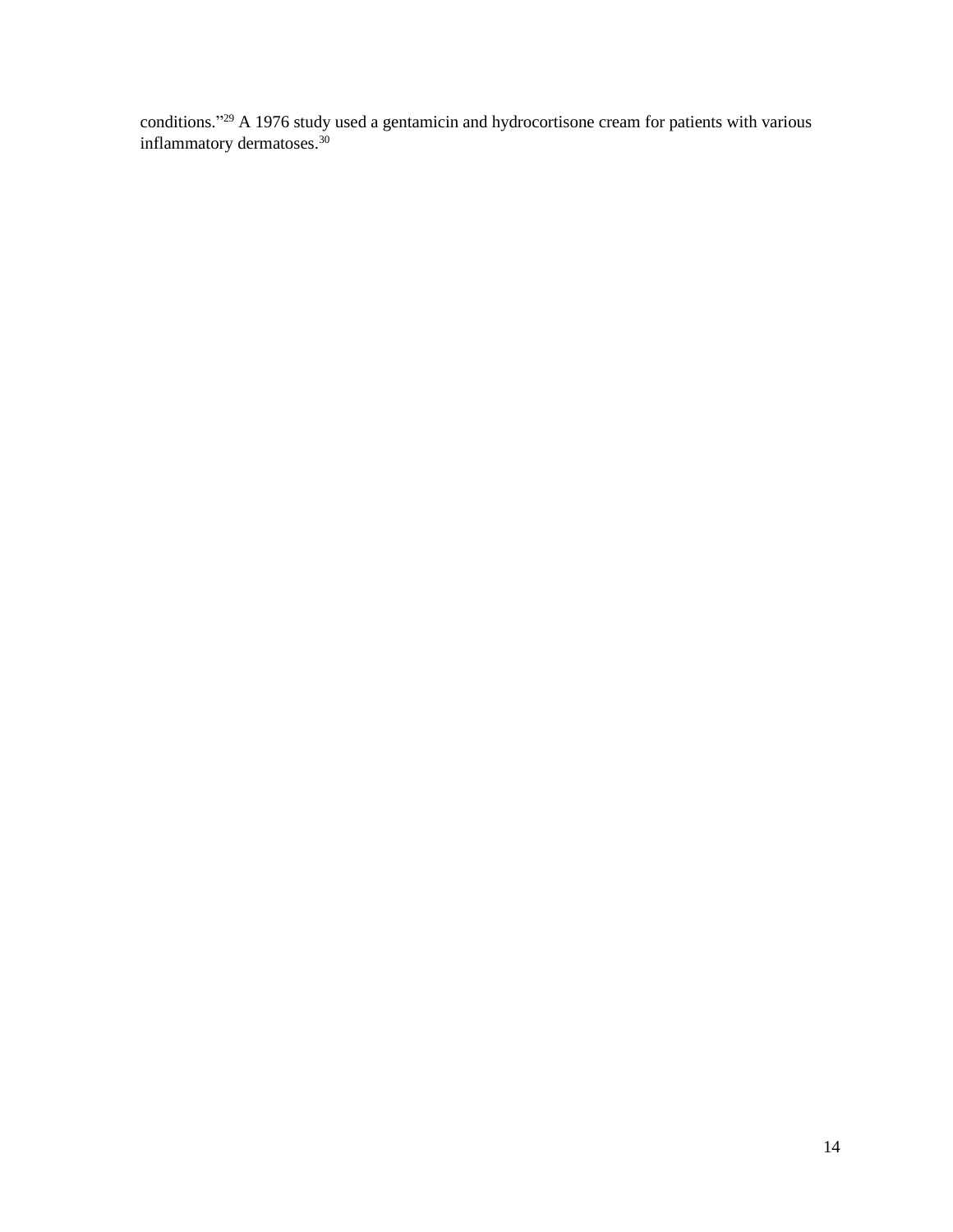Figure 1. PRISMA flow diagram showing literature screening and selection.



Moher D, Liberati A, Tetzlaff J, Altman DG. Preferred reporting items for systematic reviews and metaanalyses: the PRISMA statement. J Clin Epidemiol. 2009;62(10):1006-1012. Available from: http://www.prisma-statement.org/.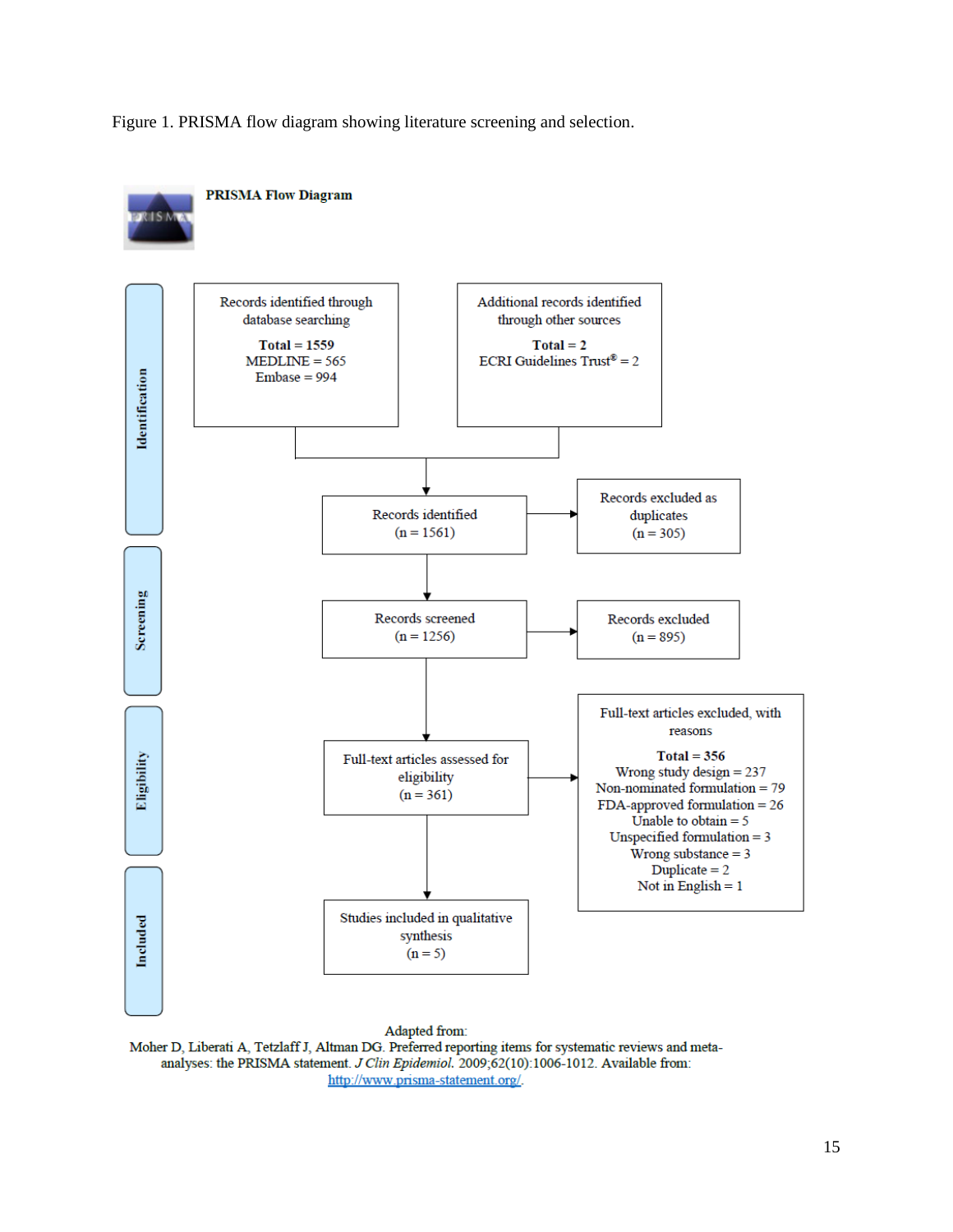## <span id="page-15-0"></span>Table 3. Types of studies

| <b>Types of Studies</b>       | <b>Number of Studies</b> |
|-------------------------------|--------------------------|
| Descriptive                   |                          |
| Observational                 |                          |
| Experimental <sup>17-21</sup> |                          |

## <span id="page-15-1"></span>Table 4. Number of studies by country

| Country                   | <b>Number of Studies</b>         |
|---------------------------|----------------------------------|
| Italy <sup>18,19,21</sup> | 3                                |
| $\mathrm{UK}^{17}$        |                                  |
| $\mathrm{US}^{20}$        |                                  |
|                           | Total US: 1                      |
|                           | <b>Total Non-US Countries: 4</b> |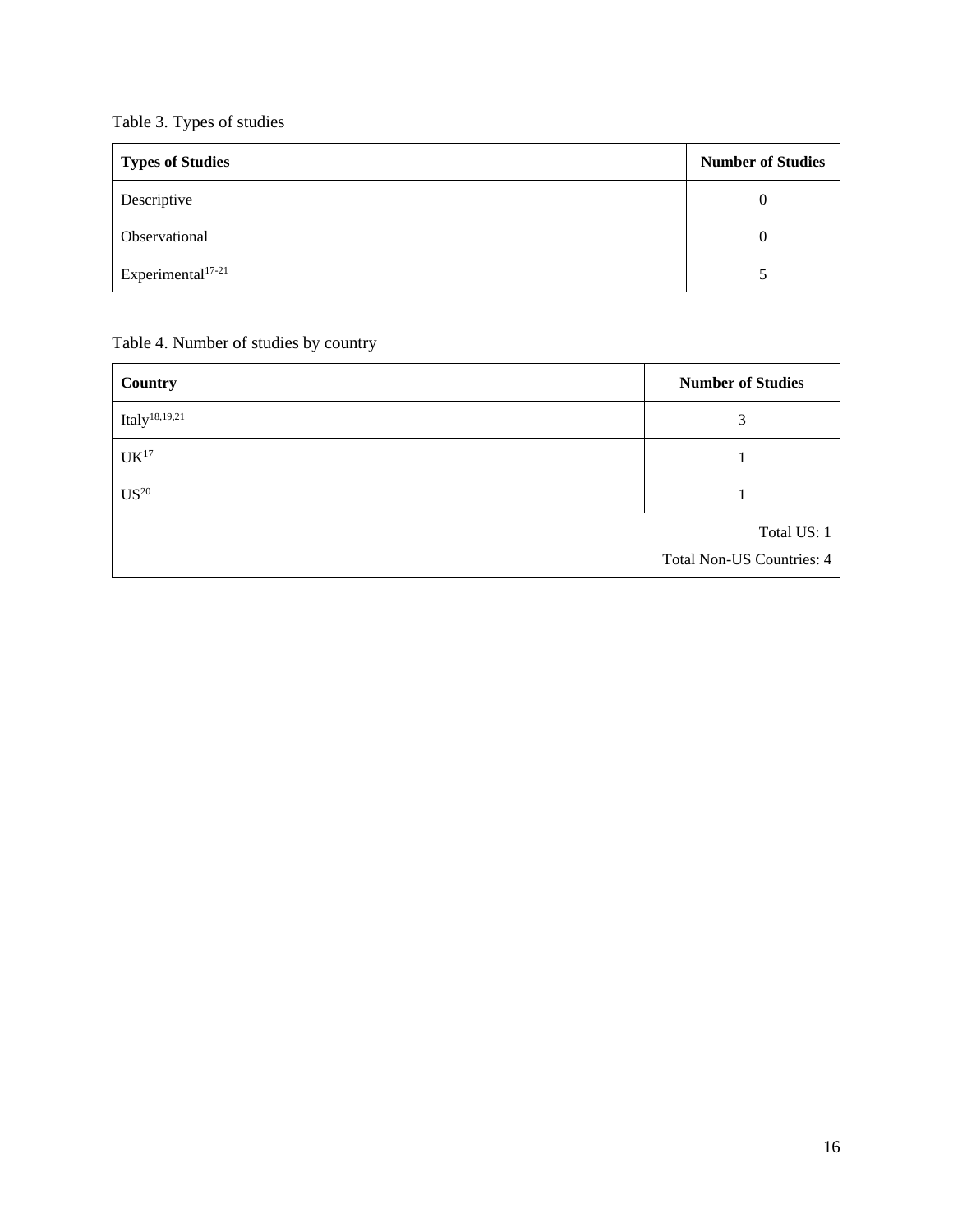## Table 5. Summary of included studies

<span id="page-16-0"></span>

| Author, Year,<br>Country                      | <b>Study Type<sup>a</sup></b>                                       | <b>Patient Population</b><br>$(\%$ male, age)                                                                                                                                          | <b>Intervention/Comparator</b><br>(No. of patients)                                                                        | <b>Primary Outcome</b><br><b>Measure</b>                                                           | <b>Authors' Conclusions</b>                                                                                                                                                                                                                                |  |  |  |
|-----------------------------------------------|---------------------------------------------------------------------|----------------------------------------------------------------------------------------------------------------------------------------------------------------------------------------|----------------------------------------------------------------------------------------------------------------------------|----------------------------------------------------------------------------------------------------|------------------------------------------------------------------------------------------------------------------------------------------------------------------------------------------------------------------------------------------------------------|--|--|--|
| <b>Indication 1: Anal fissures</b>            |                                                                     |                                                                                                                                                                                        |                                                                                                                            |                                                                                                    |                                                                                                                                                                                                                                                            |  |  |  |
| Antropoli et al,<br>1999, Italy <sup>18</sup> | Prospective,<br>randomized, double-<br>blind, multicenter<br>design | 283 Patients (gender not<br>specified, mean 47 y $\pm$<br>10.7)                                                                                                                        | Nifedipine gel (141)<br>$\bullet$<br>Hydrocortisone<br>acetate and lidocaine<br>gel (142)                                  | Presence of pain, total<br>remission, resting and<br>squeeze anal pressure                         | "Our study clearly demonstrates that the<br>therapeutic use of nifedipine, which at present<br>is used only in cardiovascular pathologies,<br>should be extended with local use to the<br>conservative treatment of anal fissures."                        |  |  |  |
| Perrotti et al,<br>2002, Italy <sup>21</sup>  | Prospective,<br>randomized, double-<br>blind study                  | 110 Patients with chronic<br>anal fissure<br>Nifedipine group<br>$(78.2\%$ , mean 43.2 y $\pm$<br>15.4)<br>Hydrocortisone group<br>$\bullet$<br>$(65.5\%$ , mean 45.5 y $\pm$<br>13.9) | Nifedipine and<br>$\bullet$<br>lidocaine ointment<br>(55)<br>Hydrocortisone and<br>$\bullet$<br>lidocaine ointment<br>(55) | Reduction in mean anal<br>resting pressure, pain<br>relief, and healing of<br>chronic anal fissure | "Our study clearly demonstrates that the<br>therapeutic use of topical nifedipine and<br>lidocaine ointment should be extended to the<br>conservative treatment of chronic anal<br>fissure."                                                               |  |  |  |
|                                               | <b>Indication 2: Hemorrhoidal thrombosis</b>                        |                                                                                                                                                                                        |                                                                                                                            |                                                                                                    |                                                                                                                                                                                                                                                            |  |  |  |
| Perrotti et al,<br>2000, Italy <sup>19</sup>  | Prospective,<br>randomized study                                    | 90 Patients (gender not<br>specified, mean 34 $y \pm$<br>10.8)                                                                                                                         | Nifedipine and<br>lidocaine gel (46)<br>Hydrocortisone<br>$\bullet$<br>acetate and lidocaine<br>gel (44)                   | Symptoms, pain,<br>concurrent use of<br>analgesics                                                 | "Our study clearly demonstrates that the use<br>of Nifedipine, which at present is for<br>treatment of cardiovascular disorders, should<br>be extended to the conservative treatment of<br>acute thrombosed haemorrhoids, using a<br>topical application." |  |  |  |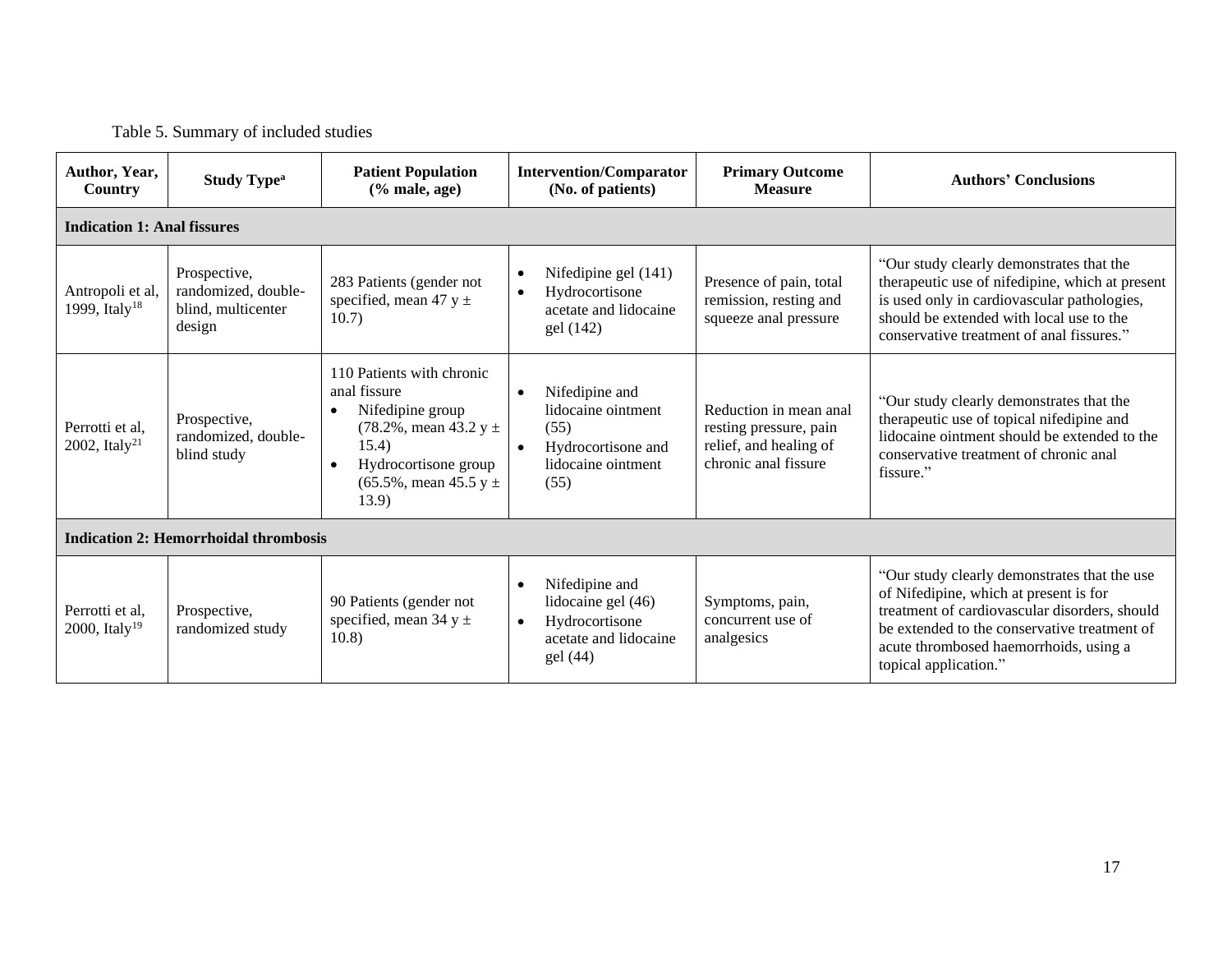| Author, Year,<br>Country                      | <b>Study Type<sup>a</sup></b>                                                                                                                                                                                         | <b>Patient Population</b><br>$(% \mathbf{A})$ (% male, age)                                                                | <b>Intervention/Comparator</b><br>(No. of patients)                                                                                                                                                                  | <b>Primary Outcome</b><br><b>Measure</b>                                                                                       | <b>Authors' Conclusions</b>                                                                                                                                                                                                                                                                                                                                                                                                                                                                              |
|-----------------------------------------------|-----------------------------------------------------------------------------------------------------------------------------------------------------------------------------------------------------------------------|----------------------------------------------------------------------------------------------------------------------------|----------------------------------------------------------------------------------------------------------------------------------------------------------------------------------------------------------------------|--------------------------------------------------------------------------------------------------------------------------------|----------------------------------------------------------------------------------------------------------------------------------------------------------------------------------------------------------------------------------------------------------------------------------------------------------------------------------------------------------------------------------------------------------------------------------------------------------------------------------------------------------|
| <b>Indication 3: Melasma</b>                  |                                                                                                                                                                                                                       |                                                                                                                            |                                                                                                                                                                                                                      |                                                                                                                                |                                                                                                                                                                                                                                                                                                                                                                                                                                                                                                          |
| Schlessinger et<br>al, 2018, US <sup>20</sup> |                                                                                                                                                                                                                       | 18 Patients (0%, age not<br>specified)                                                                                     | Glycolic acid peel on<br>one side of the face<br>and 1064-nm Q-<br>switched laser on the<br>other side<br>All areas were pretreated<br>with a hydroquinone and<br>hydrocortisone cream.                              | Melasma Area and<br>Severity Index scores,<br>pain visual analog scores                                                        | "Participants were equally pleased with both<br>treatments. Superficial chemical peels and<br>[neodymium-doped yttrium aluminum garnet]<br>laser appear to be equally effective in the<br>treatment of melasma."                                                                                                                                                                                                                                                                                         |
| <b>Indication 4: Pruritus ani</b>             |                                                                                                                                                                                                                       |                                                                                                                            |                                                                                                                                                                                                                      |                                                                                                                                |                                                                                                                                                                                                                                                                                                                                                                                                                                                                                                          |
| Allenby et al,<br>1993, UK <sup>17</sup>      | Double blind<br>placebo-controlled<br>crossover study<br>2 studies were<br>reported, but only the<br>placebo-controlled<br>study was described<br>because the other<br>study was not a<br>randomized foreign<br>study | 25 Patients with a history<br>of pruritus ani ranging<br>from several months to<br>several years (52%, range<br>$27-81$ y) | Placebo $(25)$<br>Perinal<br>(hydrocortisone and<br>lignocaine) (25)<br>Patients were randomly<br>assigned to placebo or<br>Perinal for 1 week and<br>then switched to the<br>remaining option for the<br>next week. | Pruritus assessed based<br>on analog scale, side<br>effects or discomfort,<br>effectiveness,<br>convenience of<br>applications | "Most patients presenting with pruritus ani<br>have no identifiable lesion to treat or other<br>underlying pathology. Furthermore, many<br>patients who undergo surgery for potentially<br>implicated anorectal conditions continue to<br>have symptoms. For these reasons it is<br>common practice to assist patients to<br>minimise their symptoms, and in this respect<br>it is concluded that Perinal has a very useful<br>role to play in breaking the vicious cycle of<br>itching and scratching." |

Abbreviation: —, not provided. <sup>a</sup>As defined by authors.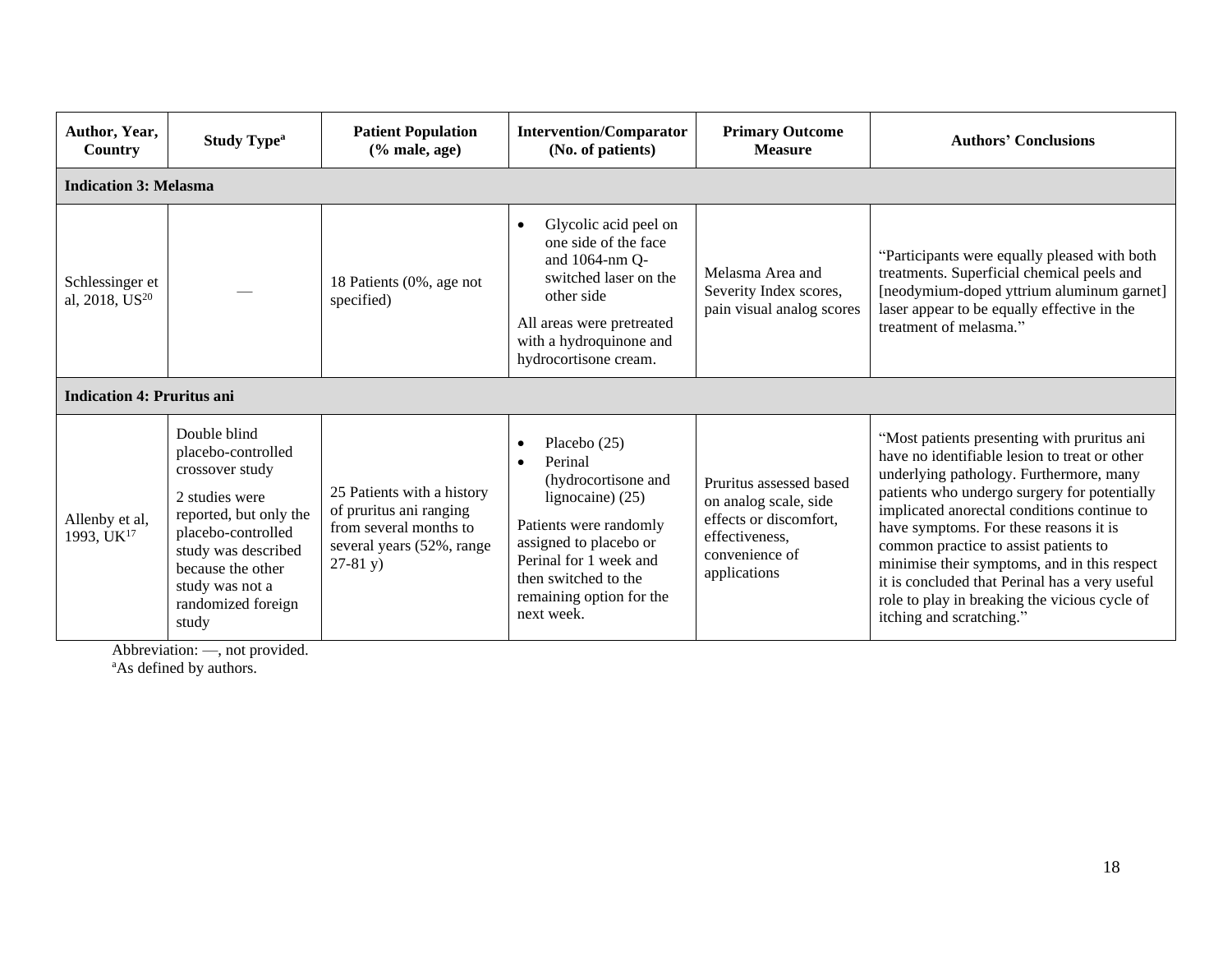#### Table 6. Dosage by indication—US

| <b>Indication</b>     | <b>Dosage</b>            | <b>Concentration</b> | <b>Dosage Form</b> | <b>Route of Administration</b> | <b>Duration of Treatment</b> |
|-----------------------|--------------------------|----------------------|--------------------|--------------------------------|------------------------------|
| Melasma <sup>20</sup> | $\overline{\phantom{a}}$ | 50/5<br>2.070        | ∠ream              | Topical                        |                              |

Abbreviation: —, not provided.

Table 7. Dosage by indication—non-US countries

<span id="page-18-0"></span>

| <b>Indication</b>                     | <b>Dosage</b>            | Concentration | <b>Dosage Form</b> | <b>Route of Administration</b> | <b>Duration of Treatment</b> |
|---------------------------------------|--------------------------|---------------|--------------------|--------------------------------|------------------------------|
| Anal fissures <sup>18,21</sup>        | $\overline{\phantom{a}}$ | 1%            | Gel                | Topical                        | 3 weeks                      |
|                                       | $6$ g/day                | 1%            | <b>Ointment</b>    | Topical                        | 6 weeks                      |
| Hemorrhoidal thrombosis <sup>19</sup> |                          | 1.5%          | Gel                | Topical                        | 2 weeks                      |
| Pruritus ani <sup>17</sup>            | $0.2 - 0.3$ mL/day       | 0.2%          | Spray              | Topical                        | l week                       |

Abbreviation: —, not provided.

#### <span id="page-18-1"></span>Table 8. Number of studies by combination

<span id="page-18-2"></span>

|           | <b>Combination Formula</b>                                                                       | <b>Number of Studies</b> |
|-----------|--------------------------------------------------------------------------------------------------|--------------------------|
| Nominated | Hydrocortisone 1% / Aluminum chloride hexahydrate 20%                                            |                          |
|           | Hydrocortisone 2.5% / Gentamicin 0.1%                                                            | O                        |
|           | Hydrocortisone $0.5$ -2.5% / Hydroquinone 4% – topical cream <sup>20</sup>                       |                          |
|           | Hydrocortisone 2.5% / Ketoconazole 2%                                                            | $\theta$                 |
|           | Hydrocortisone $0.2$ -2.5% / Lidocaine 1-1.5% – topical gel, ointment, spray <sup>17-19,21</sup> |                          |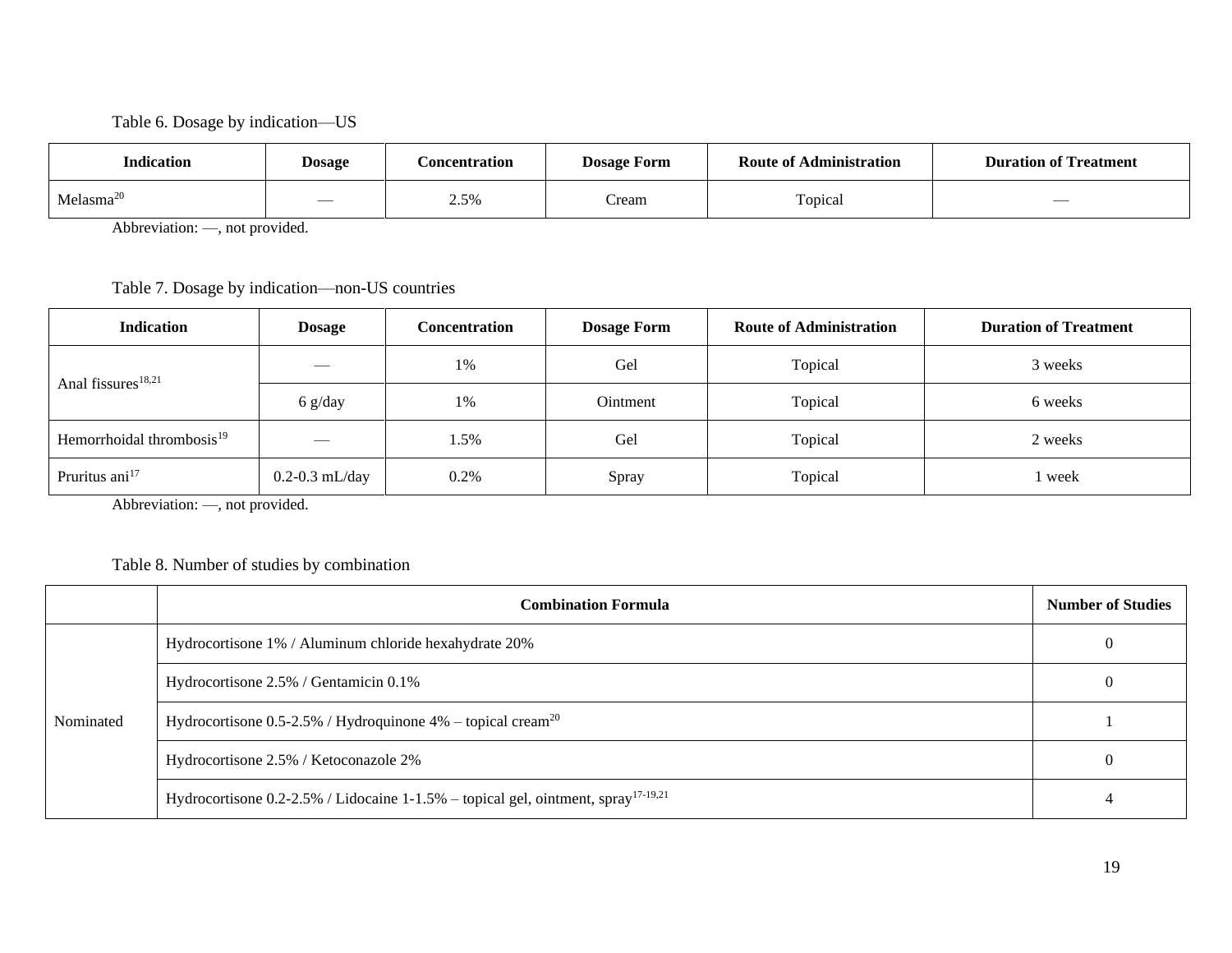| Hydrocortisone 2.5% / Clindamycin 1% / Niacinamide 4%                                                                             | $\mathbf{0}$   |
|-----------------------------------------------------------------------------------------------------------------------------------|----------------|
| Hydrocortisone 2% / Clindamycin 1% / Tretinoin 0.05%                                                                              | $\overline{0}$ |
| Hydrocortisone 1-4% / Hydroquinone 4-8% / Tretinoin 0.025-0.05%                                                                   | $\overline{0}$ |
| Hydrocortisone 2.5% / Levocetirizine dihydrochloride 2% / Menthol 1%                                                              | $\overline{0}$ |
| Hydrocortisone 2.5% / Levocetirizine dihydrochloride 2% / Tranilast 0.5%                                                          | $\overline{0}$ |
| Hydrocortisone 1% / Benzoin tincture 6% / Miconazole nitrate 1% / Zinc Oxide 10%                                                  | $\overline{0}$ |
| Hydrocortisone 2% / Clindamycin 1% / Niacinamide 2% / Tretinoin 0.025%                                                            | $\Omega$       |
| Hydrocortisone / Glycolic acid / Triamcinolone / Tretinoin                                                                        | $\overline{0}$ |
| Hydrocortisone 0.5% / Hydroquinone 4-8% / Kojic acid 4-6% / Tretinoin 0.025-0.05%                                                 | $\overline{0}$ |
| Hydrocortisone 1% / Lidocaine HCl monohydrate 3% / Nifedipine 4% / Witch Hazel 5%                                                 | $\overline{0}$ |
| Hydrocortisone 0.5% / Ascorbyl palmitate 2% / Green tea extract 2% / Hydroquinone 6% / Kojic acid 6%                              | $\overline{0}$ |
| Hydrocortisone 0.5% / Ascorbyl Palmitate 2% / Hydroquinone 4% / Kojic acid 6% / Tretinoin 0.025%                                  | $\overline{0}$ |
| Hydrocortisone 0.5% / Ascorbyl palmitate 1% / Kojic acid 4% / Lactic acid 10% / Potassium azeloyl diglycinate 10%                 | $\overline{0}$ |
| Hydrocortisone 0.5% / Clindamycin 1% / Niacinamide 2% / Spironolactone 2% / Tretinoin 0.025%                                      | $\overline{0}$ |
| Hydrocortisone 1% / Clioquinol 1% / Coal tar solution 2% / Metronidazole 2% / Salicylic acid 2%                                   | $\mathbf{0}$   |
| Hydrocortisone 0.5% / Ascorbyl Palmitate 2% / Hyaluronic acid sodium salt 0.5% / Hydroquinone 4%/ Kojic acid 4% / Tretinoin 0.05% | $\Omega$       |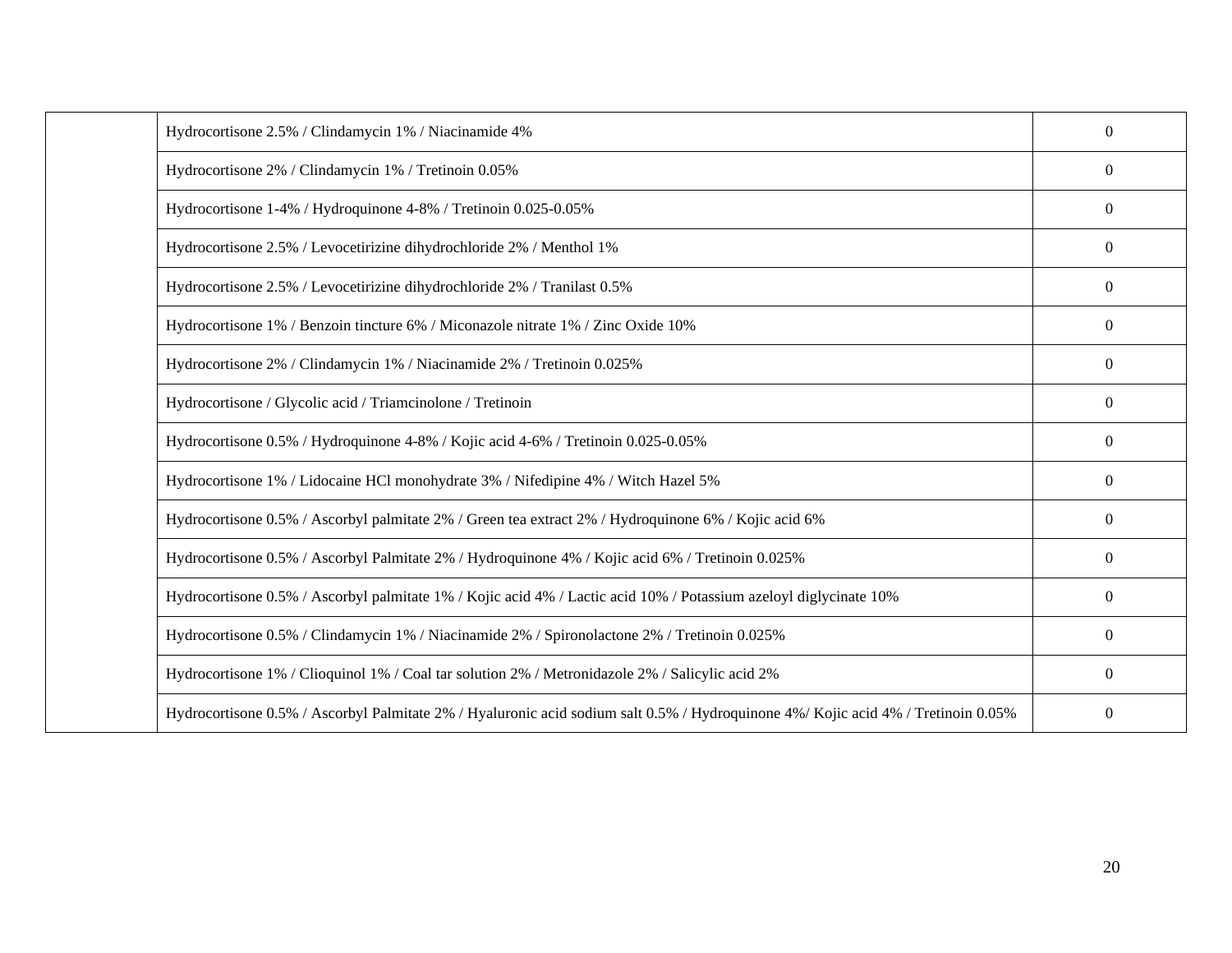<span id="page-20-0"></span>Table 9. Compounded products—US

*No compounded products from included studies.*

<span id="page-20-1"></span>Table 10. Compounded products—non-US countries *No compounded products from included studies.*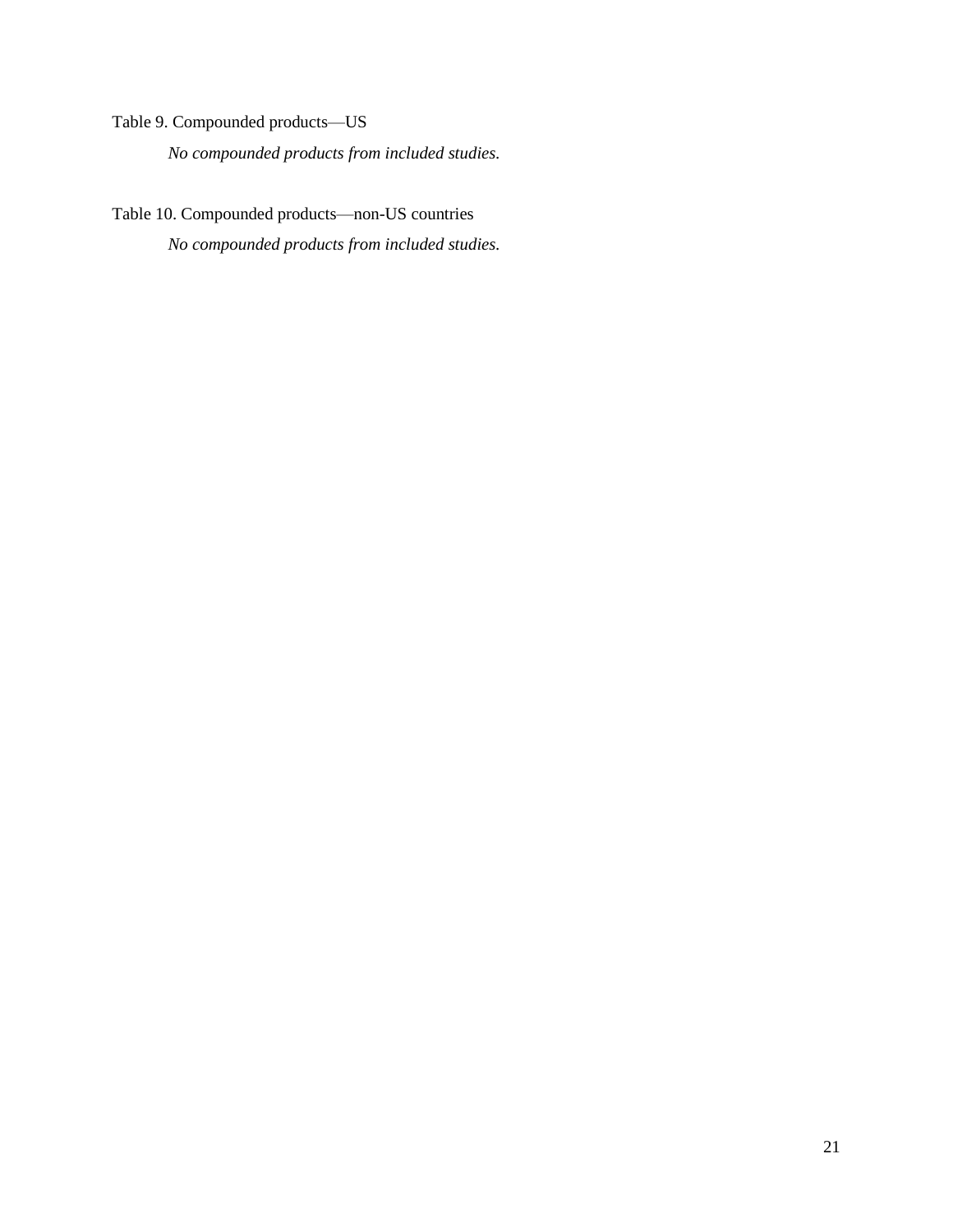#### <span id="page-21-0"></span>*Results of interviews*

A total of 199 SMEs were contacted for interviews; 63 agreed to be interviewed, and 136 declined or failed to respond to the interview request. Seven SMEs discussed hydrocortisone. The 7 SMEs were medical doctors who specialized or were board-certified in allergy, dermatology, infectious disease, or rheumatology, working in academic medical institutions. The SMEs had been in practice for 1 to 56 years. Additional information was collected as part of the Expanded Information Initiative project, referred to as phase 3, in which outreach was conducted to the nominators of the bulk drug substances to remedy information gaps in the initial nomination.

There are 4 classes of steroids (class I, class II, class III, and class IV) that are grouped based on their strength. Class I steroids "are super strong, super potent," with subsequent classes decreasing in potency. One SME stated that triamcinolone is a higher-potency steroid, so it should not be applied to the face, only "from the neck down." Within each class, prescribers typically have preferred steroids, and the formulation needed and insurance reimbursement determine which steroid is prescribed. The indication determines which formulation is needed; for example, ointments are more occlusive and increase moisturization and are typically preferred for atopic dermatitis. However, ointments cannot be applied to the scalp because "you can't get ointments into your scalp if you have hair," and patients "really don't like them because they're so greasy" and instead prefer creams. For patients with psoriasis of the scalp, foams and oils are preferred. If the desired formulation is not available in the preferred steroid, 1 SME stated they would switch to a different steroid within the same class that was available in the necessary dosage form.

Hydrocortisone is a lower-potency steroid that can be used for patients with a mild rash, mild eczema, eczema on the face, or any facial rashes. The SMEs all had experience using hydrocortisone, with 1 SME stating that the cream and ointment are "probably the 2 more common ones that we use." However, most used the commercially available OTC formulations and were not familiar with any of the nominated combinations. One SME stated that if a patient does not respond to hydrocortisone, they switch to a more potent steroid.

Although the SMEs did not have experience using any of the combinations, 1 SME discussed the combinations. Another SME commented that they use hydrocortisone in combination with Aquaphor or another emollient because it makes it easier for the patient to use if it is a combination. The combinations with hydroquinone, kojic acid, and tretinoin would be to treat melasma. The SME stated that using hydrocortisone in this formulation would be reasonable because melasma is commonly on the face, so a milder steroid should be used. The SME also said that compounding products for melasma is "a very reasonable thing to do because a lot of these things aren't necessarily available as a standalone." Additionally, being able to titrate hydroquinone is important because "if you overdo it, you can get sort of paradoxical darkening."

The combinations with clindamycin and spironolactone are for acne, with the hydrocortisone to reduce inflammation, clindamycin would target bacterial causes for acne, and tretinoin is "really going to be the workhorse" where "you're going to be changing the follicle keratinization and trying to get rid of those plugs." Spironolactone would be used if "you think that there's some hormonal component."

The combinations with hydrocortisone, levocetirizine, tranilast, and menthol would be used for itch. Another SME thought that the combinations with levocetirizine were "interesting" because patients with eczema often "get itchy, they scratch" and "that's what's causing the rash, it's the rash cycle." A topical formulation may be beneficial, but the SME was unsure of the effectiveness. The SME was also unsure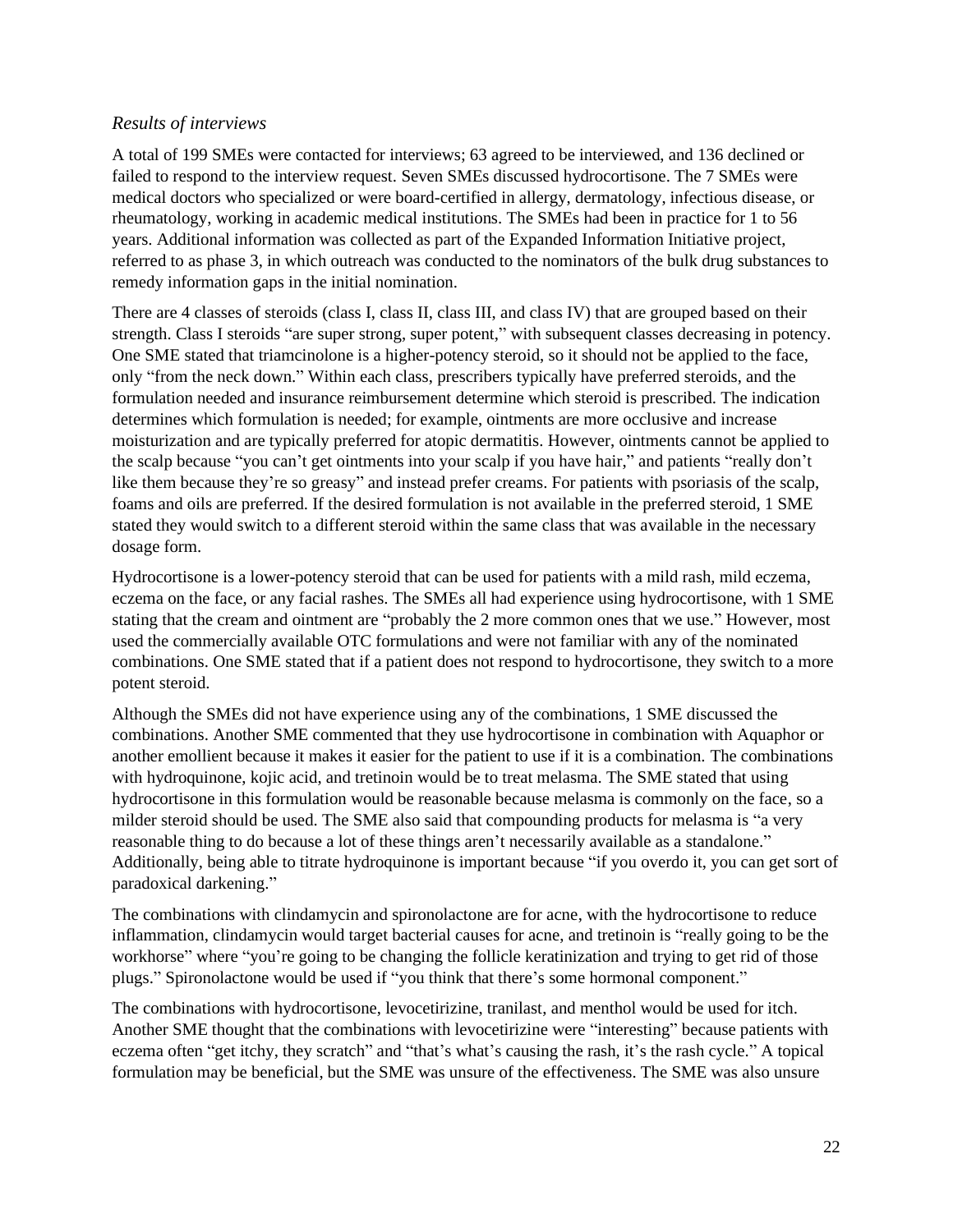about the inclusion of menthol, stating, "I don't know that I would have done menthol," and was not familiar with tranilast.

Aluminum chloride hexahydrate is used as an antiperspirant, and the SME said that hydrocortisone might be included because "sometimes people get itchy with this antiperspirant." The SME stated that hyperhidrosis is "a real problem," and a combination of hydrocortisone with aluminum chloride might decrease irritation.

The benzoin tincture, hydrocortisone, miconazole, and zinc oxide are probably used for foot fungus, as is the hydrocortisone/ketoconazole combination. The SME said that the miconazole and benzoin are antimicrobial, hydrocortisone will relieve itch, and the zinc oxide will "dry up your feet." The SME was unsure about the gentamicin and hydrocortisone combination, stating that it could be "for a lot of things." Coal tar with hydrocortisone would probably be used for psoriasis. The SME commented that salicylic acid acts as a keratolytic, and metronidazole might be included if there is a microbial colonization that is causing a foul odor. Hydrocortisone with lidocaine probably would also be used for itch but includes a numbing agent as well. Lastly, hydrocortisone with nifedipine would probably be used for anal pruritus if "you think that there are hemorrhoids."

The SME said that the use of hydrocortisone for these indications would make sense, stating that "it is good to have available a lower-potency [steroid] in case you're trying to treat something in an unusual location." However, the SME mentioned that if you "were to decouple them, then you could choose whichever steroid you wanted separately from whatever else you were trying to treat with" but also said that "having the combination in one product can be convenient for patients."

One SME has not encountered challenges with excipients contained in commercially available products but continued, "I don't have a specialty contact dermatitis clinic . . . and yes, for them, it is really important to be able to have the flexibility because they do find real allergic reactions that they need to exclude certain ingredients from, and so compounding can be really useful there."

One SME discussed the use of hydrocortisone for patients with extensive vulvitis. The SME said that in these patients "it's not enough just to give fluconazole," continuing that "you've got to give a topical agent to be applied to the vulva, and it's usually a steroid. So it could be a 1 to 5% steroid, and usually 1% hydrocortisone, 2%, 3%, it relieves it." Mycolog® (nystatin and triamcinolone) is the most widely used topical antifungal steroid for vulval inflammation, but there is no generic, so it is "not cheap." The SME stated that "if you want to use something cheap, you've got to use hydrocortisone." The SME also stated that "there are virtually no commercially available topical steroids for the vagina, and there's a major need for it." This lack is problematic when patients have desquamative inflammatory vaginitis, which is an inflammatory process that involves the vagina, the vestibule, and sometimes the vulva, which respond to steroids. However, no topical steroids are available for intravaginal use. The SME used a compounding pharmacy to prepare a hydrocortisone 10% cream. Although this is not a common condition, it is a chronic condition necessitating daily therapy.

As part of phase 1, nominator provided additional information about the multi-ingredient products contained in the hydrocortisone nomination.

Hydrocortisone 2.5%/ketoconazole 2%/iodoquinol 1% will be compounded as a topical cream to treat topical fungal infections, applied multiple times throughout the day for multiple days. This product is used by practitioners as a non-patient-specific compounded product in outpatient clinics and physician offices. This product will be compounded without the following inactive ingredients: butylated hydroxytoluene, butylparaben, silicon dioxide, benzalkonium chloride, butylene glycol, cetearyl alcohol, chlorocresol, hexylene glycol, isopropyl palmitate, methylparaben, mineral oil, polyethylene glycol,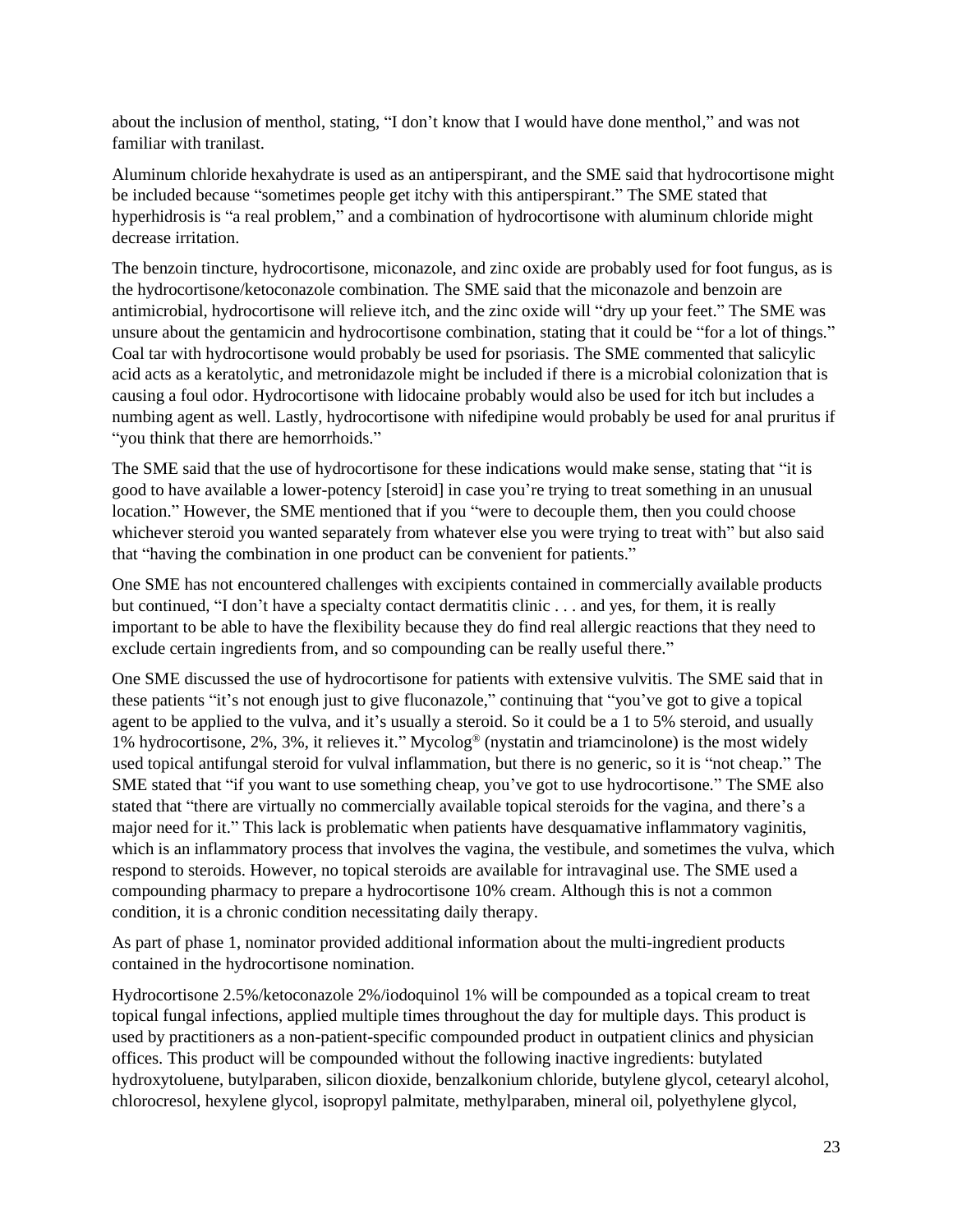polysorbate 20, potassium hydroxide, propylene glycol, sodium hydroxide, sodium lauryl sulfate, titanium dioxide, trolamine, and white petrolatum, which are components of the commercially available products. These inactive ingredients are known to be harmful allergens or irritants. Their hazardous concerns include allergen; classified as expected to be toxic or harmful; classified as irritant; classified as skin irritant; highly comedogenic; human endocrine disruptor; human immune and respiratory toxicant or allergen; human irritant; human respiratory irritant; human skin toxicant or allergen; human toxicant or allergen; persistent or bioaccumulative; possible human carcinogen; restricted in cosmetics (recommendations or requirements), use, concentration, or manufacturing restrictions; violation of industry recommendations, restricted in cosmetics; and use, concentration, or manufacturing restrictions, not safe for use on injured or damaged skin (only for products for use on damaged skin). Iodoquinol is added for its ability to harm bacteria and fight infections. The reason for including hydrocortisone and ketoconazole was not provided. This product will result in a clinical difference to patients because it does not include harmful excipients found in FDA-approved drug products and because this combination of active and inactive ingredients cannot be found in any commercially available formulations.

Hydrocortisone 0.5%/hydroquinone 4%/tretinoin 0.025% will be compounded as a topical emulsion to treat melasma, applied multiple times throughout the day for multiple days. This product is used by practitioners as a non-patient-specific compounded product in outpatient clinics and physician offices. This product will be compounded without the following inactive ingredients: butylated hydroxytoluene, butylparaben, ethanol, silicon dioxide, benzalkonium chloride, butylene glycol, cetearyl alcohol, chlorocresol, hexylene glycol, methylparaben, mineral oil, polyethylene glycol, potassium hydroxide, propylene glycol, sodium hydroxide, titanium dioxide, trolamine, and white petrolatum, which are components of the commercially available products. These inactive ingredients are known to be harmful allergens or irritants. Their hazardous concerns include allergen; classified as expected to be toxic or harmful; classified as irritant; classified as skin irritant; determined safe for use in cosmetics; subject to concentration or use limitations, safe for use in cosmetics with some qualifications; human endocrine disruptor; human immune and respiratory toxicant or allergen; human irritant; human respiratory irritant; human skin toxicant or allergen; human toxicant or allergen; persistent or bioaccumulative; possible human carcinogen; restricted in cosmetics (recommendations or requirements), use, concentration, or manufacturing restrictions; violation of industry recommendations, restricted in cosmetics; and use, concentration, or manufacturing restrictions, not safe for use on injured or damaged skin (only for products for use on damaged skin). Hydrocortisone is added for its anti-inflammatory properties, hydroquinone for its skin-lightening properties, and tretinoin for its anti-inflammatory properties. This product will result in a clinical difference to patients because it does not include harmful excipients found in FDA-approved drug products and because this combination of active and inactive ingredients cannot be found in any commercially available formulations.

Hydrocortisone 0.5%/hydroquinone 6%/tretinoin 0.025% will be compounded as a topical emulsion to treat melasma, applied multiple times throughout the day for multiple days. This product is used by practitioners as a non-patient-specific compounded product in outpatient clinics and physician offices. This product will be compounded without the following inactive ingredients: butylated hydroxytoluene, butylparaben, ethanol, silicon dioxide, benzalkonium chloride, butylene glycol, cetearyl alcohol, chlorocresol, hexylene glycol, methylparaben, mineral oil, polyethylene glycol, potassium hydroxide, propylene glycol, sodium hydroxide, titanium dioxide, trolamine, and white petrolatum, which are components of the commercially available products. These inactive ingredients are known to be harmful allergens or irritants. Their hazardous concerns include allergen; classified as expected to be toxic or harmful; classified as irritant; classified as skin irritant; determined safe for use in cosmetics; subject to concentration or use limitations, safe for use in cosmetics with some qualifications; human endocrine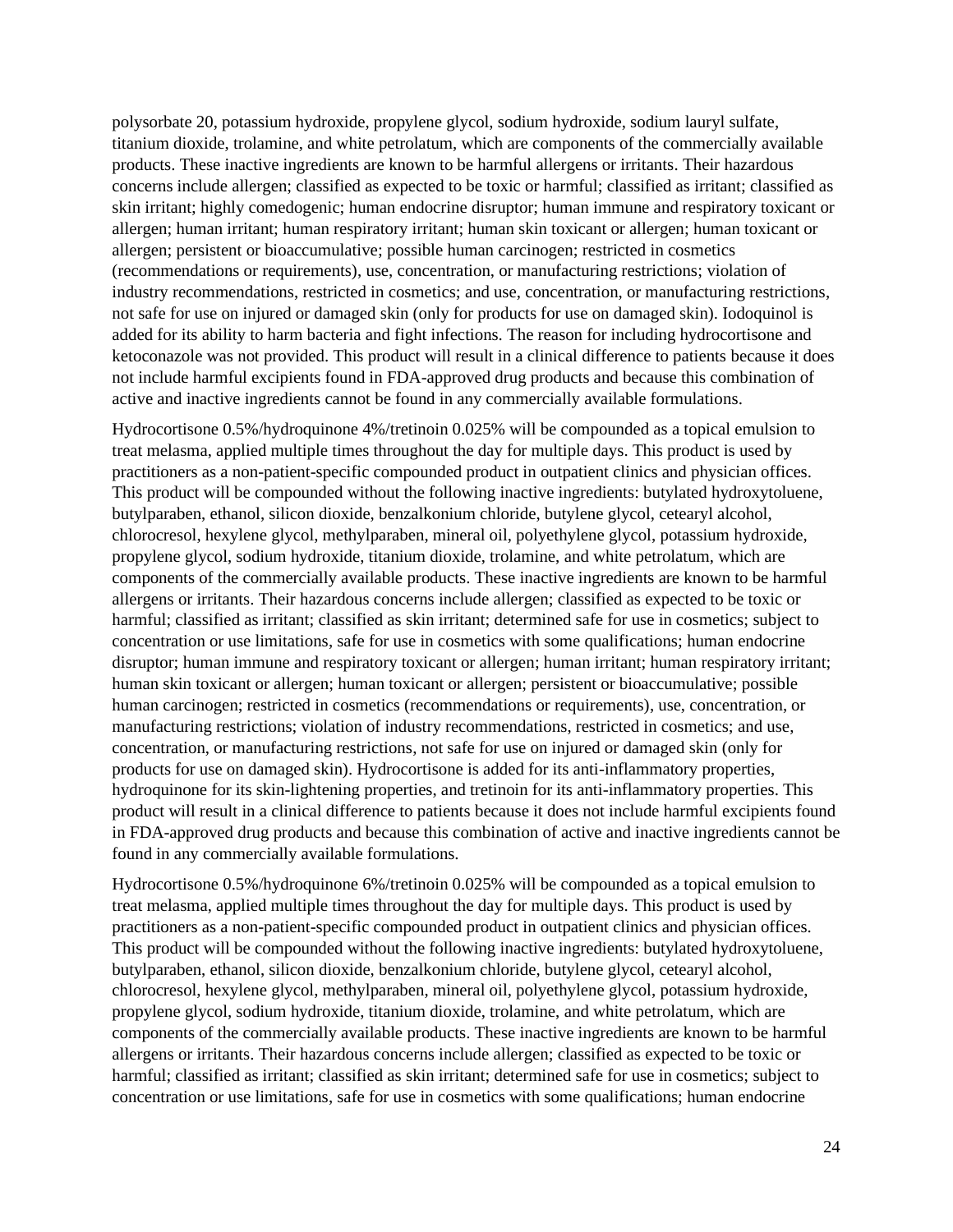disruptor; human immune and respiratory toxicant or allergen; human irritant; human respiratory irritant; human skin toxicant or allergen; human toxicant or allergen; persistent or bioaccumulative; possible human carcinogen; restricted in cosmetics (recommendations or requirements), use, concentration, or manufacturing restrictions; violation of industry recommendations, restricted in cosmetics; and use, concentration, or manufacturing restrictions, not safe for use on injured or damaged skin (only for products for use on damaged skin). Hydrocortisone is added for its anti-inflammatory properties, hydroquinone for its skin-lightening properties, and tretinoin for its anti-inflammatory properties. This product will result in a clinical difference to patients because it does not include harmful excipients found in FDA-approved drug products and because this combination of active and inactive ingredients cannot be found in any commercially available formulations.

Hydrocortisone 0.5%/hydroquinone 6%/tretinoin 0.05% will be compounded as a topical emulsion to treat melasma, applied multiple times throughout the day for multiple days. This product is used by practitioners as a non-patient-specific compounded product in outpatient clinics and physician offices. This product will be compounded without the following inactive ingredients: butylated hydroxytoluene, butylparaben, ethanol, silicon dioxide, benzalkonium chloride, butylene glycol, cetearyl alcohol, chlorocresol, hexylene glycol, methylparaben, mineral oil, polyethylene glycol, potassium hydroxide, propylene glycol, sodium hydroxide, titanium dioxide, trolamine, and white petrolatum, which are components of the commercially available products. These inactive ingredients are known to be harmful allergens or irritants. Their hazardous concerns include allergen; classified as expected to be toxic or harmful; classified as irritant; classified as skin irritant; determined safe for use in cosmetics; subject to concentration or use limitations, safe for use in cosmetics with some qualifications; human endocrine disruptor; human immune and respiratory toxicant or allergen; human irritant; human respiratory irritant; human skin toxicant or allergen; human toxicant or allergen; persistent or bioaccumulative; possible human carcinogen; restricted in cosmetics (recommendations or requirements), use, concentration, or manufacturing restrictions; violation of industry recommendations, restricted in cosmetics; and use, concentration, or manufacturing restrictions, not safe for use on injured or damaged skin (only for products for use on damaged skin). Hydrocortisone is added for its anti-inflammatory properties, hydroquinone for its skin-lightening properties, and tretinoin for its anti-inflammatory properties. This product will result in a clinical difference to patients because it does not include harmful excipients found in FDA-approved drug products and because this combination of active and inactive ingredients cannot be found in any commercially available formulations.

Hydrocortisone 0.5%/hydroquinone 8%/tretinoin 0.05% will be compounded as a topical emulsion to treat melasma, applied multiple times throughout the day for multiple days. This product is used by practitioners as a non-patient-specific compounded product in outpatient clinics and physician offices. This product will be compounded without the following inactive ingredients: butylated hydroxytoluene, butylparaben, ethanol, silicon dioxide, benzalkonium chloride, butylene glycol, cetearyl alcohol, chlorocresol, hexylene glycol, methylparaben, mineral oil, polyethylene glycol, potassium hydroxide, propylene glycol, sodium hydroxide, titanium dioxide, trolamine, and white petrolatum, which are components of the commercially available products. These inactive ingredients are known to be harmful allergens or irritants. Their hazardous concerns include allergen; classified as expected to be toxic or harmful; classified as irritant; classified as skin irritant; determined safe for use in cosmetics; subject to concentration or use limitations, safe for use in cosmetics with some qualifications; human endocrine disruptor; human immune and respiratory toxicant or allergen; human irritant; human respiratory irritant; human skin toxicant or allergen; human toxicant or allergen; persistent or bioaccumulative; possible human carcinogen; restricted in cosmetics (recommendations or requirements), use, concentration, or manufacturing restrictions; violation of industry recommendations, restricted in cosmetics; and use,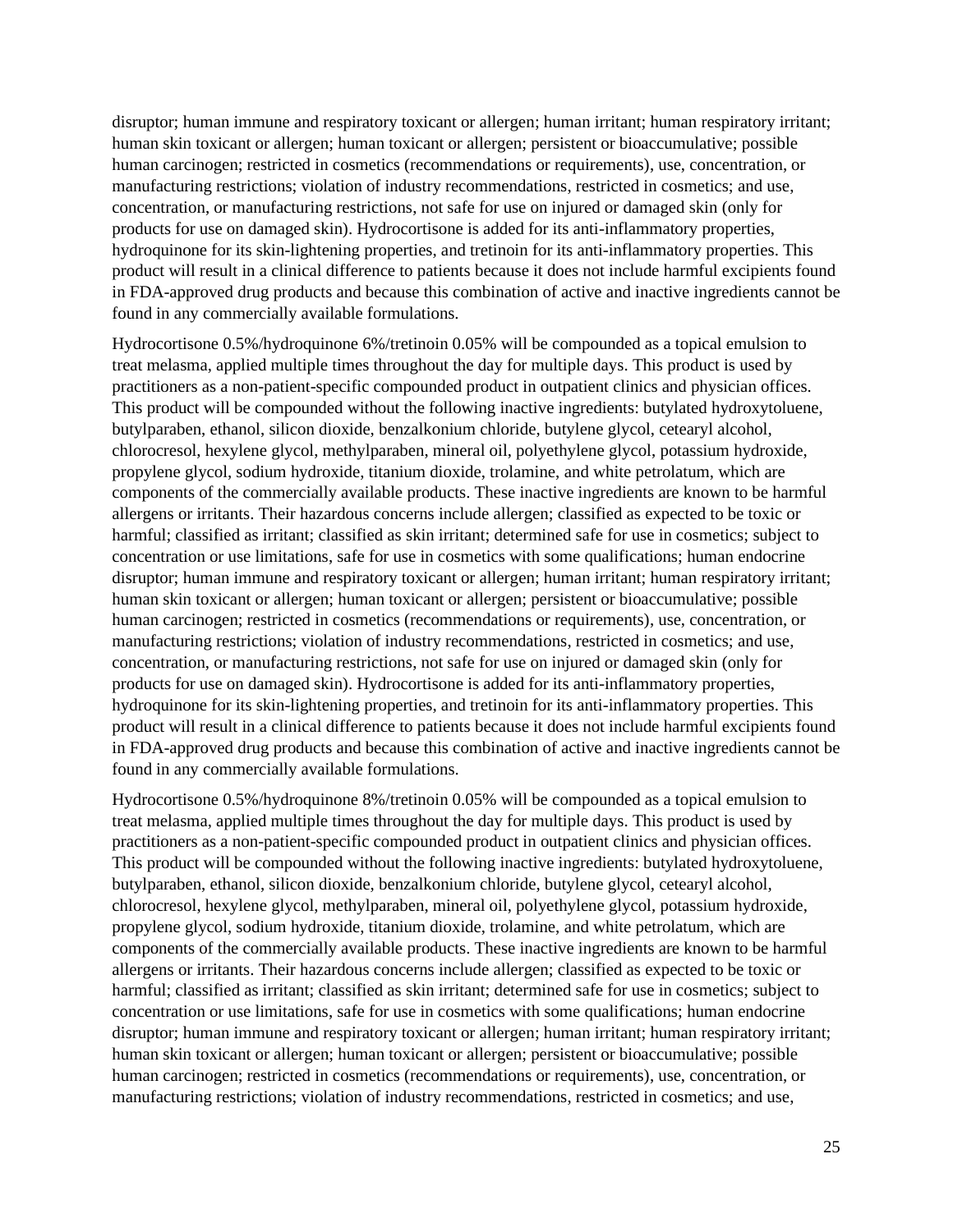concentration, or manufacturing restrictions, not safe for use on injured or damaged skin (only for products for use on damaged skin). Hydrocortisone is added for its anti-inflammatory properties, hydroquinone for its skin-lightening properties, and tretinoin for its anti-inflammatory properties. This product will result in a clinical difference to patients because it does not include harmful excipients found in FDA-approved drug products and because this combination of active and inactive ingredients cannot be found in any commercially available formulations.

Hydrocortisone 0.5%/hydroquinone 8%/tretinoin 0.025% will be compounded as a topical emulsion to treat melasma, applied multiple times throughout the day for multiple days. This product is used by practitioners as a non-patient-specific compounded product in outpatient clinics and physician offices. This product will be compounded without the following inactive ingredients: butylated hydroxytoluene, butylparaben, ethanol, silicon dioxide, benzalkonium chloride, butylene glycol, cetearyl alcohol, chlorocresol, hexylene glycol, methylparaben, mineral oil, polyethylene glycol, potassium hydroxide, propylene glycol, sodium hydroxide, titanium dioxide, trolamine, and white petrolatum, which are components of the commercially available products. These inactive ingredients are known to be harmful allergens or irritants. Their hazardous concerns include allergen; classified as expected to be toxic or harmful; classified as irritant; classified as skin irritant; determined safe for use in cosmetics; subject to concentration or use limitations, safe for use in cosmetics with some qualifications; human endocrine disruptor; human immune and respiratory toxicant or allergen; human irritant; human respiratory irritant; human skin toxicant or allergen; human toxicant or allergen; persistent or bioaccumulative; possible human carcinogen; restricted in cosmetics (recommendations or requirements), use, concentration, or manufacturing restrictions; violation of industry recommendations, restricted in cosmetics; and use, concentration, or manufacturing restrictions, not safe for use on injured or damaged skin (only for products for use on damaged skin). Hydrocortisone is added for its anti-inflammatory properties, hydroquinone for its skin-lightening properties, and tretinoin for its anti-inflammatory properties. This product will result in a clinical difference to patients because it does not include harmful excipients found in FDA-approved drug products and because this combination of active and inactive ingredients cannot be found in any commercially available formulations.

Hydrocortisone 2.5%/hydroquinone 4%/tretinoin 0.025% will be compounded as a topical emulsion to treat melasma, applied multiple times throughout the day for multiple days. This product is used by practitioners as a non-patient-specific compounded product in outpatient clinics and physician offices. This product will be compounded without the following inactive ingredients: butylated hydroxytoluene, butylparaben, ethanol, silicon dioxide, benzalkonium chloride, butylene glycol, cetearyl alcohol, chlorocresol, hexylene glycol, methylparaben, mineral oil, polyethylene glycol, potassium hydroxide, propylene glycol, sodium hydroxide, titanium dioxide, trolamine, and white petrolatum, which are components of the commercially available products. These inactive ingredients are known to be harmful allergens or irritants. Their hazardous concerns include allergen; classified as expected to be toxic or harmful; classified as irritant; classified as skin irritant; determined safe for use in cosmetics; subject to concentration or use limitations, safe for use in cosmetics with some qualifications; human endocrine disruptor; human immune and respiratory toxicant or allergen; human irritant; human respiratory irritant; human skin toxicant or allergen; human toxicant or allergen; persistent or bioaccumulative; possible human carcinogen; restricted in cosmetics (recommendations or requirements), use, concentration, or manufacturing restrictions; violation of industry recommendations, restricted in cosmetics; and use, concentration, or manufacturing restrictions, not safe for use on injured or damaged skin (only for products for use on damaged skin). Hydrocortisone is added for its anti-inflammatory properties, hydroquinone for its skin-lightening properties, and tretinoin for its anti-inflammatory properties. This product will result in a clinical difference to patients because it does not include harmful excipients found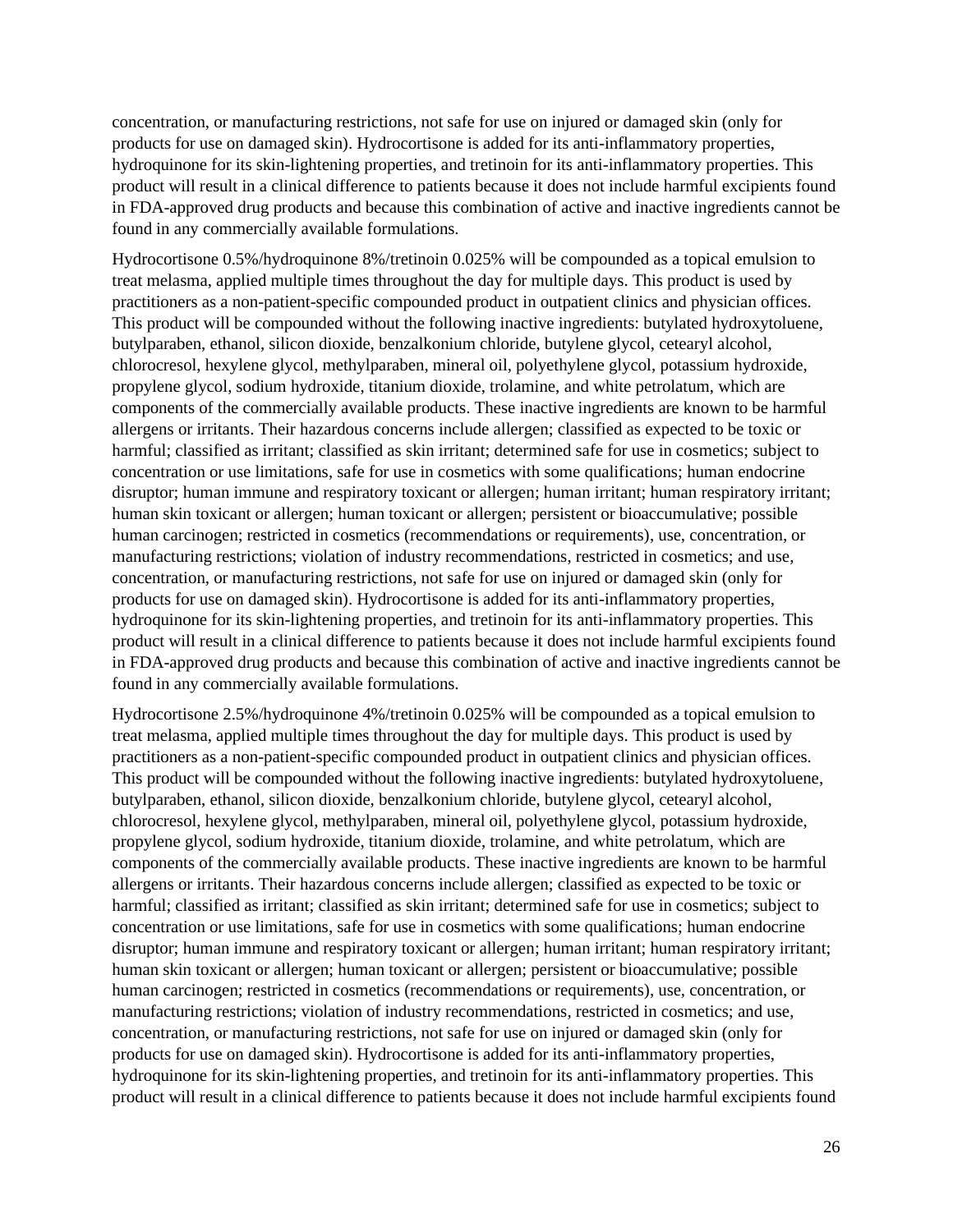in FDA-approved drug products and because this combination of active and inactive ingredients cannot be found in any commercially available formulations.

Hydrocortisone 1%/hydroquinone 8%/tretinoin 0.05% will be compounded as a topical emulsion to treat melasma, applied multiple times throughout the day for multiple days. This product is used by practitioners as a non-patient-specific compounded product in outpatient clinics and physician offices. This product will be compounded without the following inactive ingredients: butylated hydroxytoluene, butylparaben, ethanol, silicon dioxide, benzalkonium chloride, butylene glycol, cetearyl alcohol, chlorocresol, hexylene glycol, methylparaben, mineral oil, polyethylene glycol, potassium hydroxide, propylene glycol, sodium hydroxide, titanium dioxide, trolamine, and white petrolatum, which are components of the commercially available products. These inactive ingredients are known to be harmful allergens or irritants. Their hazardous concerns include allergen; classified as expected to be toxic or harmful; classified as irritant; classified as skin irritant; determined safe for use in cosmetics; subject to concentration or use limitations, safe for use in cosmetics with some qualifications; human endocrine disruptor; human immune and respiratory toxicant or allergen; human irritant; human respiratory irritant; human skin toxicant or allergen; human toxicant or allergen; persistent or bioaccumulative; possible human carcinogen; restricted in cosmetics (recommendations or requirements), use, concentration, or manufacturing restrictions; violation of industry recommendations, restricted in cosmetics; and use, concentration, or manufacturing restrictions, not safe for use on injured or damaged skin (only for products for use on damaged skin). Hydrocortisone is added for its anti-inflammatory properties, hydroquinone for its skin-lightening properties, and tretinoin for its anti-inflammatory properties. This product will result in a clinical difference to patients because it does not include harmful excipients found in FDA-approved drug products and because this combination of active and inactive ingredients cannot be found in any commercially available formulations.

Hydrocortisone 0.5%/hydroquinone 6% will be compounded as a topical emulsion to treat melasma, applied multiple times throughout the day for multiple days. This product is used by practitioners as a non-patient-specific compounded product in outpatient clinics and physician offices. This product will be compounded without the following inactive ingredients: butylated hydroxytoluene, butylparaben, ethanol, silicon dioxide, benzalkonium chloride, butylene glycol, cetearyl alcohol, chlorocresol, hexylene glycol, methylparaben, mineral oil, polyethylene glycol, potassium hydroxide, propylene glycol, sodium hydroxide, titanium dioxide, trolamine, and white petrolatum, which are components of the commercially available products. These inactive ingredients are known to be harmful allergens or irritants. Their hazardous concerns include allergen; classified as expected to be toxic or harmful; classified as irritant; classified as skin irritant; determined safe for use in cosmetics; subject to concentration or use limitations, safe for use in cosmetics with some qualifications; human endocrine disruptor; human immune and respiratory toxicant or allergen; human irritant; human respiratory irritant; human skin toxicant or allergen; human toxicant or allergen; persistent or bioaccumulative; possible human carcinogen; restricted in cosmetics (recommendations or requirements), use, concentration, or manufacturing restrictions; violation of industry recommendations, restricted in cosmetics; and use, concentration, or manufacturing restrictions, not safe for use on injured or damaged skin (only for products for use on damaged skin). Hydrocortisone is added for its anti-inflammatory properties and hydroquinone for its skin-lightening properties. This product will result in a clinical difference to patients because it does not include harmful excipients found in FDA-approved drug products and because this combination of active and inactive ingredients cannot be found in any commercially available formulations.

Hydrocortisone 1%/clioquinol 1%/coal tar solution 2%/metronidazole 2%/salicylic acid 2% will be compounded as a topical cream to treat rosacea, applied multiple times throughout the day for multiple days. This product is used by practitioners as a non-patient-specific compounded product in outpatient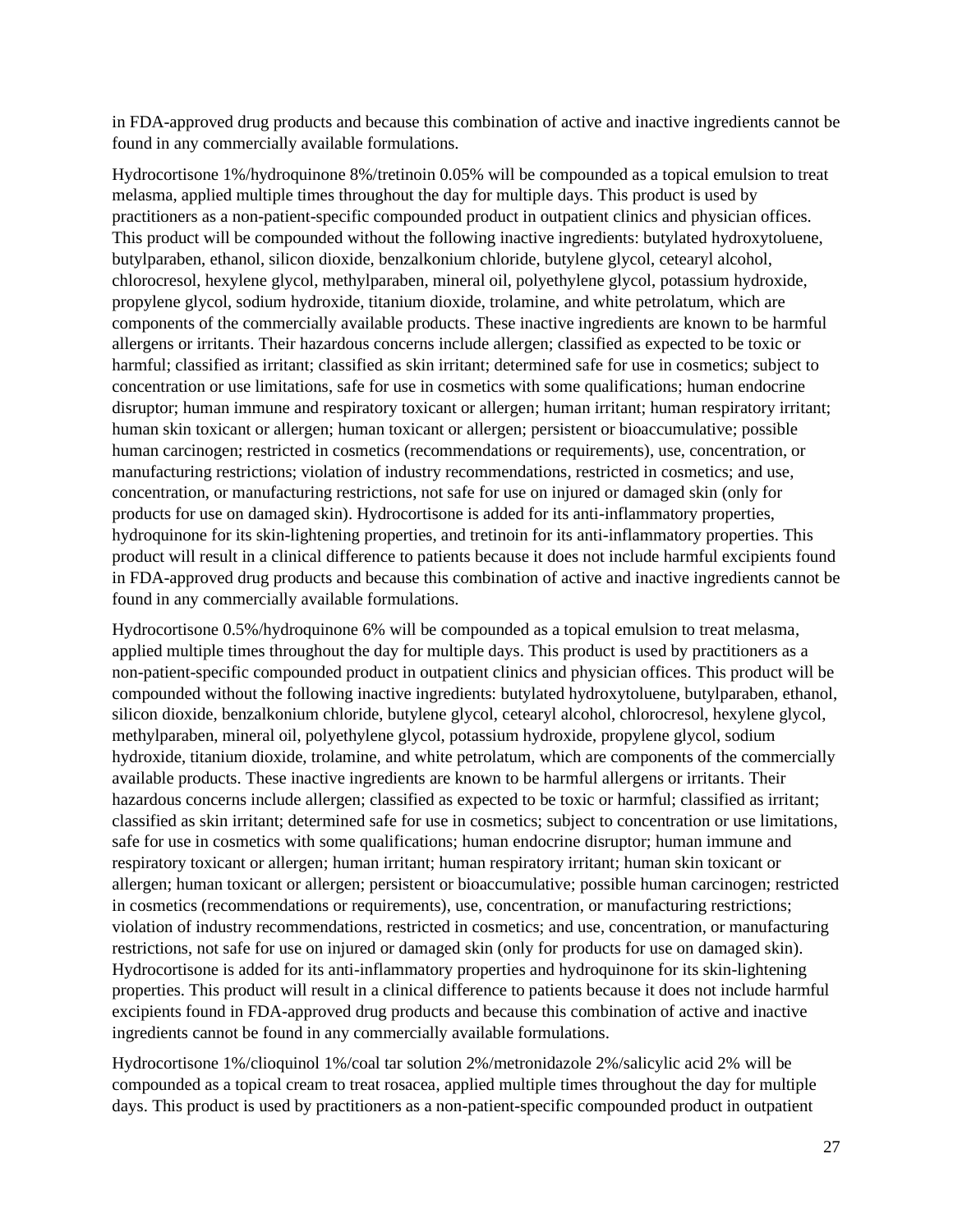clinics and physician offices. This product will be compounded without the following inactive ingredients: butylated hydroxytoluene, butylparaben, ethanol, silicon dioxide, benzalkonium chloride, butylene glycol, chlorocresol, hexylene glycol, methylparaben, oleyl alcohol, polyethylene glycol, potassium hydroxide, propylene glycol, sodium hydroxide, titanium dioxide, trolamine, and white petrolatum, which are components of the commercially available products. These inactive ingredients are known to be harmful allergens or irritants. Their hazardous concerns include allergen; classified as expected to be toxic or harmful; classified as irritant; classified as skin irritant; determined safe for use in cosmetics; subject to concentration or use limitations, safe for use in cosmetics with some qualifications; human endocrine disruptor; human immune and respiratory toxicant or allergen; human irritant; human respiratory irritant; human skin toxicant or allergen; human toxicant or allergen; persistent or bioaccumulative; possible human carcinogen; restricted in cosmetics (recommendations or requirements), use, concentration, or manufacturing restrictions; violation of industry recommendations, restricted in cosmetics; and use, concentration, or manufacturing restrictions, not safe for use on injured or damaged skin (only for products for use on damaged skin). Clioquinol is added for its anti-infective properties, hydrocortisone for its anti-inflammatory properties, metronidazole for its antibacterial properties, and salicylic acid for its keratolytic properties. The reason for including coal tar solution was not provided. This product will result in a clinical difference to patients because it does not include harmful excipients found in FDA-approved drug products and because this combination of active and inactive ingredients cannot be found in any commercially available formulations.

Hydrocortisone 2.5%/ketoconazole 2% will be compounded as a topical cream to treat topical fungal infections, applied multiple times throughout the day for multiple days. This product is used by practitioners as a non-patient-specific compounded product in outpatient clinics and physician offices. This product will be compounded without the following inactive ingredients: butylated hydroxytoluene, butylparaben, silicon dioxide, benzalkonium chloride, butylene glycol, cetearyl alcohol, chlorocresol, hexylene glycol, isopropyl palmitate, methylparaben, mineral oil, polyethylene glycol, polysorbate 20, potassium hydroxide, propylene glycol, sodium hydroxide, sodium lauryl sulfate, titanium dioxide, trolamine, and white petrolatum, which are components of the commercially available products. These inactive ingredients are known to be harmful allergens or irritants; their hazardous concerns include allergen; classified as expected to be toxic or harmful; classified as irritant; classified as skin irritant; highly comedogenic; human endocrine disruptor; human immune and respiratory toxicant or allergen; human irritant; human respiratory irritant; human skin toxicant or allergen; human toxicant or allergen; persistent or bioaccumulative; possible human carcinogen; restricted in cosmetics (recommendations or requirements), use, concentration, or manufacturing restrictions; violation of industry recommendations, restricted in cosmetics; and use, concentration, or manufacturing restrictions, not safe for use on injured or damaged skin (only for products for use on damaged skin). Ketoconazole is added for its antifungal properties and hydrocortisone for its anti-inflammatory properties. This product will result in a clinical difference to patients because it does not include harmful excipients found in FDA-approved drug products and because this combination of active and inactive ingredients cannot be found in any commercially available formulations.

A roundtable discussion with representatives from a variety of practice settings was held to discuss the use of outsourcing facilities to obtain compounded products. Forty-three participants attended the event; refer to Table 15 for characteristics of the facilities that the participants represented. A prequestionnaire was also distributed to participants; refer to Tables 15-18 for results of the prequestionnaire.

Although a majority of the participants purchased some compounded products from an outsourcing facility, the percentage of products obtained varied from less than 1% to the majority of compounded products used at one participant's facility. A participant stated, "We have this method that we use where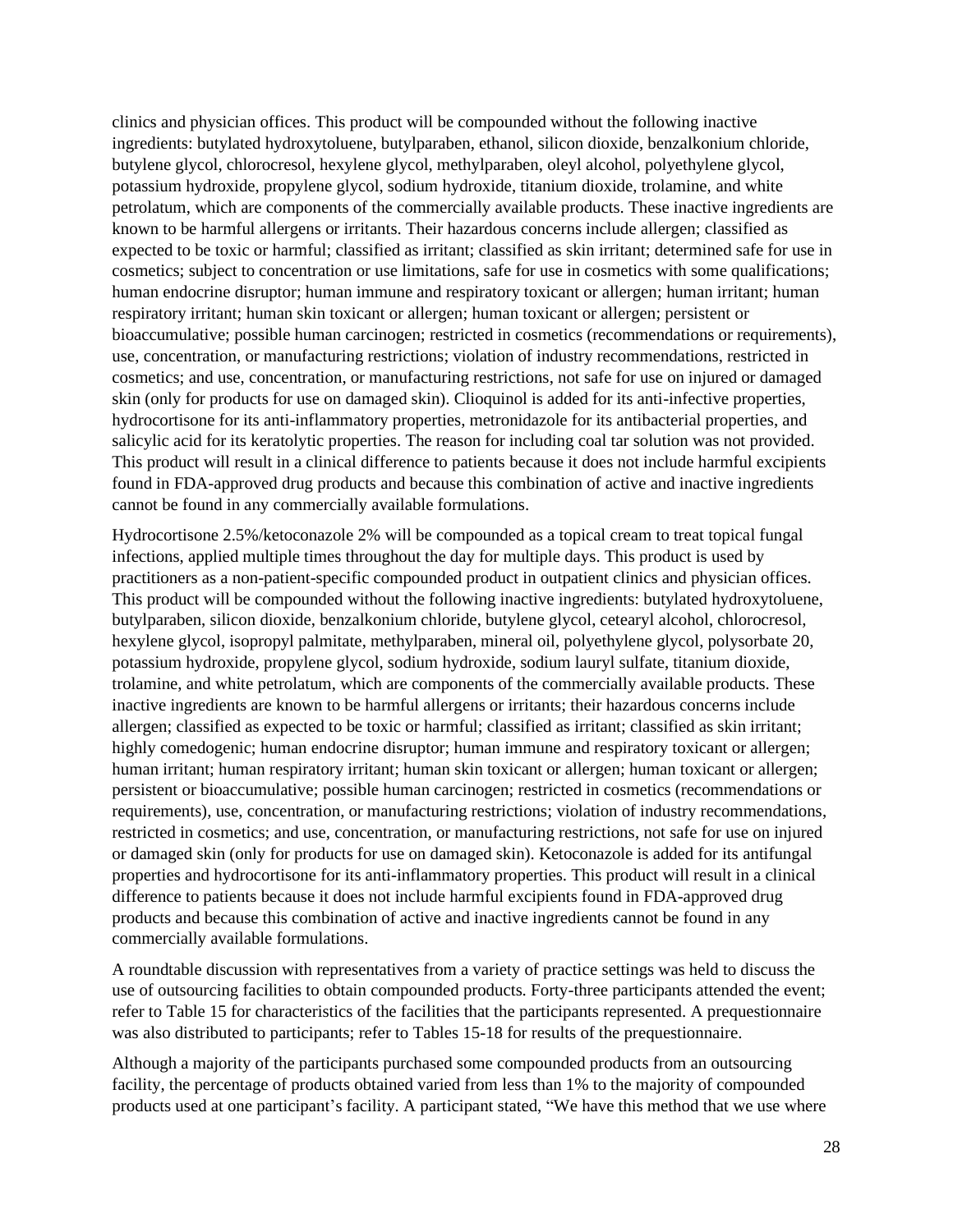if we can buy it commercially ready to administer, we do that. If we can't buy it in that format, then we buy it in a vial, for example, that can be snapped into a Mini-Bag Plus, because we're a Baxter house, as a second preference. If we can't buy it in either of those two formats and we can get it from a 503B, then we do that. And our last resort is compounding internally." Two participants commented that they will not outsource a product unless 2 outsourcing facilities that they contract with are able to compound the product. This redundancy allows for a quick flip to the other outsourcing facility if there is a problem with a product compounded from 1 outsourcing facility, minimizing the impact to the participant's facility.

Participants were asked to discuss the decision-making process used at their facility to determine what products to obtain from an outsourcing facility. One major theme that emerged from this discussion was that many of the products purchased from outsourcing facilities are used in critical care areas, such as emergency departments and operating rooms. Participants commented that outsourcing facilities are able to provide ready-to-use products that have longer beyond-use dates compared with products compounded in-house, allowing these products to be stocked in automated dispensing cabinets in these units. One participant commented, "We're always going to outsource a PCA [patient-controlled analgesia] syringe because we can store it in a Pyxis machine versus us making it and storing it in a fridge." Another participant commented on the benefits of storing medications in an automated dispensing cabinet, stating that "operationally, if you have a stat medication or something that needs to be delivered within 10 to 15 minutes, if you're looking at us doing it, you're looking at a 5-minute gown and glove. If we don't have somebody in the IV [intravenous] room, if you're doing <797> right, it's 5 minutes. It's 4 minutes to tube it. It's 3 minutes to make it, and then you have a dosage system or a camera system, a few minutes more. We are not able to meet that need, or they're just contaminating the IV room if they are trying to do it."

Having ready-to-use products available also minimizes the need for compounding and product manipulations to occur on the floor. This can be especially beneficial in children's hospitals because they face a unique need in that they already perform a lot of manipulations to products because of a lack of concentrations or sizes available. One participant commented that "at baseline, already, we manipulate about 80% of what we dispense to patients," and another stated that "there's a number of drugs that require additional manipulation to get them to a concentration that's appropriate for kids." One participant stated, "We're trying to minimize compounding, expedite actual therapies to patients in that setting [operating room], minimize manipulations as much as possible." Similarly, in the emergency department, one participant stated they prefer ready-to-use products for some floor stock items, such as vasopressor infusions, to prevent compounding from occurring on the floor, and another commented that "we absolutely buy as many pressor drips as we can." One participant remarked that they have received requests from anesthesiologists for products that are commercially available in vials that require manipulation before administration to be purchased as syringes from outsourcing facilities, stating that "they would prefer to have a syringe form."

Another theme in deciding what products to purchase from an outsourcing facility was the use and volume of a product that is needed and the overall impact on the pharmacy workload. Critical care areas, such as the emergency department and operating room, typically have a high product use rate and overall turnover, leading to several participants obtaining products intended for use in these areas from outsourcing facilities. Participants stated that they evaluate the volume of product needed and the frequency with which that volume is needed compared with the time it would take pharmacy staff to prepare this volume. One participant commented, "We look at the impact that it'll have on staff. If our staff are needing to batch, or if we need to mass produce these in particular to meet the patient demand, then those are the items that we're going to look to potentially move out." Another participant stated that, although they do not obtain a lot of products from outsourcing facilities, "when we do purchase from 503Bs, typically it would be if we just don't have the capacity to keep up with what the demand is." One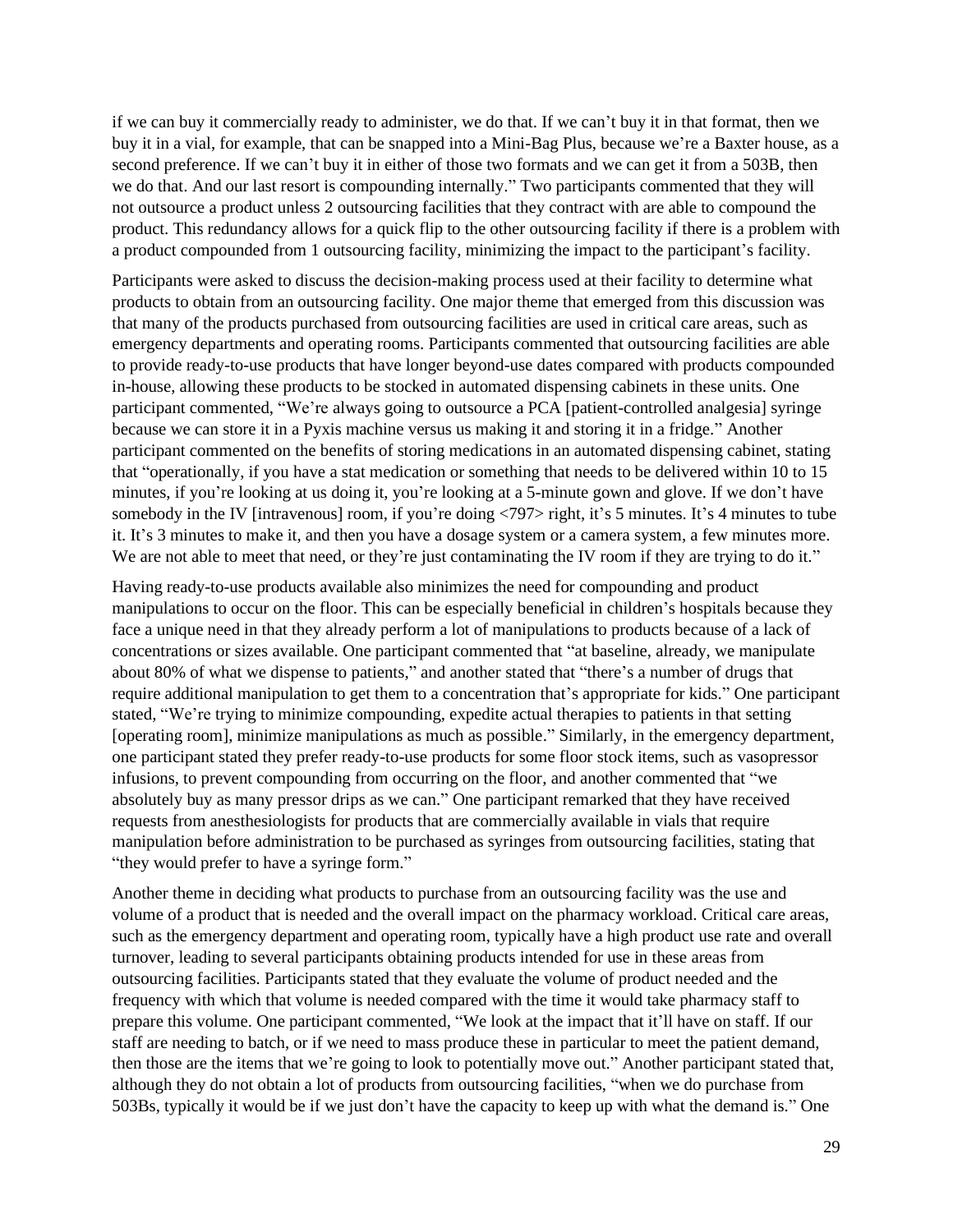participant also commented that they obtain labor-intensive and more complicated products, such as epidurals and cardioplegia solutions, from outsourcing facilities to reduce the workload on pharmacy staff. The coronavirus disease 2019 pandemic has also affected the operations of hospitals, as noted by one participant who stated, "It's just really high volume, and the bigger the hospital, the higher the volume, especially when you have one disease state in half of your hospital," and another who expressed that "without 503B, we would've been in significant trouble." One participant commented that "even though the number might be small [as a percentage of products obtained from outsourcing facilities], some of the reasoning is quite critical, and the amount of time that it saves is very significant for beyond what we're able to do and when." Additionally, challenges with recruiting and retaining pharmacy technicians affect decision making, with one participant stating, "It is not feasible for us to meet the high volume for some common medications to repackage or compound from commercial presentations to a convenient, ready-to-use dosage form or package. The outsourcing facilities thus become a force multiplier, if you will, to offset some of the shortages in staffing."

In addition to evaluating the workload on pharmacy staff, the type and capabilities of the facility also affected the decision-making process. One participant commented that they do not have an established cleanroom and therefore perform sterile compounding in a segregated compounding area. USP <797> standards limit the beyond-use date that can be assigned to these products and, as the participant stated, "We obviously need to provide product with much [more] extensive beyond-use dating than we can provide." Several participants also commented that they do not perform high-risk compounding in-house, and therefore, all of these products are outsourced. There are challenges with midsize hospitals being able "to operationalize testing compounds we make for extended stability." One participant stated, "We might make our own syringes if we could get extended dating, but I believe my operations colleagues don't always know how to do this and adhere to the letter of the law."

One participant also commented on the impact that The Joint Commission has had on pushing pharmacies to obtain products from outsourcing facilities. The 2018 medication management standard MM.05.01.07 was intended to move IV admixture preparation out of the nursing unit. This standard forced pharmacies to consider strategies to make IV admixtures available for use on the floor. Additionally, NPSG.03.04.01 states that all medications and solutions should be adequately labeled, including in the operating room and other settings in which procedures are performed. USP <795> and <797> are applicable in operating room settings, stating that products should be labeled and used within 1 hour, which may be problematic if syringes are drawn up at the beginning of the day and cases are canceled or delayed. The participant also commented on the cost related to purchasing premade products from manufacturers, stating that "predatory pricing on premixes is present in the market."

Standardization of products, including concentration, volume, and labeling, was also a driver for obtaining products from an outsourcing facility. However, such standardization may not always be possible. One participant stated that when evaluating similar facilities, you would expect them to have similar needs regarding the concentrations and volumes of products used. However, the products used in a facility are often developed in-house over decades, based on physician and nurse requests and, more recently, appropriateness for an automated dispensing cabinet. As a result, one participant observed, "These practices had evolved somewhat disparately. Even if we had clinical practice guidelines, nobody was putting concentrations into those guidelines and volumes into those guidelines." This has led to challenges with obtaining certain products from outsourcing facilities. As another participant said, "I think we made 9 different epidural concentrations, all driven by anesthesia, and they want what they want, and 503Bs may not offer that. No one else in the country is buying that same concentration; a 503B isn't going to go through the expense of adding that to their product list." The participant also said that "similar with the ADCs [automated dispensing cabinets], we've run into situations where dextrose 50%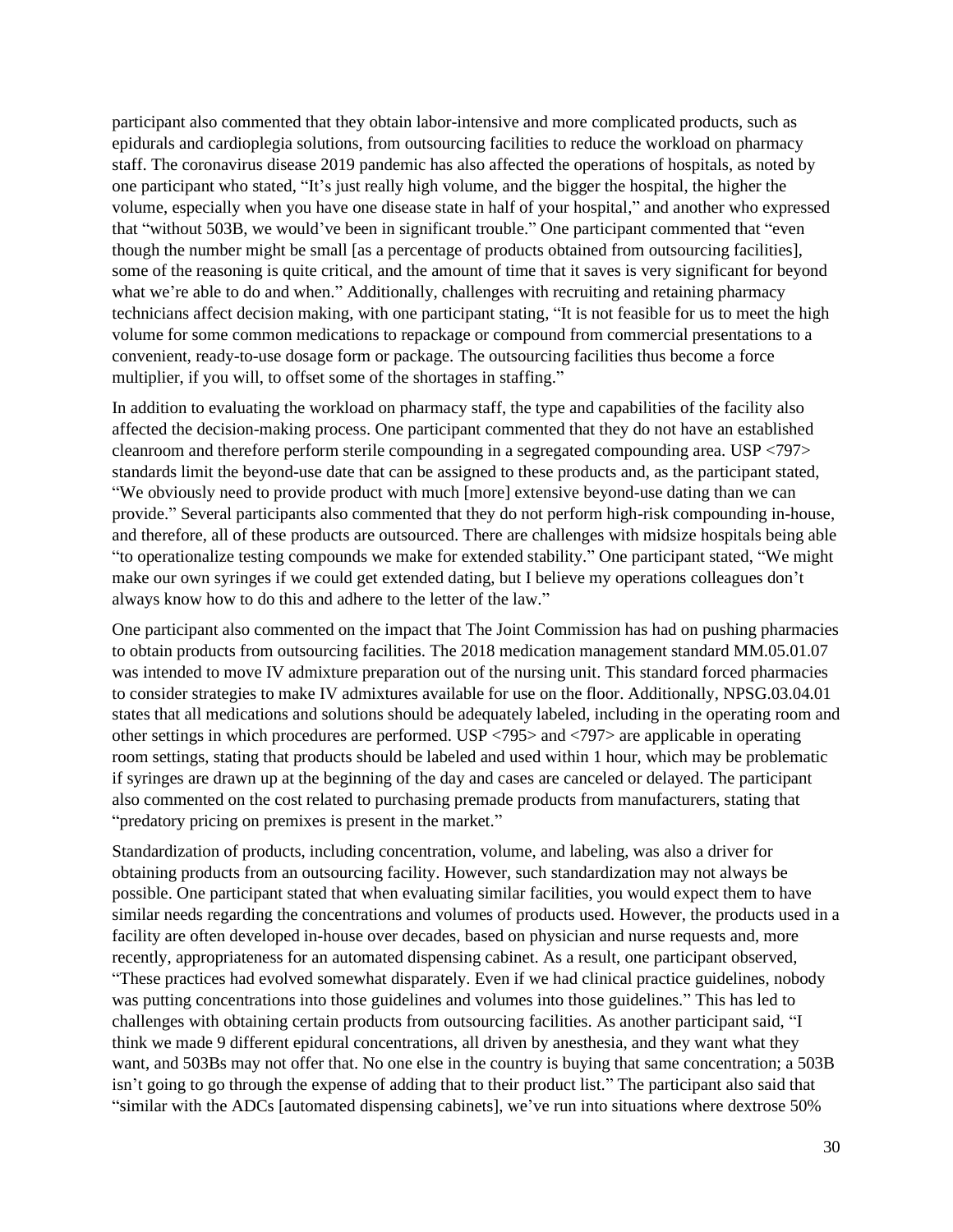goes on shortage and the 503Bs would be selling it in a syringe. For safety reasons and for crash cart reasons, without having to retrain thousands of nurses of where things are placed, they said, 'no, we can't have it, and that's too big, it won't fit, we want it in this format,' and then we're stuck again because there's no 503B offering a format during that shortage that fits where it needs to go. Then we're stuck in sourcing." Additionally, although a commercial product may be available, the volume may not be appropriate. One participant stated that "3% saline, for instance, is sold in a 500-mL bag, but the clinical guideline is a 150-mL bolus. We're either going to draw that out or we're sending it to the ER with stickers all over it saying only give 150 [mL]." The participant continued that "it would be great if the FDA could look at the size of the container that they're approving and whether that's a realistic dose. Is it a unit dose, or isn't it?"

Participants had differing opinions on the use of outsourcing facilities to obtain drugs during a shortage. Several participants stated that they typically first restrict use of a drug on shortage, in order to conserve supply, before turning to an outsourcing facility. One participant commented that "most of the time, I will probably pursue restricting, conserving, and looking at all available options prior to going to an outsourcer on my end," and another stated, "I can only think of one time in recent history where we went to an outsourcer." One participant commented that "503Bs can't accept the additional volume if it's a true shortage. If you're not with them pre-shortage, you're not going to get products when you need it during the shortage," continuing that "typically in a shortage, you learn to live without them. You have to." Additionally, in the event of the shortage being the result of lack of an API, outsourcing facilities are likely to be equally affected and unable to provide assistance. However, one participant stated that they first began working with outsourcing facilities because of shortages. This participant commented that "what the 503Bs are starting to do, some of the large ones, is that they are also conducting validation studies on API. If sterile becomes short, they quickly switch to producing through API, which ASHP [American Society of Health-System Pharmacists] and the FDA allow." This "adds a lot of flexibility so they can bounce back and forth and really try to insulate us from shortages."

A few participants commented on the use of APIs by outsourcing facilities. One commented that as long as they are conducting end-product sterility and stability testing and the product meets quality standards, they are not concerned with the starting ingredients. As long as buyers are familiar with regulations and know what to look for, another participant commented, there should not be any problems with purchasing products compounded starting from APIs. Another participant stated that as more outsourcing facilities began using APIs, they became more comfortable with them doing so. However, one participant observed that most outsourcing facilities are switching to sterile-to-sterile and using APIs only if there is a shortage, stating, "I think the FDA has really looked closely at API, and they're slowly pushing the 503B outsourcers to a sterile-to-sterile." Only 1 participant commented that they prefer sterile-to-sterile. Another participant stated that the companies they use are all sterile-to-sterile.

A few participants commented on the need for preservative-free products, particularly in pediatric patients. The example of methadone was provided because it is used for patients with neonatal abstinence syndrome but is available only as a preservative-containing product. So there is a need for this product to be compounded from the API as a preservative-free product. One participant stated, "If there's not a preservative-free containing option, it really should be something that should be able to be compounded from bulk . . . especially for the pediatric patient population." However, another participant from a children's hospital said that they have never needed to use an outsourcing facility for preservative-free products. The lack of preservative-free forms is also a problem for ophthalmic products; however, one participant observed this is more on the 503A side. One participant stated that obtaining ophthalmic products from outsourcing facilities has been a challenge and that there are products they would like to obtain from outsourcing facilities but are not able to, forcing them to compound them in-house. This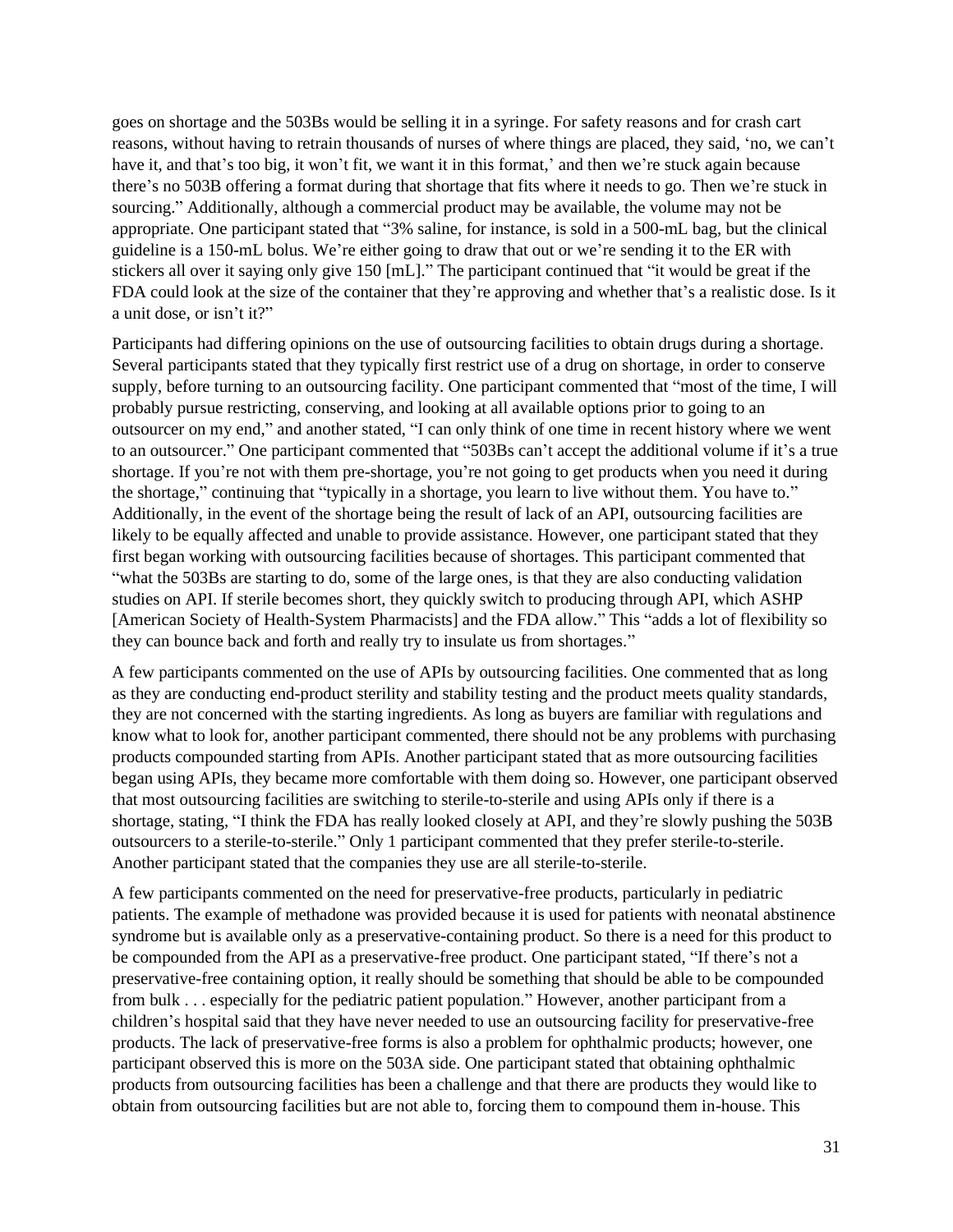participant also commented that there are 2 outsourcing facilities that compound ophthalmic products, but when they reviewed the facilities, they did not pass their internal quality standards; one facility had been banned from distributing products in California by the Board of Pharmacy. There is an additional challenge with obtaining cephalosporins and beta-lactams because of potential cross-reactivity for patients with allergies. One participant stated that there are some cephalosporins they would like to obtain from an outsourcing facility but cannot because "they would have to build a separate cleanroom with a dedicated HVAC [heating, ventilation, and air conditioning], so you're talking millions of dollars in investment for actually very low volume. Right now, the ROI [return on investment] isn't there." Another participant stated that the concentrations needed for ophthalmic antibiotics are not available, but the labor and risk of compounding these products in-house are not worth it.

A few participants commented on purchasing nonsterile products from outsourcing facilities. Lidocaine/epinephrine/tetracaine gel, for use as a topical anesthetic, was the most commonly obtained product, along with buffered lidocaine to put in J-Tips. Another participant stated that they obtain diclofenac suppositories from an outsourcing facility because of the high cost of indomethacin suppositories. One participant commented that most of the products they outsource are nonsterile products, generally for oral or topical administration because of a lack of commercially available products. The participant stated that they purchase low-dose naltrexone for oral use by patients with refractory fibromyalgia and ketamine troches for patients with chronic pain. The participant continued that although the evidence does not support many of the ingredients used in topical pain products, "there are select patients. It's very rare that taking that cream away from them actually causes more harm than good." A few participants commented that there is a gap in the market for nonsterile products, with one stating, "I think that there is a large opportunity for more nonsterile products to be produced by 503Bs." Another stated that as their facility grows and acquires more outpatient clinics, they receive a lot of questions about obtaining products for office use. The participant noted that they often have to refer these clinics to outsourcing facilities but stated, "There's not many 503Bs [that] are doing the nonsterile for clinic use." As a result, the inpatient pharmacy is often asked to take on this role, but "you don't have the space or the staff to do that."

Based on the responses to the prequestionnaire (refer to *Results of survey*), participants were asked questions about specific products obtained from outsourcing facilities. Several participants reported using alum (aluminum potassium) as a bladder irrigation for hemorrhagic cystitis refractory to other treatment options. Participants commented that this is high-risk compounding; they purchase alum from an outsourcing facility because they do not perform high-risk compounding in their facility. One participant commented that their policy states that high-risk compounding is not allowed except for alum. This participant wanted to move away from compounding alum in-house and stated that the addition of aluminum potassium to the Bulks List might allow this to happen. Another participant compounded alum in-house from nonsterile ingredients; however, there were challenges with crystallization after storage. A few participants commented that a sterile alum powder is available, which they purchase to compound inhouse. One participant had concerns about this powder, stating, "I've talked to that company, but I've had some concerns for them because they don't sell it as a drug. The owner was selling you a chemical, we're selling you a bulk API. It's just sterile. They were fuzzy and I never followed up, but when I asked about their process for verifying the sterility, as you would with a sterile product—we do USP <71> Sterility Testing—they couldn't really give me an answer. They just say they tested for sterility." The participants commented that alum is needed only a few times a year. However, as one participant observed, "When you need it, it's an emergency," and another noted that it "is a challenge for anybody who has cyclophosphamide-induced hemorrhagic cystitis." As a result, one participant maintains a small inventory of alum product that is purchased from an outsourcing facility, but "more times than not, they go unused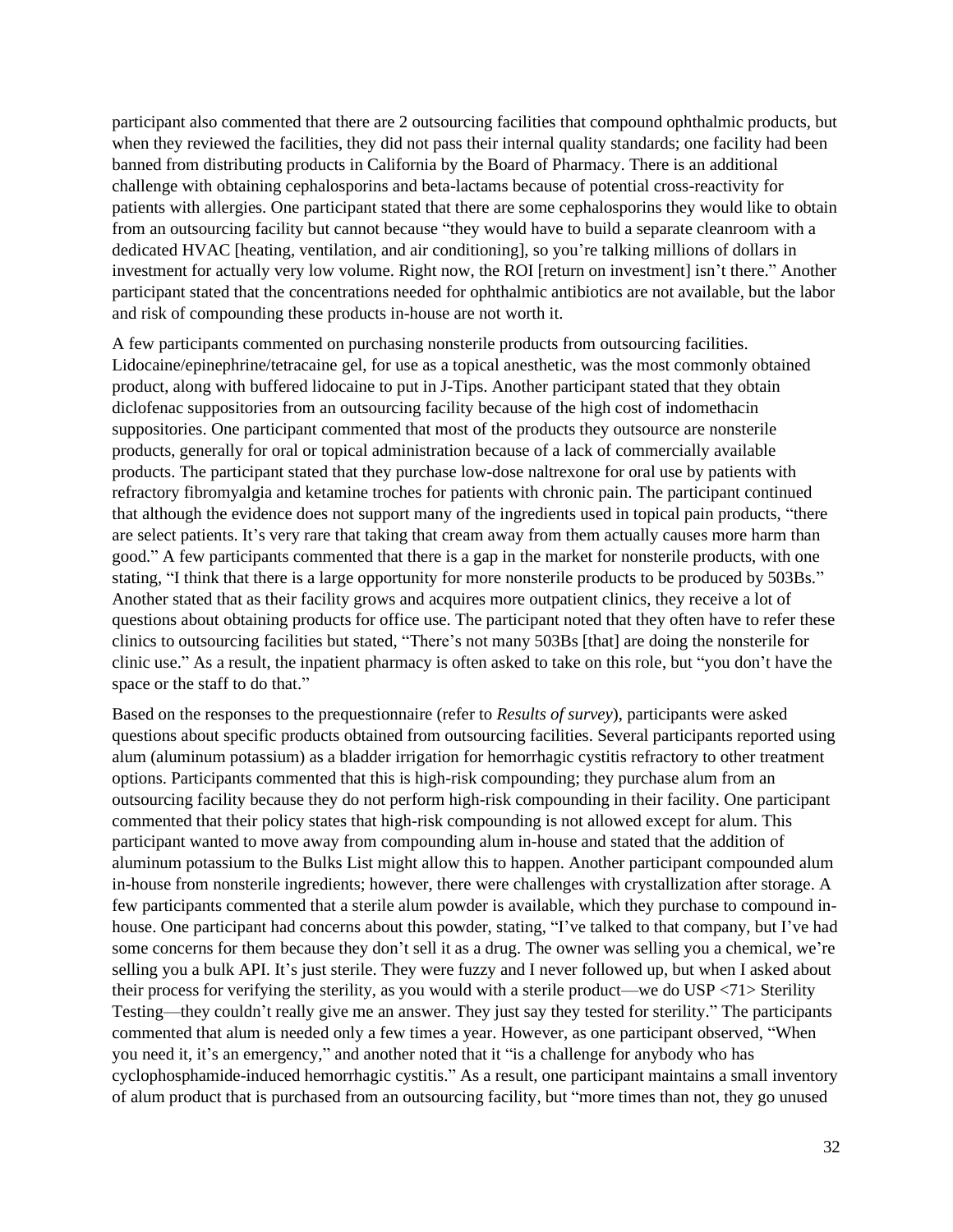and expire." Another stated that they do not keep it in stock because there is a minimum purchase and there are only a few patients a year for whom they need to use alum. The participant had it stat shipped when needed. Another participant stated, "We had a meeting with the head of urology, who was baffled, why they're even ordering it. He was like, 'this is . . . old, really old. I don't even know why we're using it,' and basically approved for us to not even make it anymore for now."

Two participants commented on the use of glycerin at their facility. One stated that they purchase it from a 503A because they were not able to find an outsourcing facility that provides this product. The participant commented that glycerin is used in 3 different concentrations at their facility, 1 for ophthalmic use, 1 for neurologic use in trigeminal neuralgia, and 1 for instilling into "a very specific kind of pump that's used to deliver a very specific kind of chemotherapy." When there are breaks in the chemotherapy regimen, the pump has to be filled with something, and when they use glycerin "it can go 3 months or something like that, so it's a huge patient satisfier to have that concentration available." The participant also commented that because they have been unable to find an outsourcing facility that compounds the concentration needed for trigeminal neuralgia, they have patients who have been waiting years for treatment. The other participant stated that they compound it in-house but said that it is not done very frequently. The participant commented that it is very difficult to sterilize because of the thickness of the product.

Four participants stated that they obtain sodium citrate as ready-to-use syringes for use as a locking solution for patients undergoing dialysis, with one commenting that "our nephrologists like it in place of heparin for some patients to keep the ports patent or so they don't have to go to alteplase or some of the other drugs." There is a commercially available product; however, it is available only as a 500-mL bag, and the dose needed is typically less than 30 mL. If the syringes are prepared in-house, then the beyonduse date is limited to 12 to 24 hours depending on storage, which results in waste.

One participant stated that they obtain papaverine from outsourcing facilities for use in urology as Bimix (papaverine/phentolamine) and Trimix (papaverine/phentolamine/alprostadil).

Although none of the participants obtained sodium phosphate or aspartic acid from outsourcing facilities for use in cardioplegic solutions, a few commented that they obtain cardioplegic solutions from outsourcing facilities. The del Nido formulation was the product most commonly obtained. One participant commented that they compound this formulation in-house because the outsourcing facilities did not offer the volume needed at their institution. Another participant commented that although they obtain the del Nido formulation from an outsourcing facility, they also compound a proprietary formulation in-house. This participant observed that "it is complicated to do in-house. We do it on a Baxa 1200 or 2400, either one, compounder. Then we send it up to [*sic*] for pH and potassium testing. Obviously, then we're confined to <797> beyond-use dates versus longer beyond-use dates that we get from the 503B." Another participant commented that cardioplegic solutions are managed by the perfusion department, not the pharmacy, and they use the del Nido formulation as well as 3 other formulations.

The participants also discussed challenges with using outsourcing facilities. One participant stated that their facility does not use outsourcing facilities because "it just hasn't been financially, not just the money worth it, but just the lead time for how much time you have to give them. . . . It just isn't worth the dating that they gave us or can give us." Another commented that they obtain very little product from outsourcing facilities because of "the amount of work for vetting and continually validating quality of these 503B outsourcing facilities." The participant stated that they have a robust validation process that takes several months and includes a site visit before they can purchase from an outsourcing facility, followed by continuous reviewing of quality reports and warning letters. Another challenge has been the reliability of the outsourcing facility. One participant commented, "Traditionally, we've found 503Bs to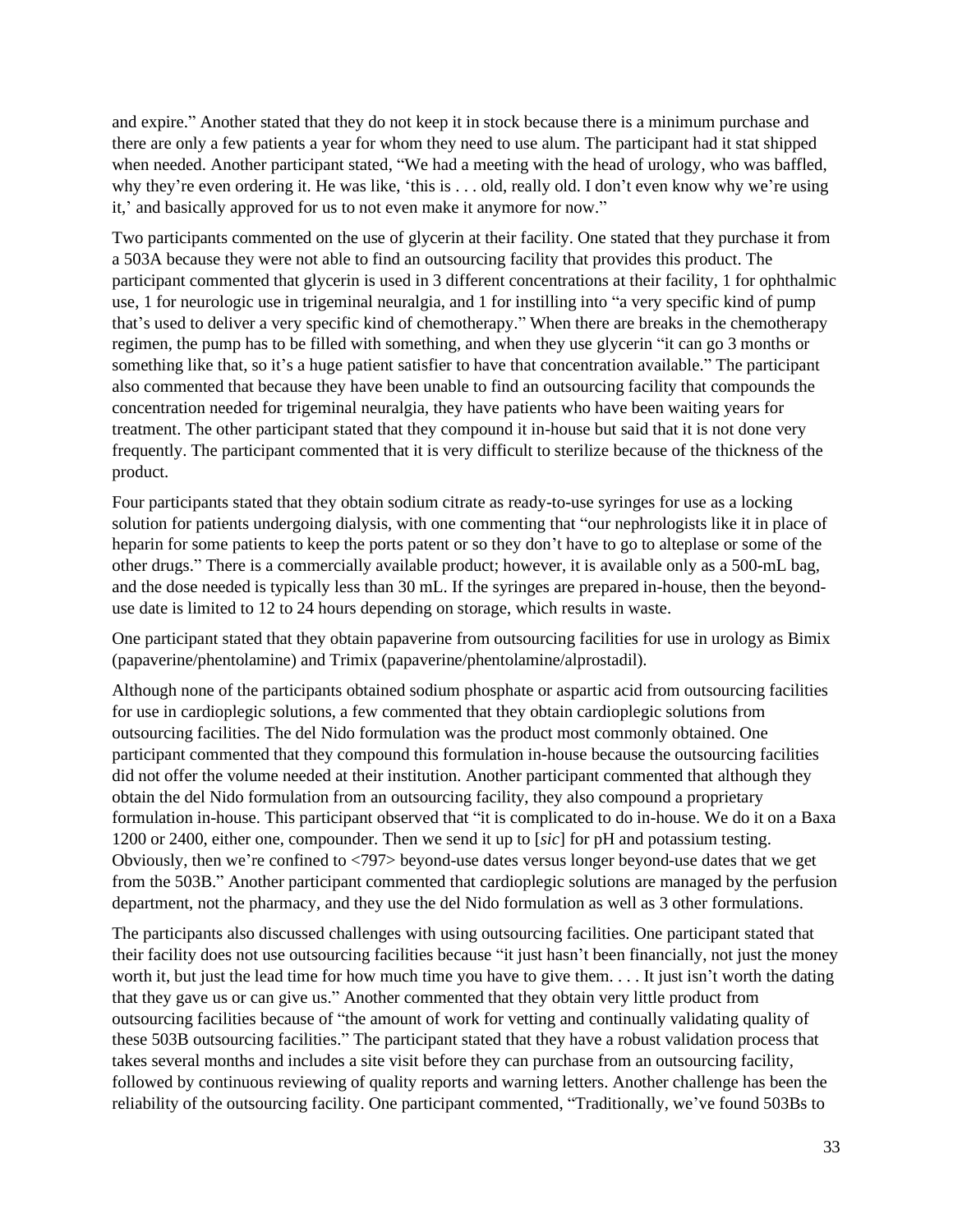be fairly unreliable, when we have partnered with certain ones, to be able to keep up with the volume. Everybody knows PharMEDium just closed, but we've had some other smaller 503Bs where we've had agreements for certain products to take it off our plate, and then lo and behold they're shut down, or closed, or whatever it may be." Minimum purchase amounts were also reported as a concern, with one participant stating that "what we see consistently is the 503Bs, they want us to commit to giving them a certain volume, but then will not give us a reciprocal commitment or at least will not fulfill that reciprocal commitment. That's a huge problem for us making that type of commitment, when we do ultimately have to split our volume in order to make sure that we consistently are able to take care of our patients." Another challenge was related to outsourcing facilities using APIs to compound narcotics. One participant commented that this often worsens drug shortages because of the quotas that the Drug Enforcement Administration places on the quantity that can be produced. The participant stated that outsourcing facilities "want to buy the product that we're trying to buy to take care of our patients today, to sell us tomorrow. We really need the FDA to say that, especially for controlled substances, that 503Bs can consistently prepare those products so that we don't end up with a shortage year after year after year and then chasing our tail. Also, we may actually want to tell 503Bs they can't buy those products or that they're limited in the amount of their ability to buy those products to make what are essentially copies of commercially available products because it actually induces the shortage in many ways."

#### <span id="page-33-0"></span>*Results of survey*

The survey was not approved for distribution by any professional medical associations.

A prequestionnaire was distributed to participants of the roundtable discussion (refer to Appendix 2.2 for the survey instrument).

Forty-three people responded to the prequestionnaire; refer to Table 15 for respondent characteristics. Among respondents, 35 (81% of 43 total respondents) used outsourcing facilities to obtain drug products, 4 (9%) did not use outsourcing facilities, and 4 (9%) did not respond to this question.

Twenty-seven respondents (19% of 143 responses, where respondents were allowed to select multiple reasons) obtained drug products from outsourcing facilities because of a need for ready-to-use products, and 20 respondents (14%) obtained drug products from outsourcing facilities because of backorders (refer to Table 16).

Fourteen respondents (31% of 45 total responses, where respondents were allowed to select multiple types) obtained nonsterile products from outsourcing facilities, and 31 (69%) obtained sterile products from outsourcing facilities. Refer to Table 17 for the categories of products obtained from outsourcing facilities.

Hydrocortisone was not included on the prequestionnaire (refer to Table 18).

<span id="page-33-1"></span>Table 11. Characteristics of survey respondents

*Survey not distributed by any professional medical associations.*

#### <span id="page-33-2"></span>Table 12. Conditions for which hydrocortisone prescribed or administered

*Survey not distributed by any professional medical associations.*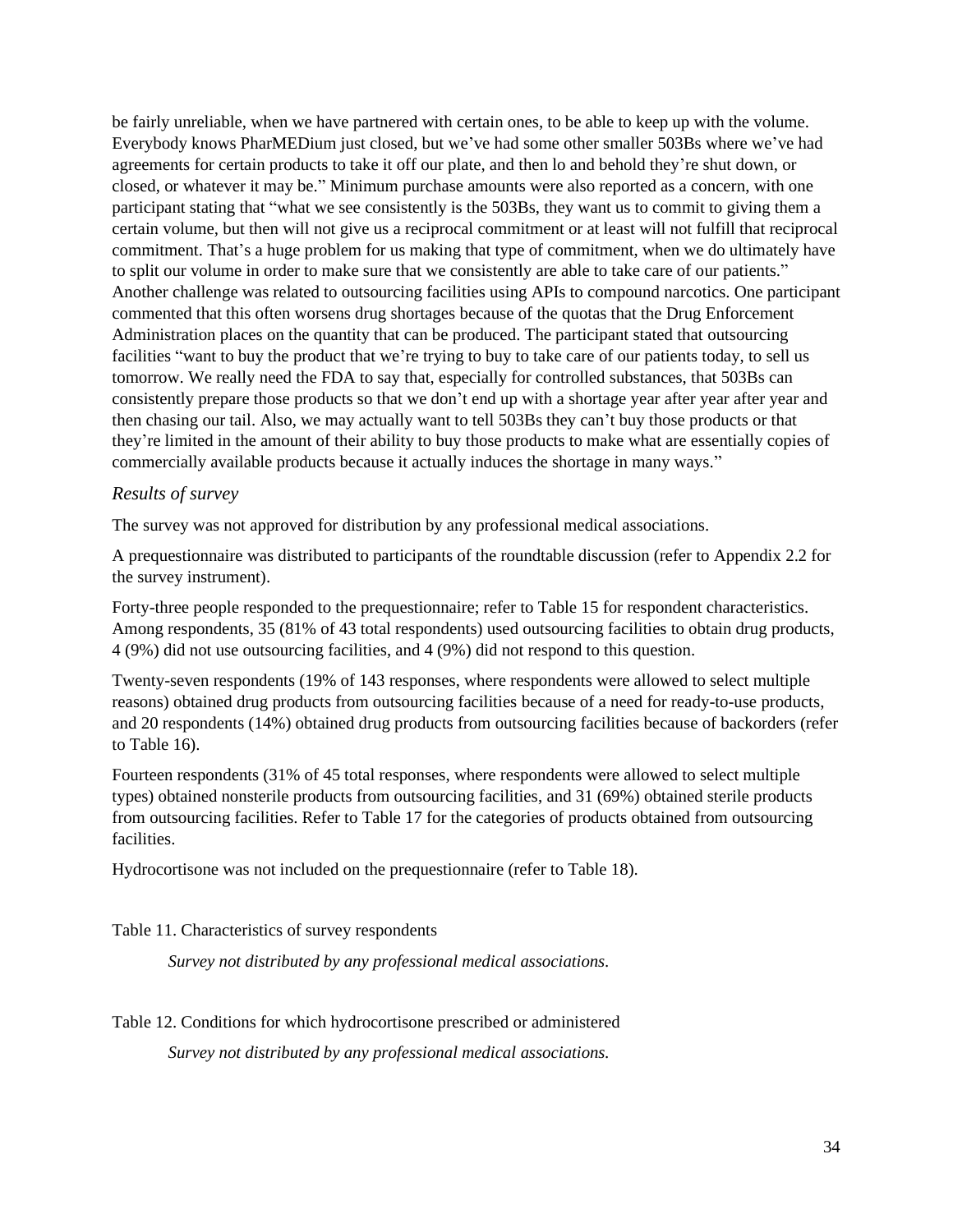<span id="page-34-0"></span>Table 13. Reasons for using compounded hydrocortisone

*Survey not distributed by any professional medical associations.*

## <span id="page-34-1"></span>Table 14. Use of non-patient-specific compounded hydrocortisone

*Survey not distributed by any professional medical associations.*

<span id="page-34-2"></span>Table 15. Demographics of prequestionnaire respondents' facilities

| <b>Type of Facility</b>         | Responses, $n (N = 102)^a$ |  |
|---------------------------------|----------------------------|--|
| Academic medical center         | 15                         |  |
| Acute care hospital             | 16                         |  |
| Children's hospital             | $\,8\,$                    |  |
| Community hospital              | 11                         |  |
| Critical access hospital        | $\overline{2}$             |  |
| Dialysis center                 | $\overline{2}$             |  |
| Federal government hospital     | $\overline{4}$             |  |
| Health system                   | 15                         |  |
| Inpatient rehabilitation center | $\overline{4}$             |  |
| Long-term acute care hospital   | 3                          |  |
| Outpatient surgery center       | 6                          |  |
| Rural hospital                  | $\overline{2}$             |  |
| Skilled nursing facility        | $\boldsymbol{0}$           |  |
| Specialty hospital <sup>b</sup> | $\overline{4}$             |  |
| Trauma center                   | 5                          |  |
| Urban hospital                  | 5                          |  |
| <b>Number of Beds</b>           | Responses, $n (N = 39)$    |  |
| $<$ 50                          | $\overline{4}$             |  |
| 50-99                           | 3                          |  |
| 100-199                         | $\mathbf{1}$               |  |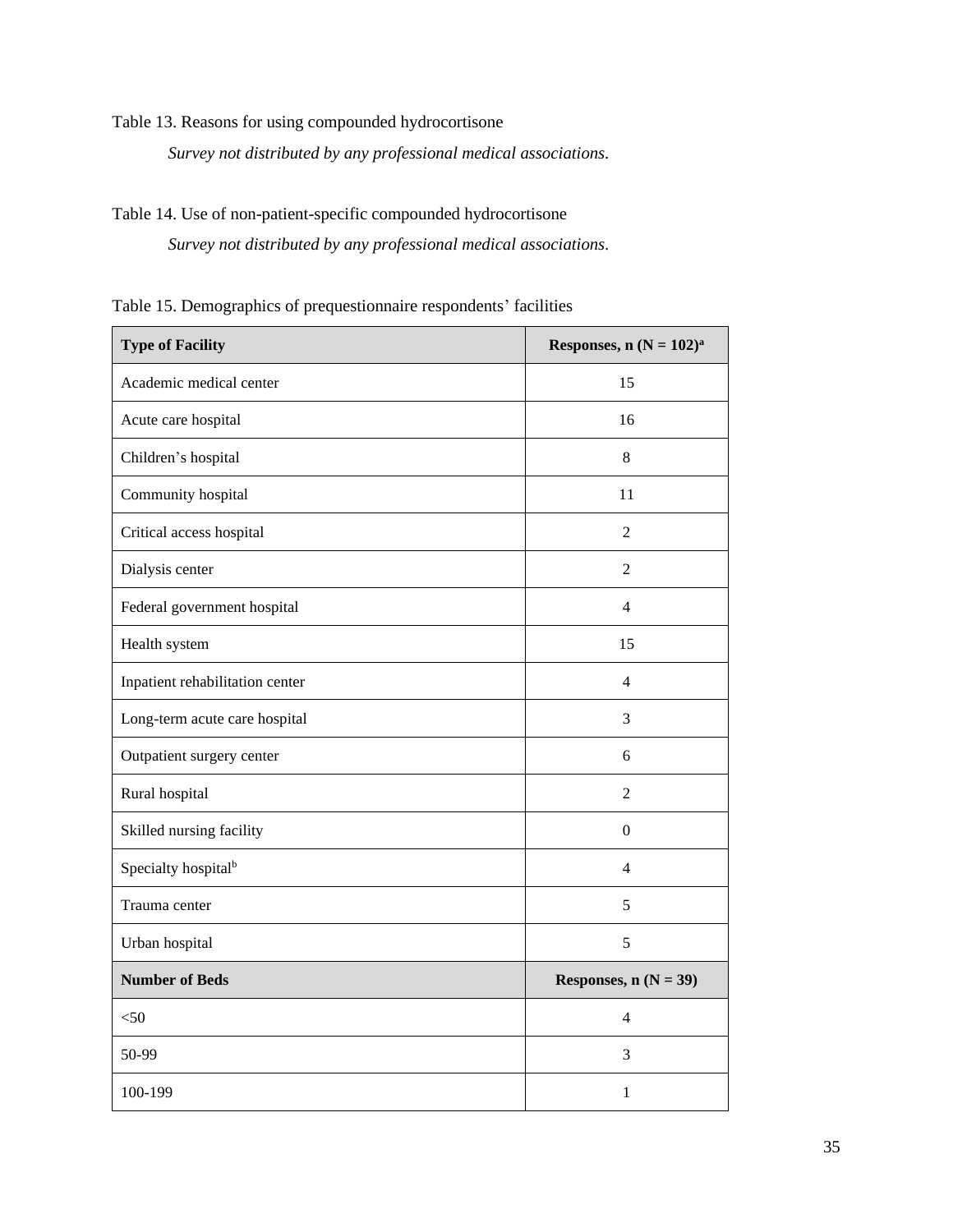| 200-299 | 4  |
|---------|----|
| 300-399 |    |
| 400-599 | ◠  |
| >600    | 19 |

<sup>a</sup>Respondents were allowed to select more than 1 type of facility.

<sup>b</sup>Specialties provided include cardiology, pulmonary, vascular, home infusion, neurology, psychiatry, and oncology.

| <b>Categories</b>                                                              | Responses, $n (N = 143)^a$ |
|--------------------------------------------------------------------------------|----------------------------|
| <b>Backorders</b>                                                              | 20                         |
| Convenience                                                                    | 19                         |
| Cost                                                                           | 10                         |
| Need for concentrations not commercially available                             | 19                         |
| Need for multi-ingredient products not commercially<br>available               | 10                         |
| Need for preservative-free products                                            | 3                          |
| Need for ready-to-use products                                                 | 27                         |
| No FDA-approved product available                                              | 7                          |
| No onsite compounding facility                                                 | 1                          |
| Onsite compounding facility not equipped to<br>compound all necessary products | 19                         |
| Other <sup>b</sup>                                                             | 8                          |

<span id="page-35-0"></span>Table 16. Reasons for obtaining products from outsourcing facilities

<sup>a</sup>Respondents were allowed to select multiple categories.

<sup>b</sup>Respondents reported staffing shortages, need for extended dating, volume of product used, and standardization projects as additional reasons for using outsourcing facilities.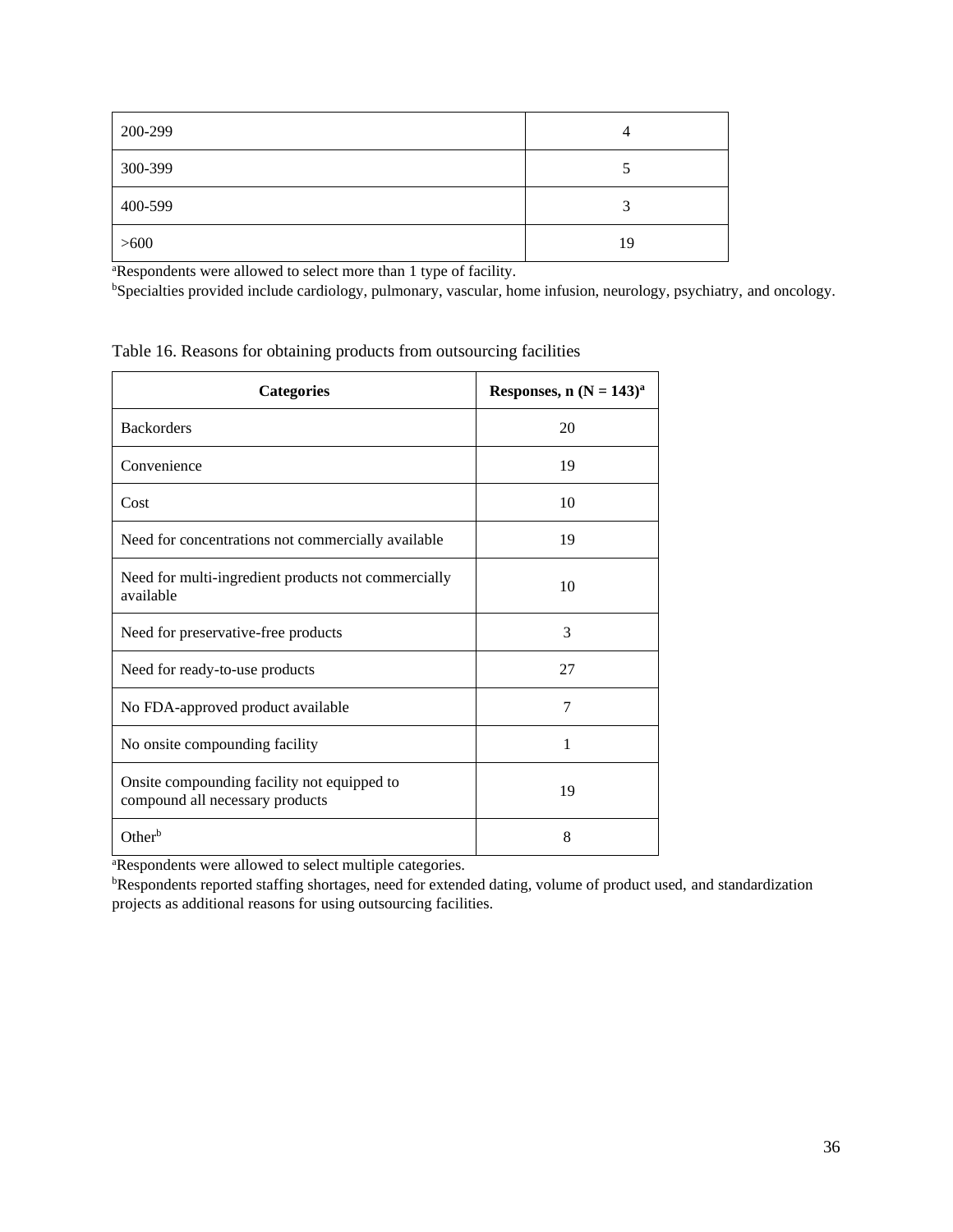| <b>Categories</b>                            | Responses, $n (N = 142)^a$ |
|----------------------------------------------|----------------------------|
| Cardioplegic solutions                       | 14                         |
| Dermatologic preparations                    | 6                          |
| Dialysate solutions                          | $\Omega$                   |
| Fluids                                       | 8                          |
| Ophthalmic preparations                      | 10                         |
| Patient-controlled analgesia                 | 20                         |
| Ready-to-use anesthesia syringes             | 25                         |
| Ready-to-use antibiotic syringes and/or bags | 14                         |
| Ready-to-use electrolyte solutions           | 5                          |
| Ready-to-use vasopressor solutions           | 18                         |
| Total parenteral nutrition solutions         | 16                         |
| $Other^b$                                    | 6                          |

<span id="page-36-0"></span>Table 17. Categories of products obtained from outsourcing facilities

<sup>a</sup>Respondents were allowed to select multiple categories.

<sup>b</sup>Respondents reported obtaining alum for bladder irrigation, oxytocin, anticoagulant sodium citrate solution, narcotic drips, high-cost antiseizure medications, antiviral medications, topical pain, and oral tablets or capsules.

<span id="page-36-1"></span>Table 18. Products obtained from an outsourcing facility

| <b>Product</b>             | Responses, $n (N = 108)^a$ |
|----------------------------|----------------------------|
| Acetylcysteine             | 1                          |
| Adenosine                  | $\overline{2}$             |
| Aluminum potassium sulfate | 2                          |
| Aspartic acid              | $\mathcal{O}$              |
| Atenolol                   | $\mathcal{O}$              |
| Atropine                   | 9                          |
| Baclofen                   | 4                          |
| Betamethasone              |                            |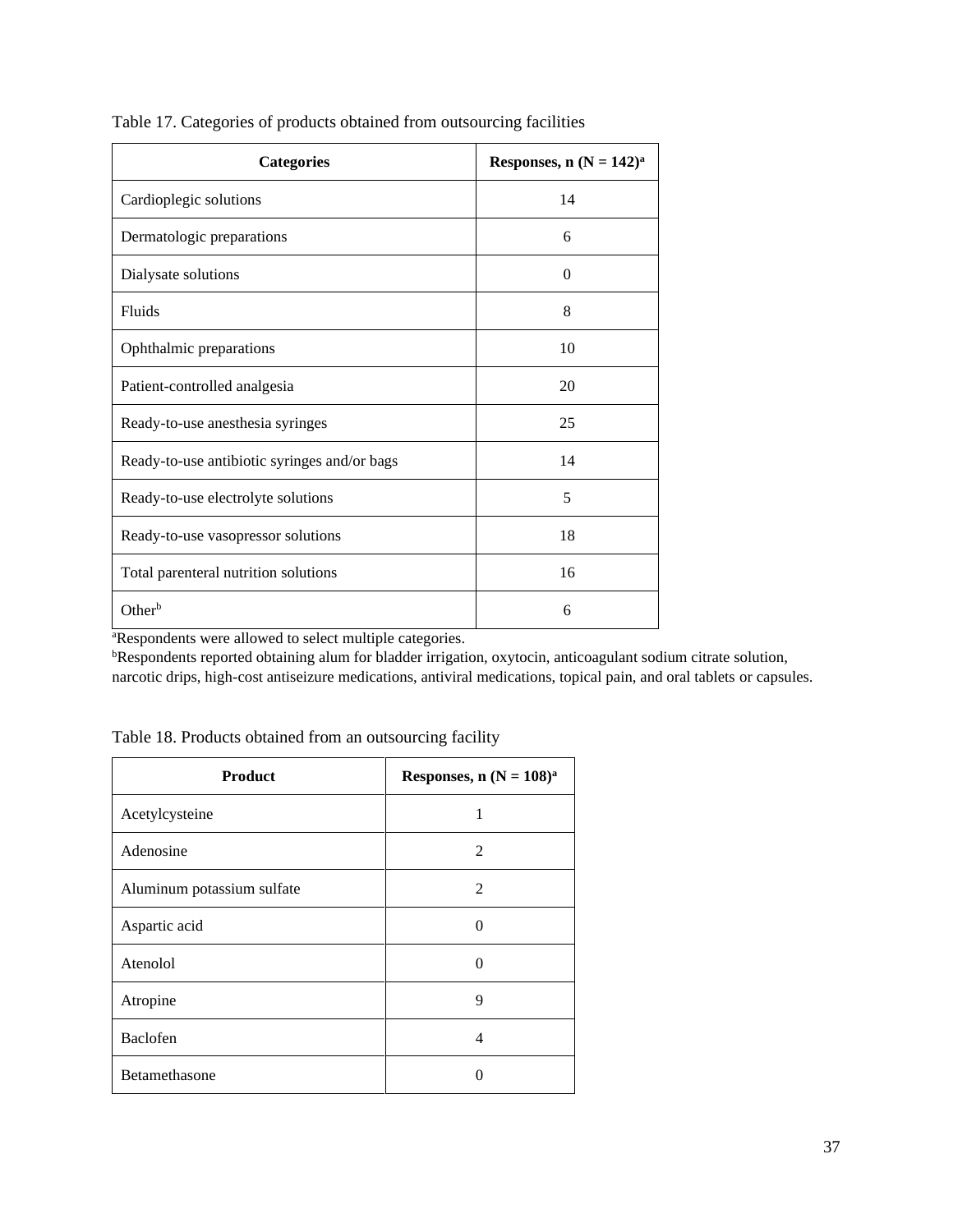| <b>Biotin</b>                  | $\boldsymbol{0}$ |
|--------------------------------|------------------|
| Bupivacaine                    | 8                |
| Caffeine sodium benzoate       | $\boldsymbol{0}$ |
| Calcium chloride               | $\mathbf{1}$     |
| Cholecalciferol                | $\mathbf{1}$     |
| Chromium chloride              | $\boldsymbol{0}$ |
| Clonidine                      | $\boldsymbol{0}$ |
| Dexamethasone sodium phosphate | $\boldsymbol{0}$ |
| Diclofenac                     | $\boldsymbol{0}$ |
| Gentamicin                     | $\boldsymbol{0}$ |
| Glycerin                       | $\mathbf{1}$     |
| Hydroxyzine                    | $\boldsymbol{0}$ |
| Ketamine                       | 14               |
| Levocarnitine                  | $\boldsymbol{0}$ |
| Lidocaine                      | 8                |
| Lorazepam                      | $\mathfrak{2}$   |
| Magnesium sulfate              | $\overline{4}$   |
| Manganese chloride             | $\boldsymbol{0}$ |
| Methylprednisolone             | $\boldsymbol{0}$ |
| Midazolam                      | 15               |
| Mupirocin                      | $\mathbf{1}$     |
| Norepinephrine                 | 15               |
| Ondansetron                    | $\boldsymbol{0}$ |
| Phytonadione                   | $\boldsymbol{0}$ |
| Potassium chloride             | $\boldsymbol{0}$ |
| Potassium phosphate            | $\boldsymbol{0}$ |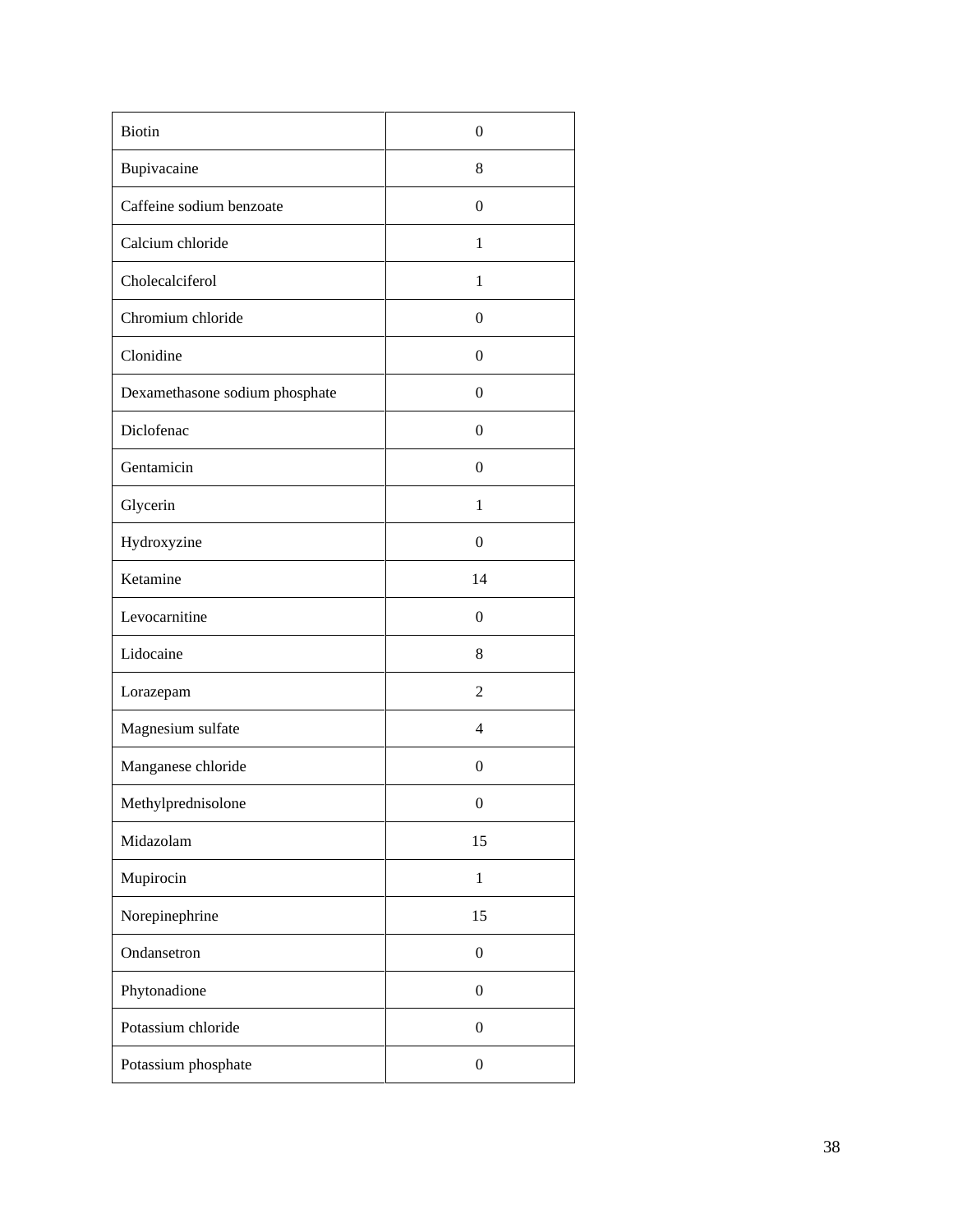| Prilocaine              | $\Omega$ |
|-------------------------|----------|
| Proline                 | $\Omega$ |
| Propranolol             | 1        |
| Ropivacaine             | 6        |
| Sodium chloride         | $\Omega$ |
| Sodium citrate          | 3        |
| Sodium phosphate        | $\theta$ |
| Tetracaine              | 2        |
| Triamcinolone acetonide | $\Omega$ |
| Tropicamide             | $\Omega$ |
| None of the above       | 8        |

aRespondents were allowed to select multiple products.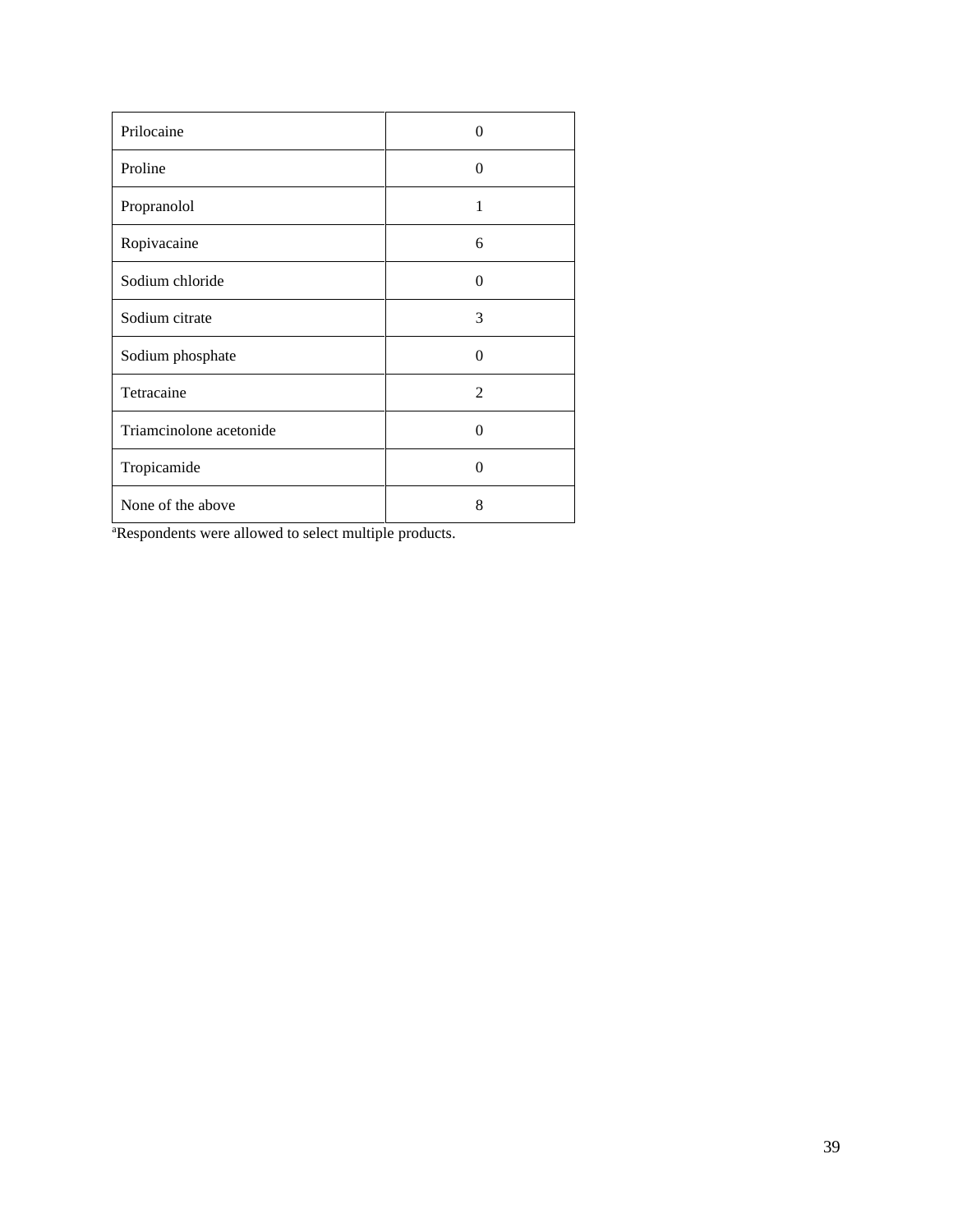#### <span id="page-39-0"></span>**CONCLUSION**

Hydrocortisone was nominated for inclusion on the 503B Bulks List as various topical and oral dosage forms with strengths based on the prescriber's request and as oral and topical capsules, creams, gels, ointments, suspensions, and suppositories to treat a variety of medical conditions. Hydrocortisone is available in the nominated dosage form and ROA in Abu Dhabi, Australia, Belgium, Canada, the EU, Hong Kong, Ireland, Latvia, Namibia, New Zealand, Saudi Arabia, the UK, and the US.

From the literature review, 5 studies were included. In the included studies, hydrocortisone was used to treat melasma, anal fissures, hemorrhoidal thrombosis, and pruritus ani as a topical cream, gel, ointment, or spray. Studies were found in which hydrocortisone was used in combination with hydroquinone and lidocaine, which were nominated multi-ingredient combination products; no studies were found where hydrocortisone was used as a compounded product. One of the studies recommended the use of hydrocortisone and lidocaine for treatment of pruritus ani, and 4 studies did not provide a definitive conclusion for the use of hydrocortisone.

From the interviews, the SMEs all had experience using hydrocortisone but the typically use the commercially available OTC products. None of the SMEs had experience with any of the nominated combinations.

As part of phase 3, 1 nominator provided additional information about the multi-ingredient products contained within the hydrocortisone nomination. Hydrocortisone will be compounded in combination with additional APIs as various topical products to treat fungal infections, rosacea, and melasma. Hydrocortisone is included in the formulations for its anti-inflammatory properties.

The survey was not approved for distribution by any professional medical associations. Hydrocortisone was not included on the prequestionnaire.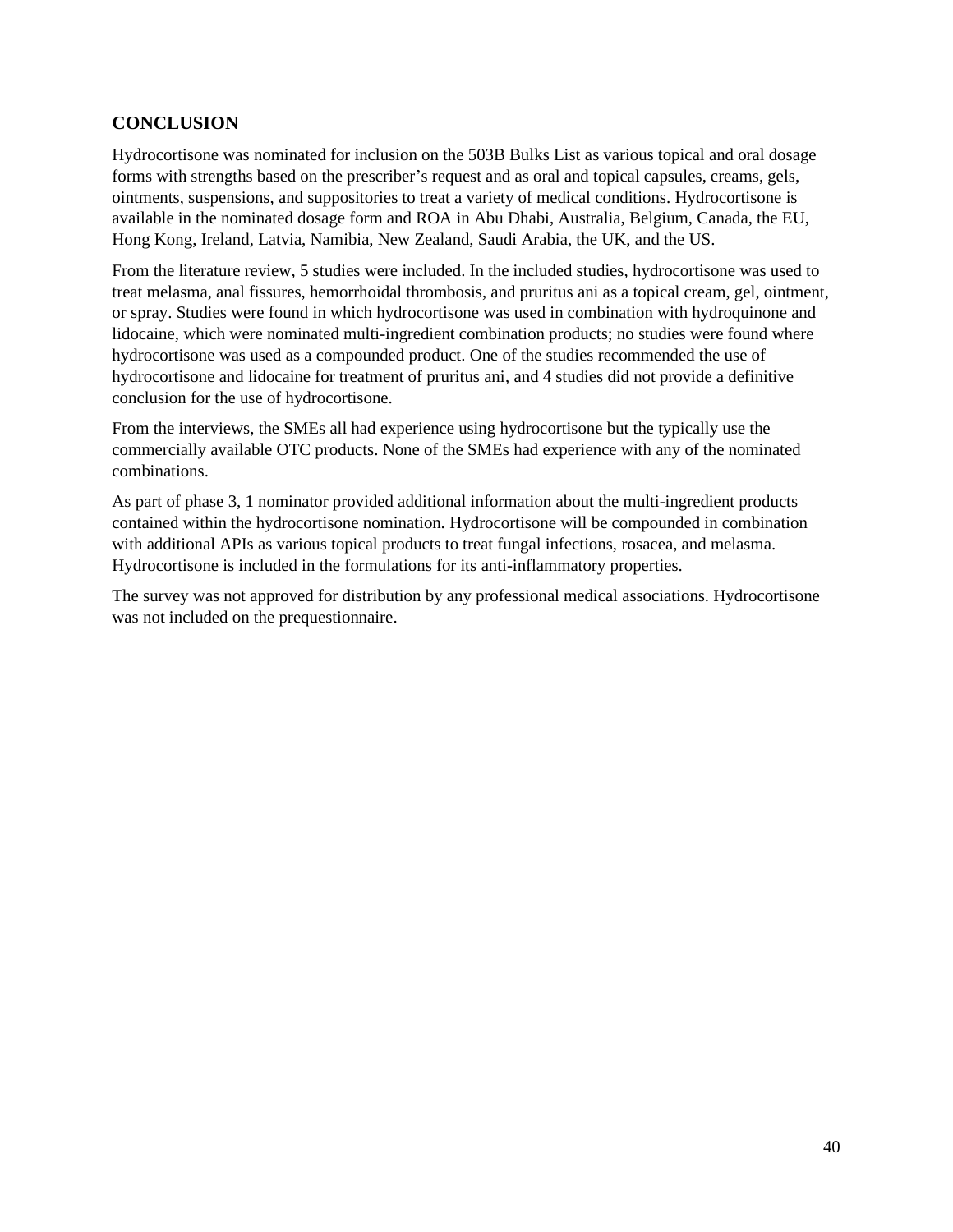#### <span id="page-40-0"></span>**REFERENCES**

- 1. Arksey H, O'Malley L. Scoping studies: towards a methodological framework. *Int J Soc Res Methodol.* 2005;8(1):19-32.
- 2. Colquhoun HL, Levac D, O'Brien KK, et al. Scoping reviews: time for clarity in definition, methods, and reporting. *J Clin Epidemiol.* 2014;67(12):1291-1294.
- 3. Levac D, Colquhoun H, O'Brien KK. Scoping studies: advancing the methodology. *Implement Sci.* 2010;5:69.
- 4. Peters MDJ, Godfrey CM, Khalil H, McInerney P, Parker D, Soares CB. Guidance for conducting systematic scoping reviews. *Int J Evid Based Healthc.* 2015;13(3):141-146.
- 5. Munn Z, Peters MDJ, Stern C, Tufanaru C, McArthur A, Aromataris E. Systematic review or scoping review?: guidance for authors when choosing between a systematic or scoping review approach. *BMC Med Res Methodol.* 2018;18(1):143.
- 6. Abramovits W, Oquendo M. Hydrocortisone butyrate 0.1% lipocream in pediatric patients with atopic dermatitis. *Skinmed.* 2010;8(2):72-79.
- 7. Chaudhary S, Dayal S. Efficacy of combination of glycolic acid peeling with topical regimen in treatment of melasma. *J Drugs Dermatol.* 2013;12(10):1149-1153.
- 8. Delahanty DL, Gabert-Quillen C, Ostrowski SA, et al. The efficacy of initial hydrocortisone administration at preventing posttraumatic distress in adult trauma patients: a randomized trial. *CNS Spectr.* 2013;18(2):103-111.
- 9. Fowler JF, Jr., Fransway AF, Jackson JM, Rohowsky N. Hydrocortisone butyrate 0.1% cream in the treatment of chronic dermatitis. *Cutis.* 2005;75(2):125-131.
- 10. Keh D, Trips E, Marx G, et al. Effect of hydrocortisone on development of shock among patients with severe sepsis: the HYPRESS randomized clinical trial. *JAMA.* 2016;316(17):1775-1785.
- 11. Kircik LH. Efficacy and onset of action of hydrocortisone acetate 2.5% and pramoxine hydrochloride 1% lotion for the management of pruritus: results of a pilot study. *J Clin Aesthet Dermatol.* 2011;4(2):48-50.
- 12. Lucky AW, Leach AD, Laskarzewski P, Wenck H. Use of an emollient as a steroid-sparing agent in the treatment of mild to moderate atopic dermatitis in children. *Pediatr Dermatol.*  1997;14(4):321-324.
- 13. Rosado C, Silva C, Reis CP. Hydrocortisone-loaded poly(ε-caprolactone) nanoparticles for atopic dermatitis treatment. *Pharm Dev Technol.* 2013;18(3):710-718.
- 14. Sarkar R, Kaur C, Bhalla M, Kanwar AJ. The combination of glycolic acid peels with a topical regimen in the treatment of melasma in dark-skinned patients: a comparative study. *Dermatol Surg.* 2002;28(9):828-832; discussion 832.
- 15. Sergiyenko N, Sukhina L, Bezdetko P, et al. Hydrocortisone concentration influences time to clinically significant healing of acute inflammation of the ocular surface and adnexa—results from a double-blind randomized controlled trial. *BMC Ophthalmol.* 2014;14:64.
- 16. Sobel JD. Treatment of vulvovaginal lichen planus with vaginal hydrocortisone suppositories. *Curr Infect Dis Rep.* 2002;4(6):507-508.
- 17. Allenby CF, Johnstone RS, Chatfield S, Pike LC, Tidy G. PERINAL—a new no-touch spray to relieve the symptoms of pruritus ani. *Int J Colorectal Dis.* 1993;8(4):184-187.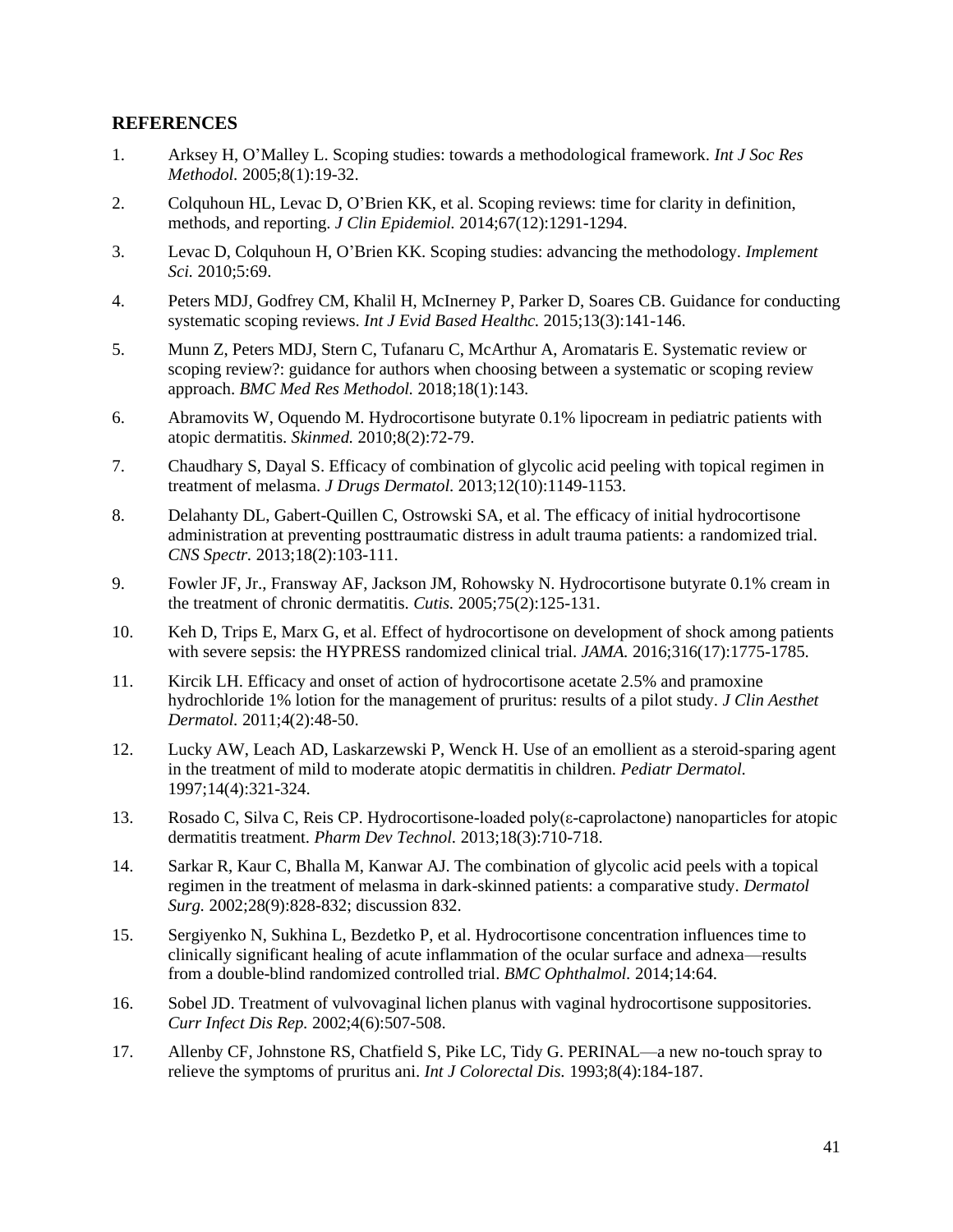- 18. Antropoli C, Perrotti P, Rubino M, et al. Nifedipine for local use in conservative treatment of anal fissures: preliminary results of a multicenter study. *Dis Colon Rectum.* 1999;42(8):1011-1015.
- 19. Perrotti, Antropoli, Noschese, et al. Topical Nifedipine® for conservative treatment of acute haemorrhoidal thrombosis. *Colorectal Dis.* 2000;2(1):18-21.
- 20. Schlessinger D, Geisler A, Weil A, et al. Randomized, single-blinded, split-face comparison of superficial chemical peel vs. Nd: YAG laser for the treatment of melasma. *J Invest Dermatol.*  2018;138(5):S202.
- 21. Perrotti P, Bove A, Antropoli C, et al. Topical nifedipine with lidocaine ointment vs. active control for treatment of chronic anal fissure: results of a prospective, randomized, double-blind study. *Dis Colon Rectum.* 2002;45(11):1468-1475.
- 22. Lee SS. Topical steroids. *Int J Dermatol.* 1981;20(10):632-641.
- 23. Greaves MW, Hay RJ. Topical corticosteroids. *J R Coll Physicians.* 1987;21(1):32-34.
- 24. Chew AL, Maibach HI. Multiple corticosteroid orally elicited allergic contact dermatitis in a patient with multiple topical corticosteroid allergic contact dermatitis. *Cutis.* 2000;65(5):307-311.
- 25. Kang WH, Chun SC, Lee S. Intermittent therapy for melasma in Asian patients with combined topical agents (retinoic acid, hydroquinone and hydrocortisone): clinical and histological studies. *J Dermatol.* 1998;25(9):587-596.
- 26. Fleming J, Bashir S. Combination (hydroquinone 5%, tretinoin 0.1%, and hydrocortisone 1%) cream in treating facial hyperpigmentation: a retrospective patient satisfaction study. *J Am Acad Dermatol.* 2012;66(4):AB1.
- 27. Tourlaki A, Galimberti MG, Pellacani G, Bencini PL. Combination of fractional erbium-glass laser and topical therapy in melasma resistant to triple-combination cream. *J Dermatol Treat.*  2014;25(3):218-222.
- 28. Piquero-Casals J, Granger C, Piquero-Casals V, Garre A, Mir-Bonafe JF. A treatment combination of peels, oral antioxidants, and topical therapy for refractory melasma: a report of 4 cases. *Clin, Cosmet Investig Dermatol CCID.* 2020;13:209-213.
- 29. Allen LV Jr. Ultrasound formulations. *US Pharm.* 1992;17(8):58-59.
- 30. Choudhury SK, Panja RK. Gentamicin hydrocortisone cream in some inflammatory dermatoses. *Indian J Dermatol Venereol Leprol.* 1976;42(6):267-271.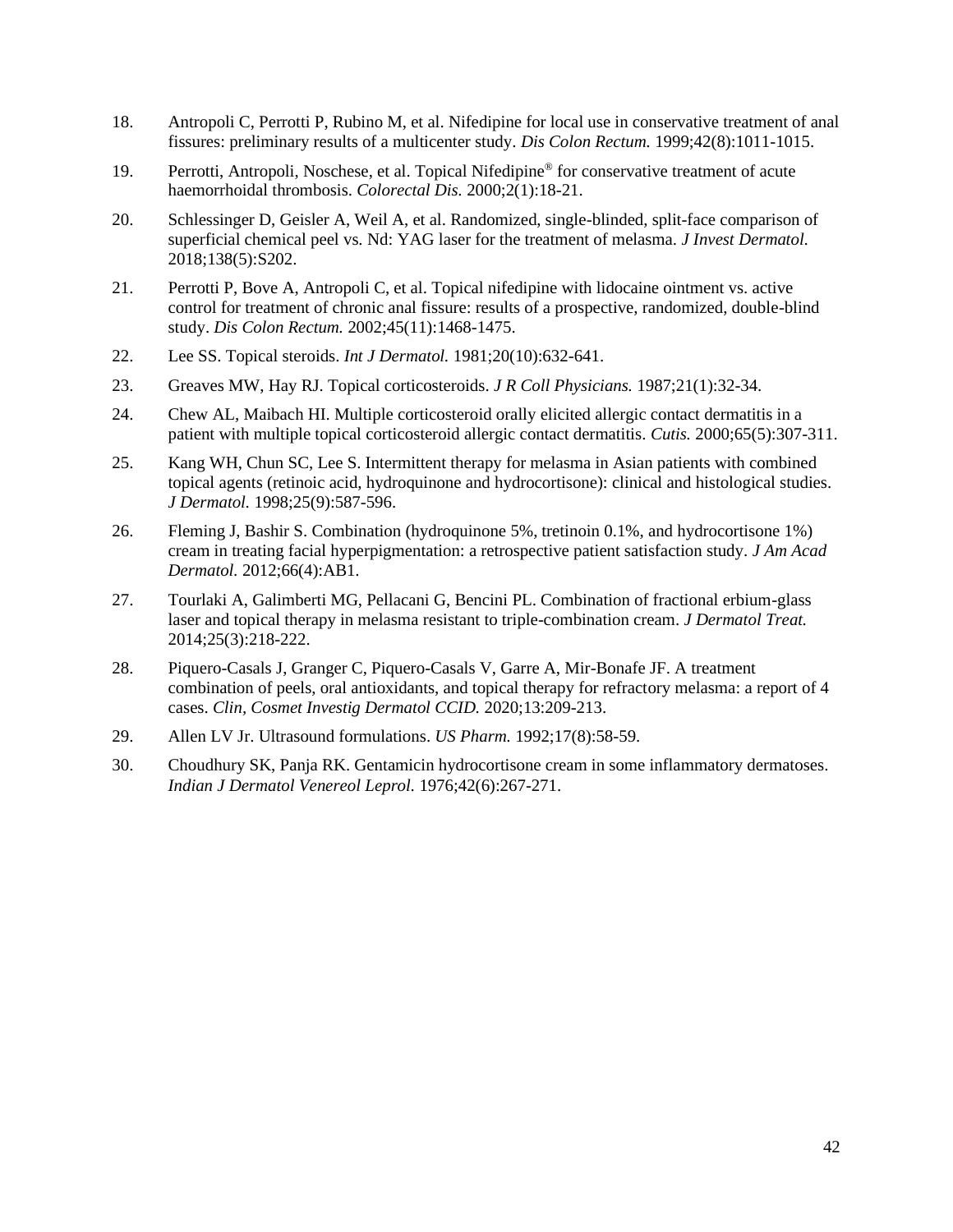## <span id="page-42-0"></span>**APPENDICES**

<span id="page-42-1"></span>*Appendix 1. Search strategies for bibliographic databases*

MEDLINE search strategy

- Platform: Ovid
- Years searched: Ovid MEDLINE and epub ahead of print, in-process, and other nonindexed citations and daily from 1946 to February 9, 2021
- Date last searched: February 10, 2021
- Limits: Humans (search hedge); English language
- Number of results: 565

| $\mathbf{1}$     | hydrocortisone/                                                               | 72,676  |
|------------------|-------------------------------------------------------------------------------|---------|
| $\overline{2}$   | 17 hydroxycorticosterone.tw.                                                  | 78      |
| $\mathfrak{Z}$   | compound f.tw.                                                                | 173     |
| $\overline{4}$   | h#dro#ortis\$.tw.                                                             | 16,609  |
| 5                | $or/1-4$                                                                      | 78,231  |
| 6                | administration, topical/                                                      | 38,880  |
| $\boldsymbol{7}$ | administration, cutaneous/                                                    | 22,485  |
| $\,8\,$          | skin absorption/                                                              | 11,854  |
| 9                | topical\$.tw.                                                                 | 108,790 |
| 10               | transcutaneous\$.tw.                                                          | 14,874  |
| 11               | epicutaneous\$.tw.                                                            | 2046    |
| 12               | transdermal\$.tw.                                                             | 15,024  |
| 13               | ((cutanous\$ or dermal\$ or skin) adj3 (absorb\$ or absorpt\$ or appl\$)).tw. | 11,624  |
| 14               | exp gels/                                                                     | 53,656  |
| 15               | emulsions/                                                                    | 18,512  |
| 16               | suspensions/                                                                  | 7853    |
| 17               | liniments/                                                                    | 124     |
| 18               | ointments/                                                                    | 12,865  |
| 19               | skin cream/                                                                   | 1105    |
| 20               | pharmaceutical solutions/                                                     | 3316    |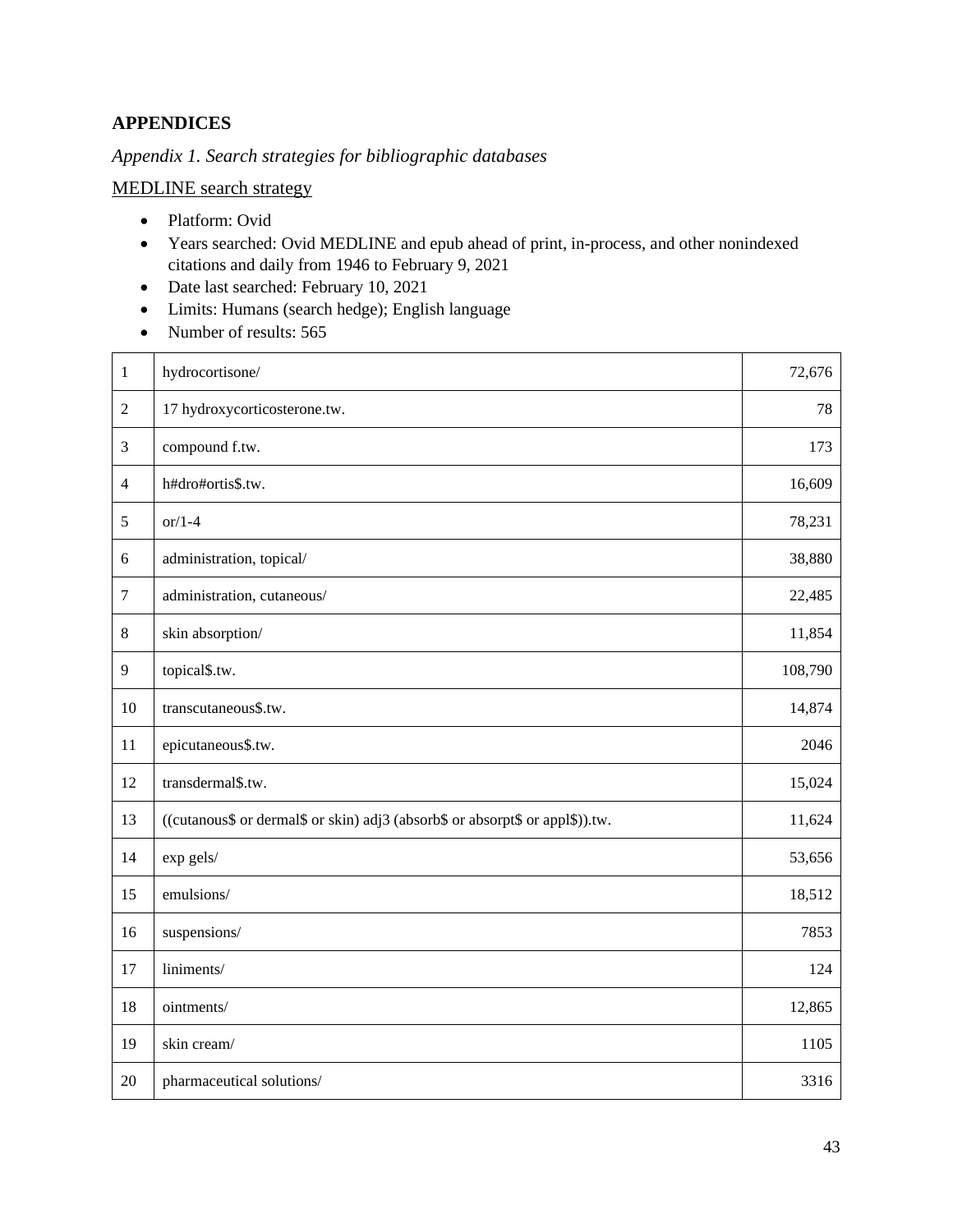| 21     | gel?.tw.                                                               | 312,628                  |
|--------|------------------------------------------------------------------------|--------------------------|
| 22     | emulsion?.tw.                                                          | 34,428                   |
| 23     | suspension?.tw.                                                        | 111,582                  |
| 24     | liniment?.tw.                                                          | 148                      |
| 25     | ointment?.tw.                                                          | 12,167                   |
| 26     | salve?.tw.                                                             | 345                      |
| $27\,$ | paste?.tw.                                                             | 12,942                   |
| 28     | unguent\$.tw.                                                          | 114                      |
| 29     | lotion?.tw.                                                            | 2385                     |
| 30     | cream?.tw.                                                             | 19,546                   |
| 31     | shampoo?.tw.                                                           | 1451                     |
| 32     | solution?.tw.                                                          | 723,580                  |
| 33     | $or/6-32$                                                              | 1,348,139                |
| 34     | drug combinations/                                                     | 74,245                   |
| 35     | aluminum chloride/                                                     | 1197                     |
| 36     | alum\$ chlorid\$.tw.                                                   | 1553                     |
| 37     | ((ascorb\$ or vitamin\$ c) adj2 palmit\$).tw.                          | 330                      |
| 38     | ascorbylpalmit\$.tw.                                                   | $\mathfrak{Z}$           |
| 39     | palmitoylascorb\$.tw.                                                  | $8\,$                    |
| 40     | azeloglycin\$.tw.                                                      | $\mathbf{1}$             |
| 41     | azeloyl.tw.                                                            | 8                        |
| 42     | ((benzoin or sumatra) adj2 (absolute or gum or resin or tincture)).tw. | 61                       |
| 43     | clindamycin/                                                           | 5771                     |
| 44     | chlo?lincocin\$.tw.                                                    | $\overline{\mathcal{A}}$ |
| 45     | clind#m#cin\$.tw.                                                      | 10,965                   |
| 46     | clinim#cin\$.tw.                                                       | $\overline{4}$           |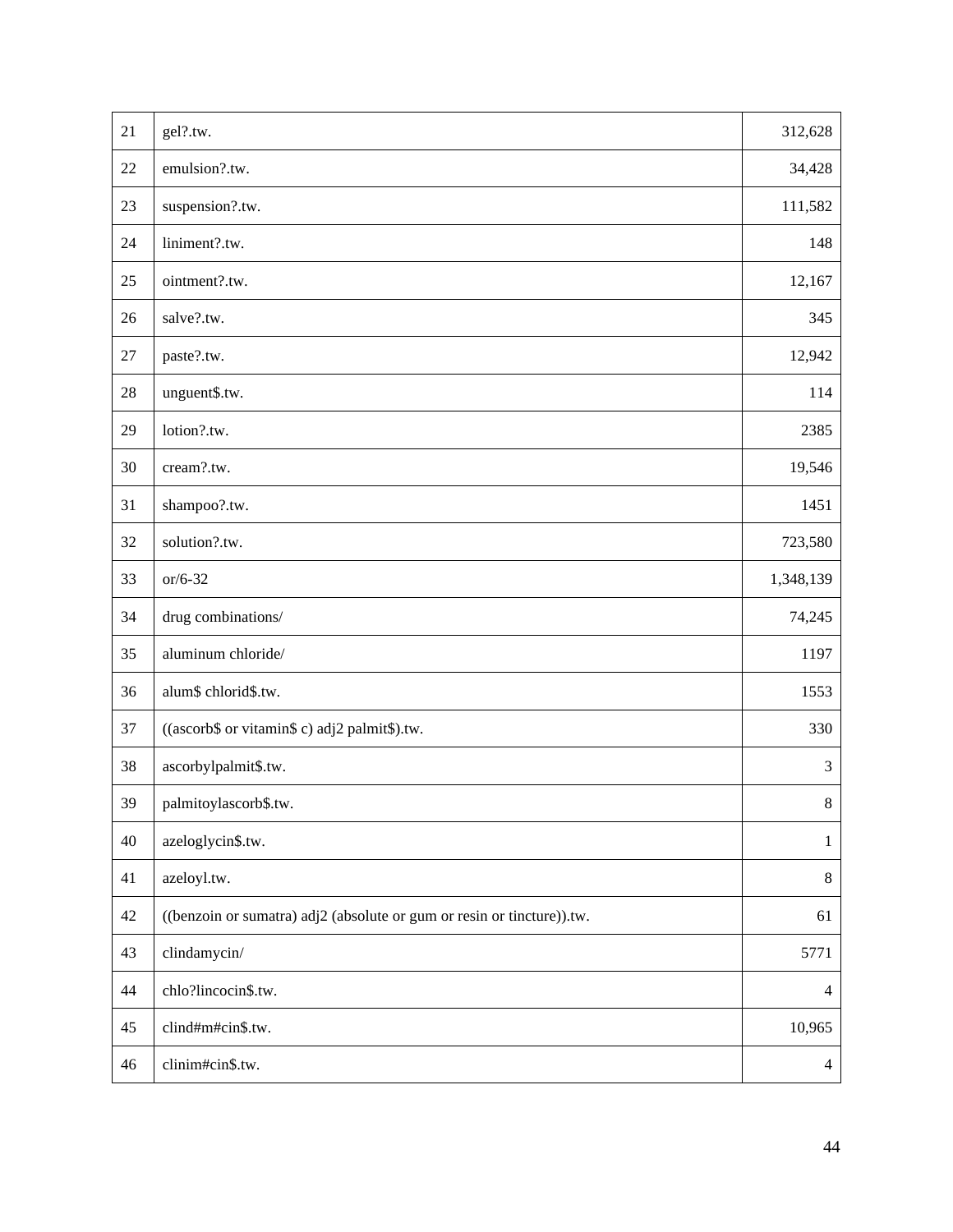| 47     | clioquinol/                                                       | 981              |
|--------|-------------------------------------------------------------------|------------------|
| 48     | chlor?iodoquin\$.tw.                                              | 5                |
| 49     | cli?quinol\$.tw.                                                  | 603              |
| 50     | iodoch?or? hydroxycholin\$.tw.                                    | $\boldsymbol{0}$ |
| 51     | iodoch?or?hydroxycholin\$.tw.                                     | $\boldsymbol{0}$ |
| 52     | iodoch?or? hydroxyquin\$.tw.                                      | $\overline{2}$   |
| 53     | iodoch?or?hydroxyquin\$.tw.                                       | 96               |
| 54     | iodoch?or?xyquin\$.tw.                                            | $22\,$           |
| 55     | iodohydroxych?or?quin\$.tw.                                       | $\mathbf{1}$     |
| 56     | isoch?or?xychinolin\$.tw.                                         | $\boldsymbol{0}$ |
| 57     | quiniodochlor\$.tw.                                               | $\overline{2}$   |
| 58     | coal tar/                                                         | 2334             |
| 59     | ((coal or doak) adj tar).tw.                                      | 1319             |
| 60     | gentamicins/                                                      | 18,423           |
| 61     | gentam#cin\$.tw.                                                  | 27,938           |
| 62     | ((glycol?ic or hydroxyacetic or hydroxyethanoic) adj2 acid\$).tw. | 7727             |
| 63     | green tea\$.tw.                                                   | 8945             |
| 64     | hyaluronic acid/                                                  | 22,090           |
| 65     | hyaluron\$.tw.                                                    | 37,524           |
| 66     | hydroquinones/                                                    | 4503             |
| 67     | hydrochin\$.tw.                                                   | 17               |
| 68     | hydroquin\$.tw.                                                   | 6133             |
| 69     | ketoconazole/                                                     | 5629             |
| 70     | ketoc#n#zol\$.tw.                                                 | 7875             |
| 71     | ketok#n#zol\$.tw.                                                 | 31               |
| $72\,$ | ketozol\$.tw.                                                     | $\mathbf{1}$     |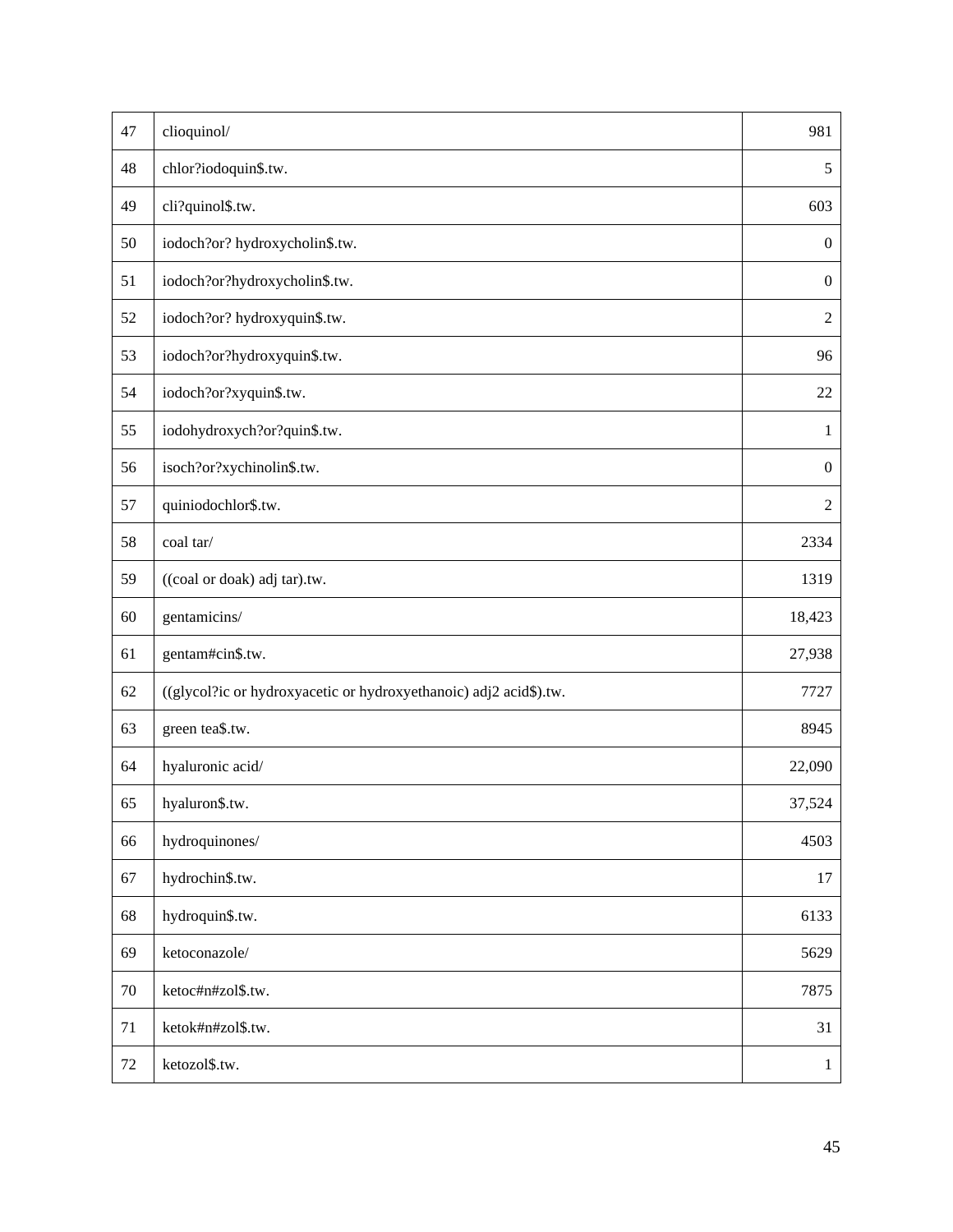| 73     | oxoc#nazol\$.tw.           | $\boldsymbol{0}$ |
|--------|----------------------------|------------------|
| 74     | (koji\$ adj2 acid\$).tw.   | 928              |
| 75     | lactic acid/               | 42,927           |
| 76     | (lactic\$ adj2 acid\$).tw. | 39,523           |
| $77\,$ | milchsaure.tw.             | $\boldsymbol{2}$ |
| 78     | milk acid\$.tw.            | 133              |
| 79     | levocetirizin\$.tw.        | 415              |
| 80     | lidocaine/                 | 24,651           |
| 81     | lidocain\$.tw.             | 22,161           |
| 82     | lignocain\$.tw.            | 2954             |
| 83     | liquocain\$.tw.            | $\boldsymbol{0}$ |
| 84     | menthol/                   | 2011             |
| 85     | ment?ol\$.tw.              | 3271             |
| 86     | levoment?ol\$.tw.          | 5                |
| 87     | metronidazole/             | 12,905           |
| 88     | metr#nida\$.tw.            | 16,373           |
| 89     | miconazole/                | 2031             |
| 90     | mic?ona#ol\$.tw.           | 2762             |
| 91     | mik?ona#ol\$.tw.           | $\mathbf{1}$     |
| 92     | niacinamide/               | 12,603           |
| 93     | amid\$ pp.tw.              | $\overline{4}$   |
| 94     | nicotinamid\$.tw.          | 21,909           |
| 95     | niacetamid\$.tw.           | $\boldsymbol{0}$ |
| 96     | niacinamid\$.tw.           | 520              |
| 97     | niacin amid\$.tw.          | 3                |
| 98     | nicamid\$.tw.              | $\boldsymbol{0}$ |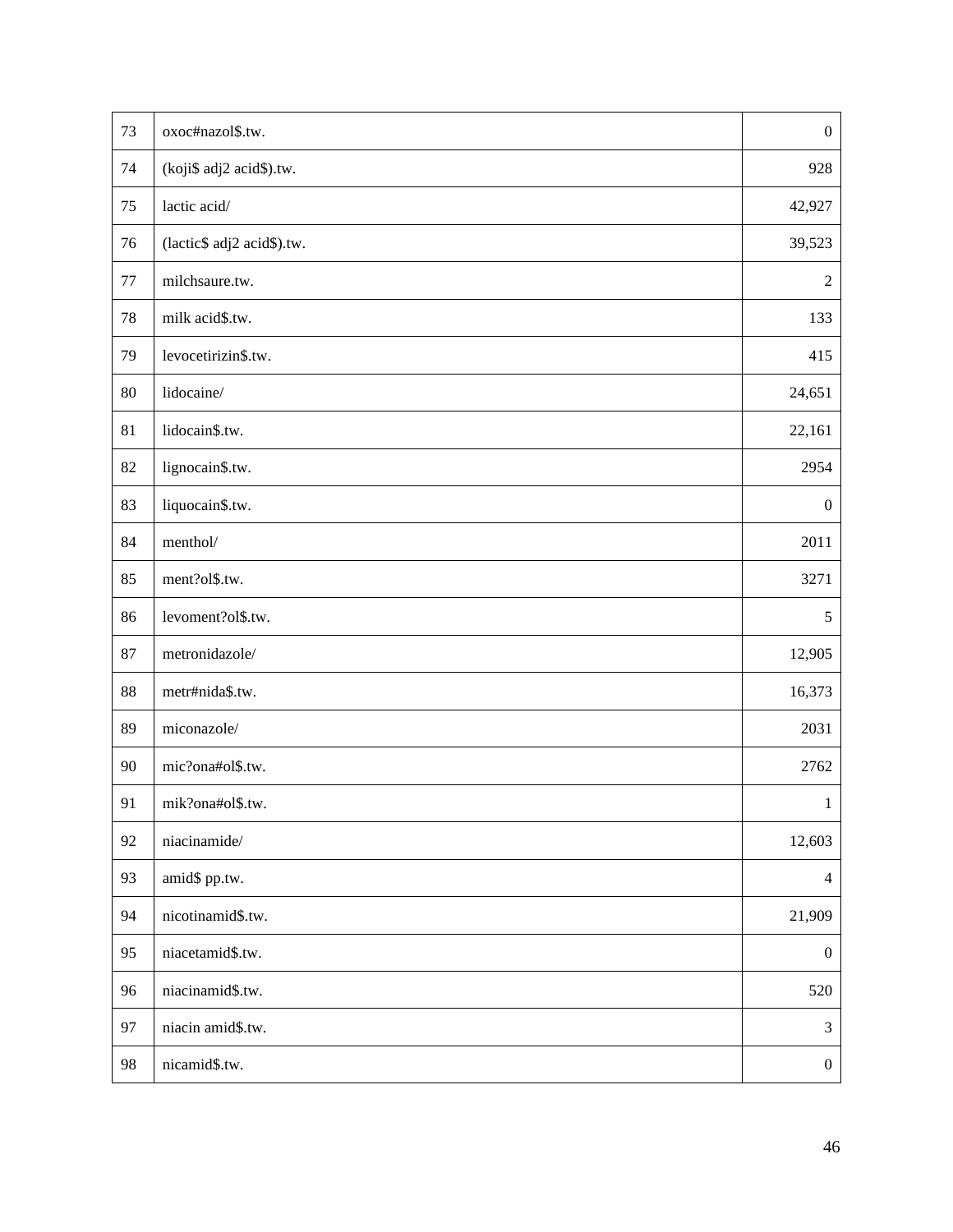| 99  | nicosedin\$.tw.                                 | $\boldsymbol{0}$ |
|-----|-------------------------------------------------|------------------|
| 100 | nicotamid\$.tw.                                 | 14               |
| 101 | (nicotinic adj2 amid\$).tw.                     | 115              |
| 102 | nicotinoylamid\$.tw.                            | $\mathbf{1}$     |
| 103 | ni#otinsaureamid\$.tw.                          | $\boldsymbol{0}$ |
| 104 | nikotamin\$.tw.                                 | $\boldsymbol{0}$ |
| 105 | vitamin\$ b3.tw.                                | 446              |
| 106 | vitamin\$ b 3.tw.                               | 54               |
| 107 | vitamin\$ pp.tw.                                | 164              |
| 108 | nifedipine/                                     | 15,614           |
| 109 | m#fedipin\$.tw.                                 | $\mathbf{1}$     |
| 110 | n#fedipin\$.tw.                                 | 19,653           |
| 111 | salicylic acid/                                 | 6717             |
| 112 | ((hydroxybenzoic or salicylic) adj2 acid\$).tw. | 15,821           |
| 113 | spironolactone/                                 | 6822             |
| 114 | espironola#ton\$.tw.                            | $6\,$            |
| 115 | spironola#ton\$.tw.                             | 6006             |
| 116 | spirothiobarbit\$.tw.                           | $\mathbf{1}$     |
| 117 | anthranilic acid\$.tw.                          | 1391             |
| 118 | tranilast\$.tw.                                 | 628              |
| 119 | tretinoin/                                      | 22,341           |
| 120 | retinoic acid\$.tw.                             | 32,688           |
| 121 | trentin\$.tw.                                   | 218              |
| 122 | tretinoin\$.tw.                                 | 1383             |
| 123 | vitamin\$ a acid\$.tw.                          | 354              |
| 124 | vitamin a1 acid\$.tw.                           | $\boldsymbol{0}$ |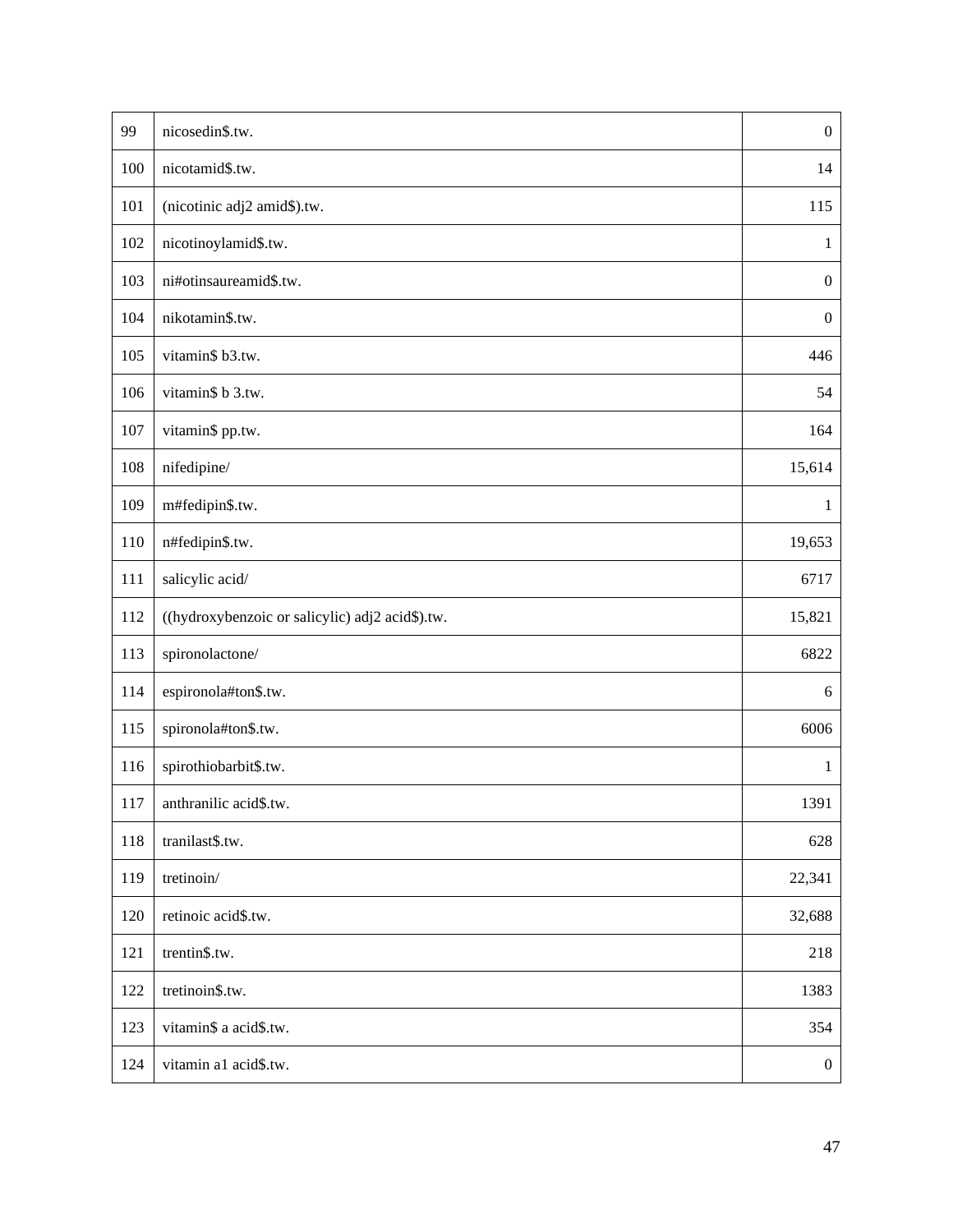| 125 | exp triamcinolone/                                                      | 9534             |
|-----|-------------------------------------------------------------------------|------------------|
| 126 | fluox#prednisolon\$.tw.                                                 | 1                |
| 127 | t?iamcinolon\$.tw.                                                      | 7910             |
| 128 | tramcinolon\$.tw.                                                       | 3                |
| 129 | t?ancinolon\$.tw.                                                       | $\boldsymbol{0}$ |
| 130 | hamamelis/                                                              | 43               |
| 131 | hamameli\$.tw.                                                          | 195              |
| 132 | (witch adj2 hazel).tw.                                                  | 50               |
| 133 | (zinc adj2 (omadine or perythione or pyridinethione or pyrithione)).tw. | 311              |
| 134 | or/34-133                                                               | 452,610          |
| 135 | and/5,33,134                                                            | 886              |
| 136 | exp animals/not humans/                                                 | 4,786,326        |
| 137 | 135 not 136                                                             | 714              |
| 138 | limit 137 to english language                                           | 565              |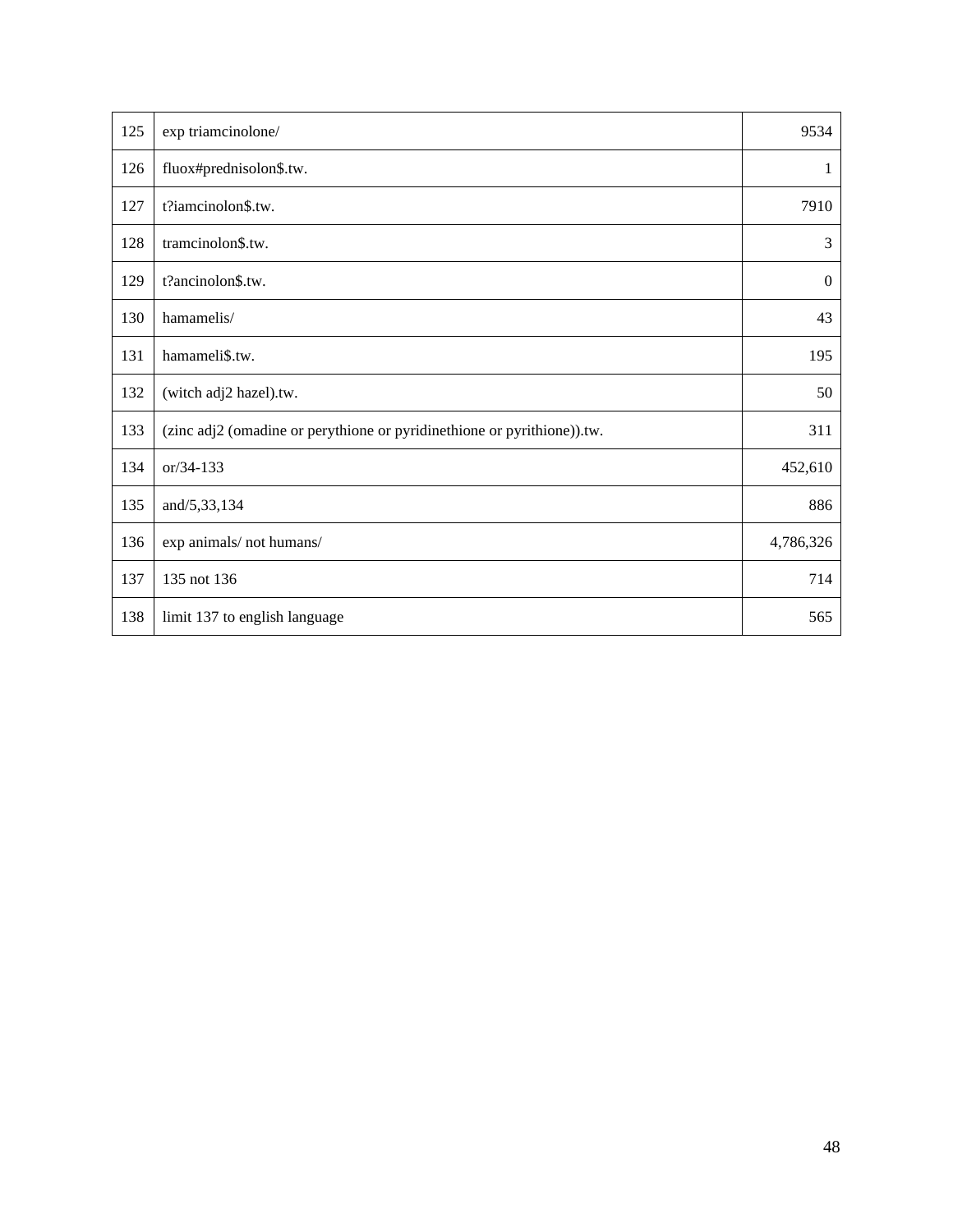## Embase search strategy

- Platform: Elsevier
- Years searched: 1947 to present
- Date last searched: February 10, 2021
- Limits: Humans (search hedge); English language
- Number of results: 994

| $\mathbf{1}$   | 'hydrocortisone'/mj                                                          | 54,567           |
|----------------|------------------------------------------------------------------------------|------------------|
| $\overline{2}$ | '17 hydroxycorticosterone':ti,ab,tn                                          | 180              |
| $\mathfrak{Z}$ | 'compound f':ti,ab,tn                                                        | 346              |
| $\overline{4}$ | 'hidrocortis*':ti,ab,tn                                                      | 24               |
| 5              | 'hidrokortis*':ti,ab,tn                                                      | $\boldsymbol{0}$ |
| 6              | 'hydrocortis*':ti,ab,tn                                                      | 27,977           |
| $\tau$         | 'hydrokortis*':ti,ab,tn                                                      | $\tau$           |
| 8              | #1 OR #2 OR #3 OR #4 OR #5 OR #6 OR #7                                       | 71,366           |
| 9              | 'topical drug administration'/de                                             | 84,198           |
| 10             | 'cutaneous drug administration'/de                                           | 749              |
| 11             | 'transdermal drug administration'/de                                         | 9283             |
| 12             | 'skin absorption'/de                                                         | 8169             |
| 13             | 'topical treatment'/de                                                       | 13,793           |
| 14             | 'topical*':ti,ab                                                             | 153,930          |
| 15             | 'epicutaneous*':ti,ab                                                        | 3475             |
| 16             | 'transdermal*':ti,ab                                                         | 22,013           |
| 17             | ((cutaneous* OR dermal* OR skin) NEAR/3 (absorb* OR absorp* OR appl*)):ti,ab | 18,377           |
| 18             | 'cream'/de                                                                   | 9810             |
| 19             | 'gel'/exp                                                                    | 81,063           |
| 20             | 'liniment'/de                                                                | 257              |
| 21             | 'lotion'/de                                                                  | 2964             |
| $22\,$         | 'ointment'/de                                                                | 18,258           |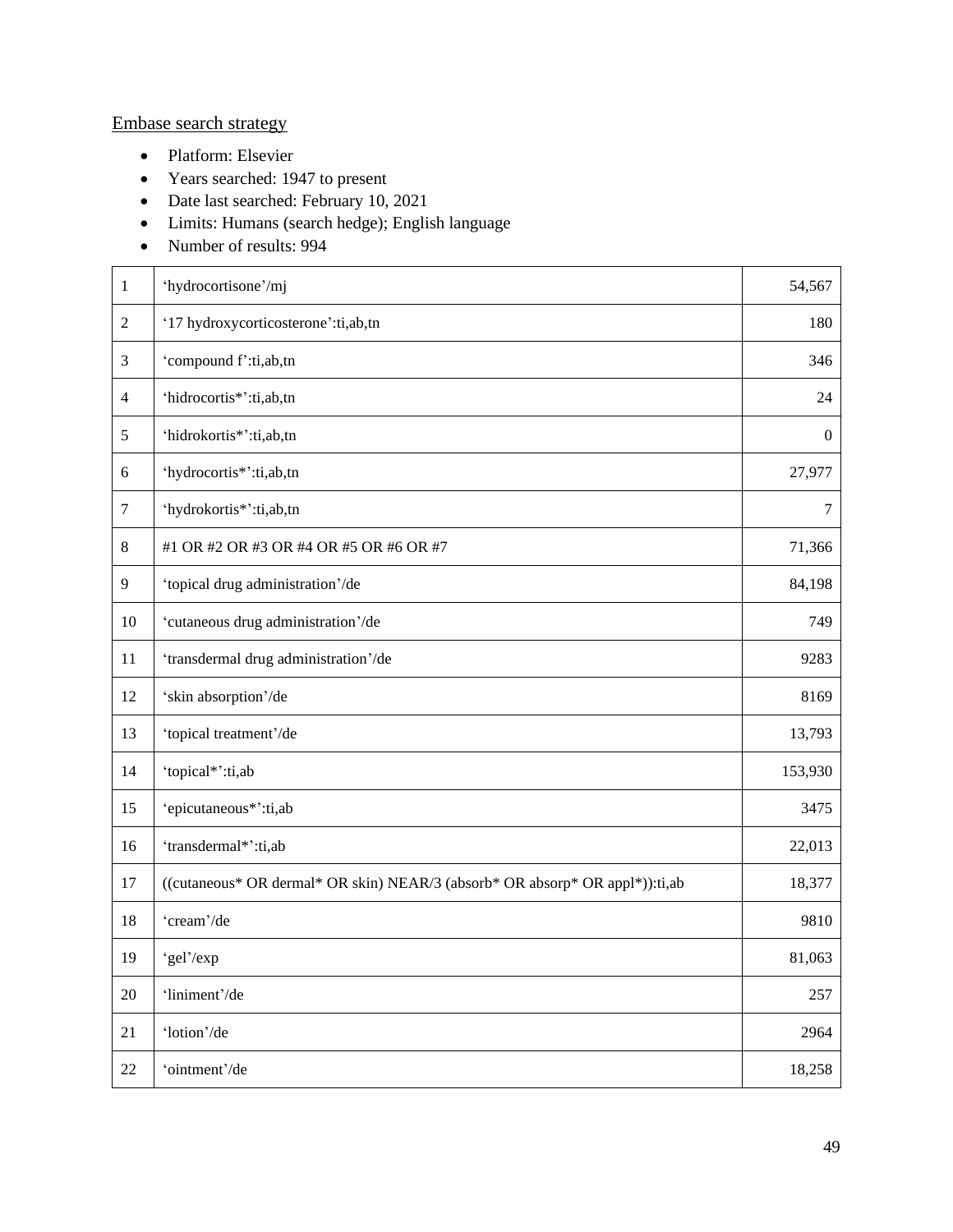| 23 | 'paste'/de                                                                                                                                                                                                                 | 2550           |
|----|----------------------------------------------------------------------------------------------------------------------------------------------------------------------------------------------------------------------------|----------------|
| 24 | 'salve'/de                                                                                                                                                                                                                 | 170            |
| 25 | 'suspension'/de                                                                                                                                                                                                            | 28,563         |
| 26 | 'emulsion'/exp                                                                                                                                                                                                             | 47,835         |
| 27 | 'shampoo'/de                                                                                                                                                                                                               | 2340           |
| 28 | 'cream\$':ti,ab                                                                                                                                                                                                            | 30,545         |
| 29 | 'emulsion\$':ti,ab                                                                                                                                                                                                         | 46,560         |
| 30 | 'liniment\$':ti,ab                                                                                                                                                                                                         | 242            |
| 31 | 'lotion\$':ti,ab                                                                                                                                                                                                           | 4114           |
| 32 | 'ointment\$':ti,ab                                                                                                                                                                                                         | 21,988         |
| 33 | 'paste\$':ti,ab                                                                                                                                                                                                            | 15,469         |
| 34 | 'salve\$':ti,ab                                                                                                                                                                                                            | 486            |
| 35 | 'unguent*':ti,ab                                                                                                                                                                                                           | 242            |
| 36 | 'gel\$':ti,ab                                                                                                                                                                                                              | 368,162        |
| 37 | 'suspension\$':ti,ab                                                                                                                                                                                                       | 148,336        |
| 38 | 'shampoo\$':ti,ab                                                                                                                                                                                                          | 2271           |
| 39 | 'solution\$':ti,ab                                                                                                                                                                                                         | 895,285        |
| 40 | #9 OR #10 OR #11 OR #12 OR #13 OR #14 OR #15 OR #16 OR #17 OR #18 OR #19 OR<br>#20 OR #21 OR #22 OR #23 OR #24 OR #25 OR #26 OR #27 OR #28 OR #29 OR #30<br>OR #31 OR #32 OR #33 OR #34 OR #35 OR #36 OR #37 OR #38 OR #39 | 1,717,718      |
| 41 | 'drug combination'/de                                                                                                                                                                                                      | 170,854        |
| 42 | 'aluminum chloride'/de                                                                                                                                                                                                     | 3962           |
| 43 | 'alum* chlorid*':ti,ab,tn                                                                                                                                                                                                  | 2599           |
| 44 | 'ascorbyl palmitate'/de                                                                                                                                                                                                    | 398            |
| 45 | ((ascorb* OR 'vitamin* c') NEAR/2 palmit*):ti,ab,tn                                                                                                                                                                        | 404            |
| 46 | 'ascorbylpalmit*':ti,ab,tn                                                                                                                                                                                                 | 14             |
| 47 | 'palmitoylascorb*':ti,ab,tn                                                                                                                                                                                                | 11             |
| 48 | 'azeloglycin*':ti,ab,tn                                                                                                                                                                                                    | $\overline{c}$ |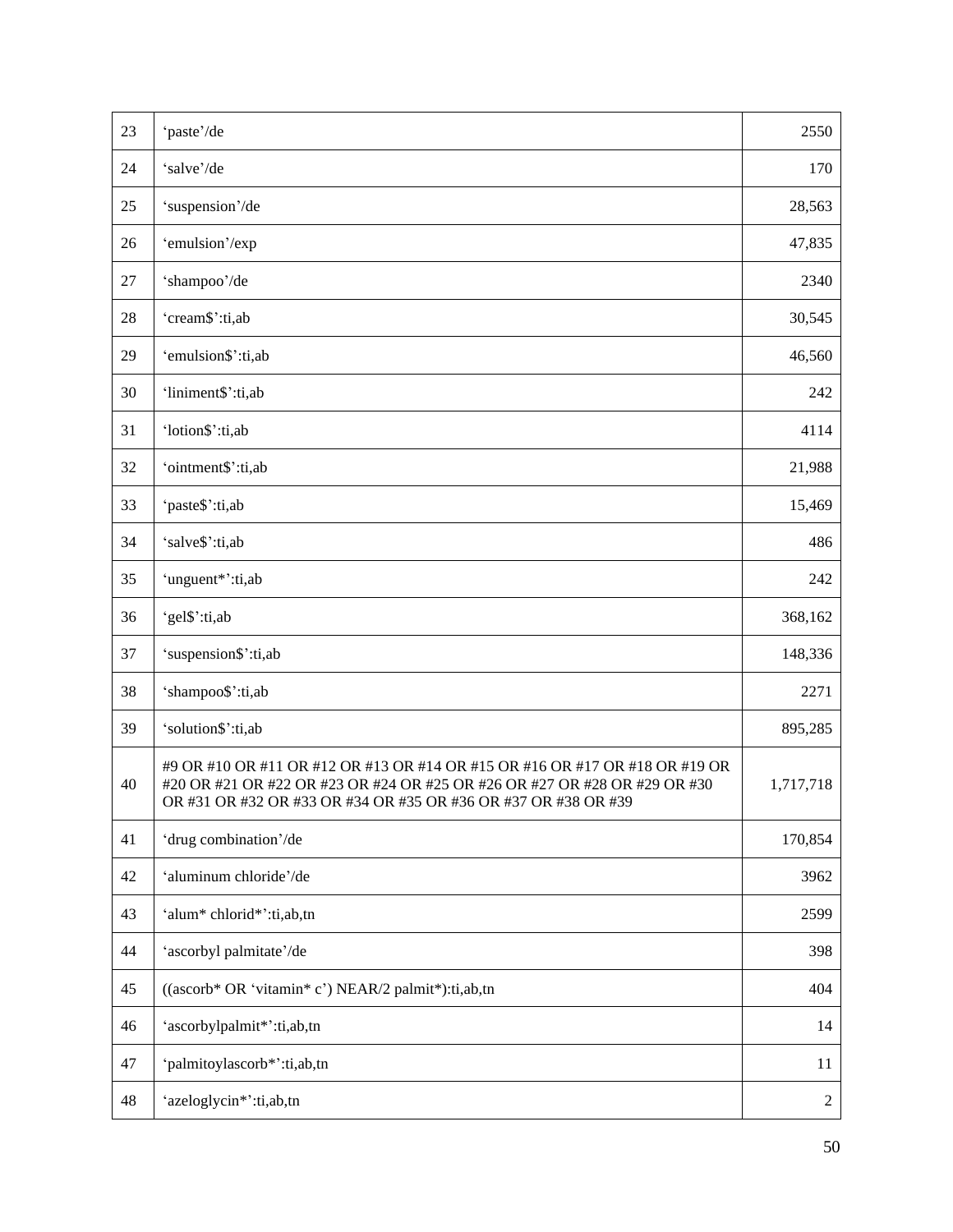| 49     | 'azeloyl':ti,ab,tn                                                            | 9                        |
|--------|-------------------------------------------------------------------------------|--------------------------|
| 50     | 'gum benzoin'/de                                                              | 34                       |
| 51     | ((benzoin OR sumatra) NEAR/2 (absolute OR gum OR resin OR tincture)):ti,ab,tn | 113                      |
| 52     | 'clindamycin'/de                                                              | 52,843                   |
| 53     | 'chlo\$lincocin*':ti,ab,tn                                                    | 1                        |
| 54     | 'clindamicin*':ti,ab,tn                                                       | 88                       |
| 55     | 'clindamycin*':ti,ab,tn                                                       | 14,748                   |
| 56     | 'clindomicin*':ti,ab,tn                                                       | $\boldsymbol{0}$         |
| 57     | 'clindomycin*':ti,ab,tn                                                       | $\tau$                   |
| 58     | 'clinimicin*':ti,ab,tn                                                        | $\boldsymbol{0}$         |
| 59     | 'clinimycin*':ti,ab,tn                                                        | 10                       |
| 60     | 'clioquinol'/de                                                               | 3136                     |
| 61     | 'chlor\$iodoquin*':ti,ab,tn                                                   | $\,8$                    |
| 62     | 'cli\$quinol*':ti,ab,tn                                                       | 823                      |
| 63     | 'iodoch\$or\$ hydroxycholin*':ti,ab,tn                                        | $\boldsymbol{0}$         |
| 64     | 'iodoch\$or\$hydroxycholin*':ti,ab,tn                                         | $\overline{0}$           |
| 65     | 'iodoch\$or\$ hydroxyquin*':ti,ab,tn                                          | 3                        |
| 66     | 'iodoch\$or\$hydroxyquin*':ti,ab,tn                                           | 180                      |
| 67     | 'iodoch\$or\$xyquin*':ti,ab,tn                                                | 43                       |
| 68     | 'iodohydroxych\$or\$quin*':ti,ab,tn                                           | $\mathbf{1}$             |
| 69     | 'isoch\$or\$xychinolin*':ti,ab,tn                                             | $\boldsymbol{0}$         |
| $70\,$ | 'quiniodochlor*':ti,ab,tn                                                     | $\overline{\mathcal{A}}$ |
| 71     | 'coal tar'/de                                                                 | 2959                     |
| $72\,$ | ((coal OR doak) NEAR/1 tar):ti,ab,tn                                          | 1929                     |
| 73     | 'gentamicin'/de                                                               | 111,973                  |
| 74     | 'gentamicin*':ti,ab,tn                                                        | 33,033                   |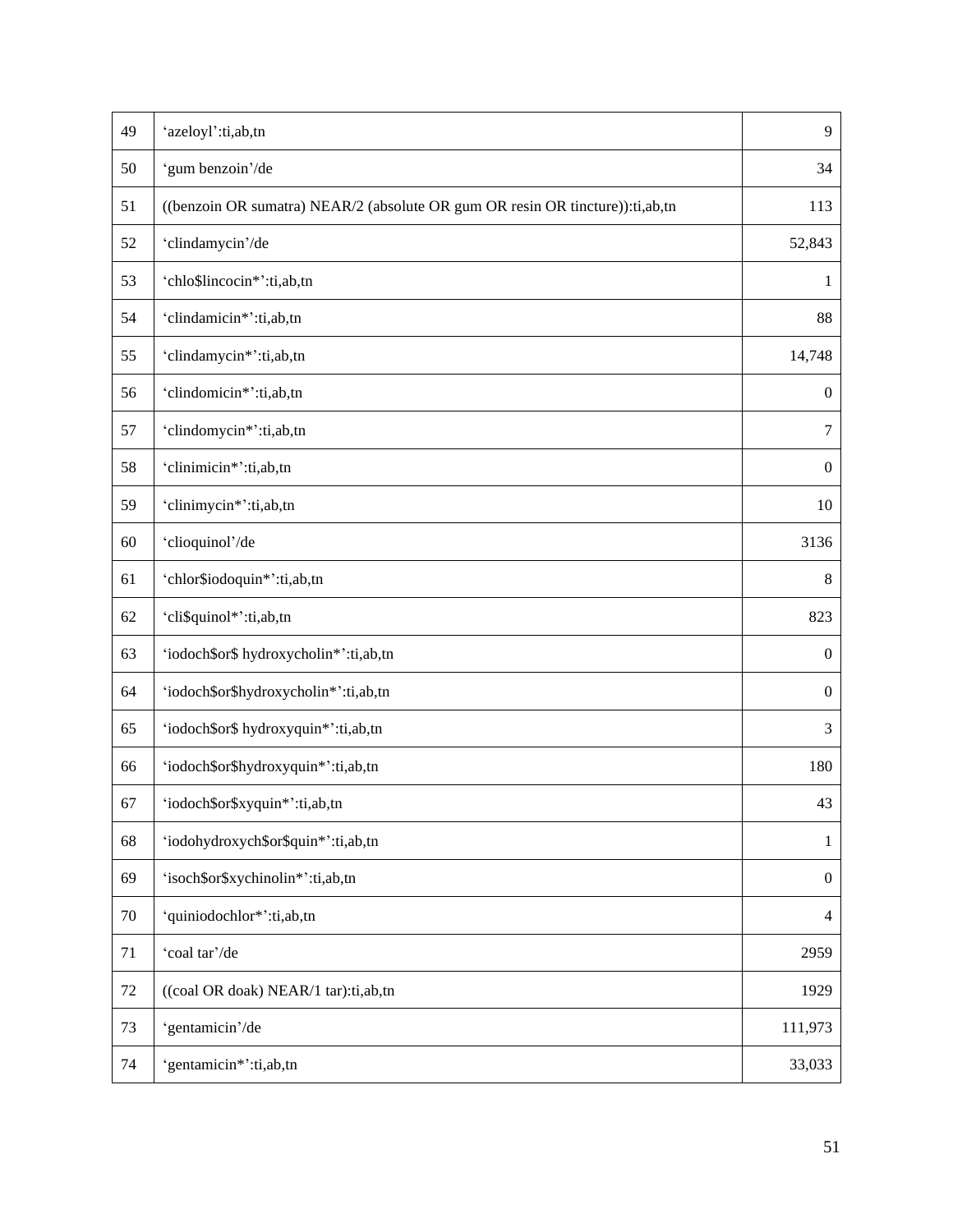| 75  | 'gentamycin*':ti,ab,tn                                                   | 4811             |
|-----|--------------------------------------------------------------------------|------------------|
| 76  | 'glycolic acid'/de                                                       | 3576             |
| 77  | ((glycol\$ic OR hydroxyacetic OR hydroxyethanoic) NEAR/2 acid*):ti,ab,tn | 9434             |
| 78  | 'sinecatechins'/de                                                       | 4792             |
| 79  | 'sinecatechin'/de                                                        | 10               |
| 80  | 'green tea*':ti,ab,tn                                                    | 11,409           |
| 81  | 'hyaluronic acid'/de                                                     | 45,543           |
| 82  | 'hyaluron*':ti,ab,tn                                                     | 51,129           |
| 83  | 'hydroquinone'/de                                                        | 6744             |
| 84  | 'hydrochin*':ti,ab,tn                                                    | 39               |
| 85  | 'hydroquin*':ti,ab,tn                                                    | 7665             |
| 86  | 'ketoconazole'/de                                                        | 29,672           |
| 87  | 'ketocanazol*':ti,ab,tn                                                  | 9                |
| 88  | 'ketoconazol*':ti,ab,tn                                                  | 10,246           |
| 89  | 'ketokanazol*':ti,ab,tn                                                  | $\boldsymbol{0}$ |
| 90  | 'ketokonazol*':ti,ab,tn                                                  | 79               |
| 91  | 'ketocanozol*':ti,ab,tn                                                  | $\sqrt{2}$       |
| 92  | 'ketokanozol*':ti,ab,tn                                                  | $\overline{0}$   |
| 93  | 'ketoconozol*':ti,ab,tn                                                  | 11               |
| 94  | 'ketokonozol*':ti,ab,tn                                                  | $\boldsymbol{0}$ |
| 95  | 'ketozol*':ti,ab,tn                                                      | $\sqrt{2}$       |
| 96  | 'oxocanazol*':ti,ab,tn                                                   | $\boldsymbol{0}$ |
| 97  | 'oxoconazol*':ti,ab,tn                                                   | $\boldsymbol{0}$ |
| 98  | 'kojic acid'/de                                                          | 1739             |
| 99  | (koji* NEAR/2 acid*):ti,ab,tn                                            | 1213             |
| 100 | 'lactic acid'/de                                                         | 87,157           |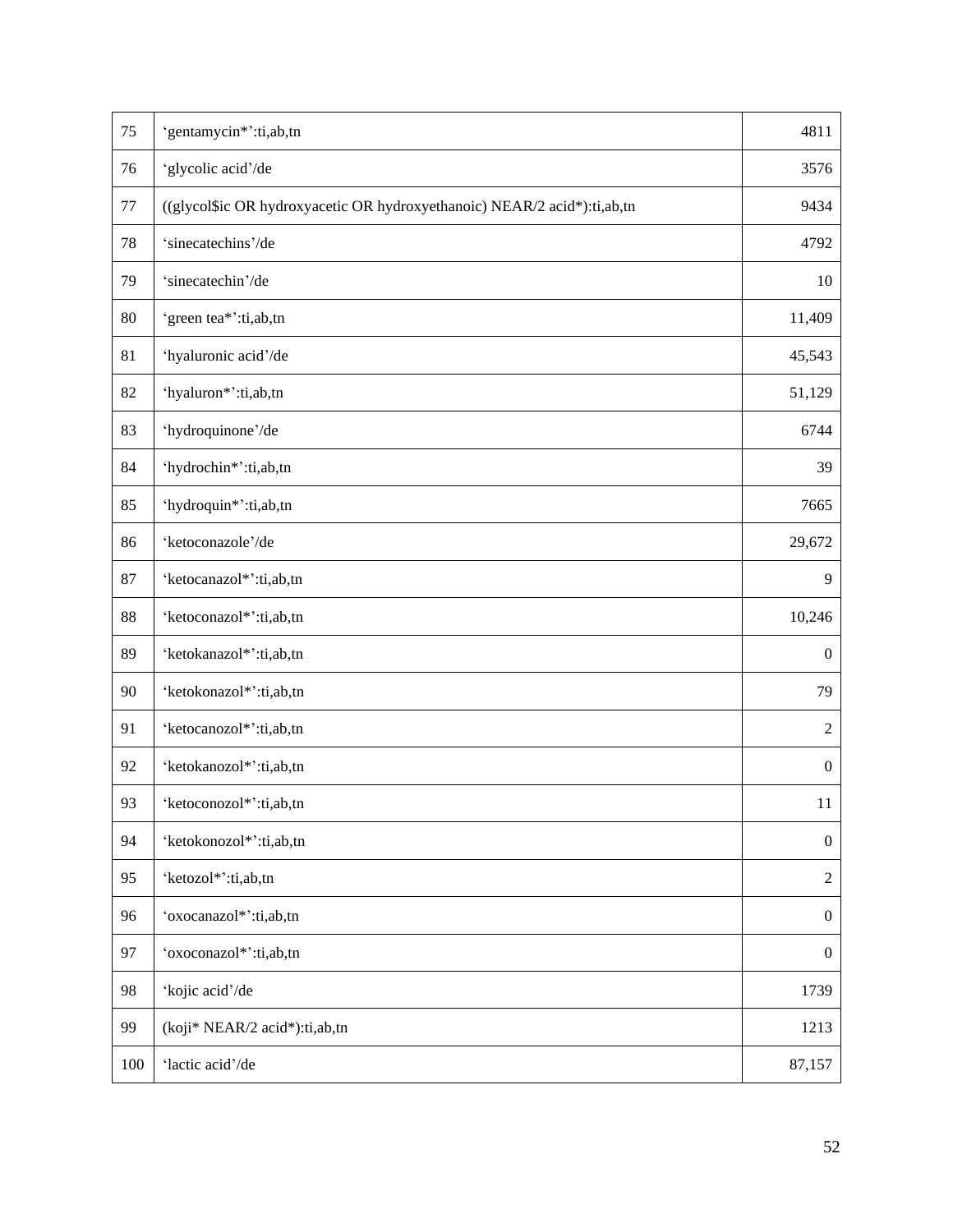| 101 | (lactic* NEAR/2 acid*):ti,ab,tn | 51,331           |
|-----|---------------------------------|------------------|
| 102 | 'milchsaure':ti,ab,tn           | 6                |
| 103 | 'milk acid*':ti,ab,tn           | 161              |
| 104 | 'levocetirizine'/de             | 1878             |
| 105 | 'levocetirizin*':ti,ab,tn       | 728              |
| 106 | 'lidocaine'/de                  | 77,579           |
| 107 | 'lidocain*':ti,ab,tn            | 31,062           |
| 108 | 'lignocain*':ti,ab,tn           | 4125             |
| 109 | 'liquocain*':ti,ab,tn           | $\boldsymbol{0}$ |
| 110 | 'menthol'/de                    | 5405             |
| 111 | 'ment\$ol*':ti,ab,tn            | 4492             |
| 112 | 'levoment\$ol*':ti,ab,tn        | 16               |
| 113 | 'metronidazole'/de              | 70,819           |
| 114 | 'metranida*':ti,ab,tn           | 64               |
| 115 | 'metronida*':ti,ab,tn           | 23,979           |
| 116 | 'miconazole'/de                 | 10,417           |
| 117 | 'mic\$onasol*':ti,ab,tn         | $\mathbf{1}$     |
| 118 | 'mic\$onazol*':ti,ab,tn         | 3589             |
| 119 | 'mik\$onasol*':ti,ab,tn         | $\boldsymbol{0}$ |
| 120 | 'mik\$onazol*':ti,ab,tn         | $\overline{4}$   |
| 121 | 'nicotinamide'/exp              | 16,732           |
| 122 | 'amid* pp':ti,ab,tn             | $\boldsymbol{7}$ |
| 123 | 'nicotinamid*':ti,ab,tn         | 26,503           |
| 124 | 'niacetamid*':ti,ab,tn          | $\boldsymbol{0}$ |
| 125 | 'niacinamid*':ti,ab,tn          | 819              |
| 126 | 'nicamid*':ti,ab,tn             | $\mathbf{1}$     |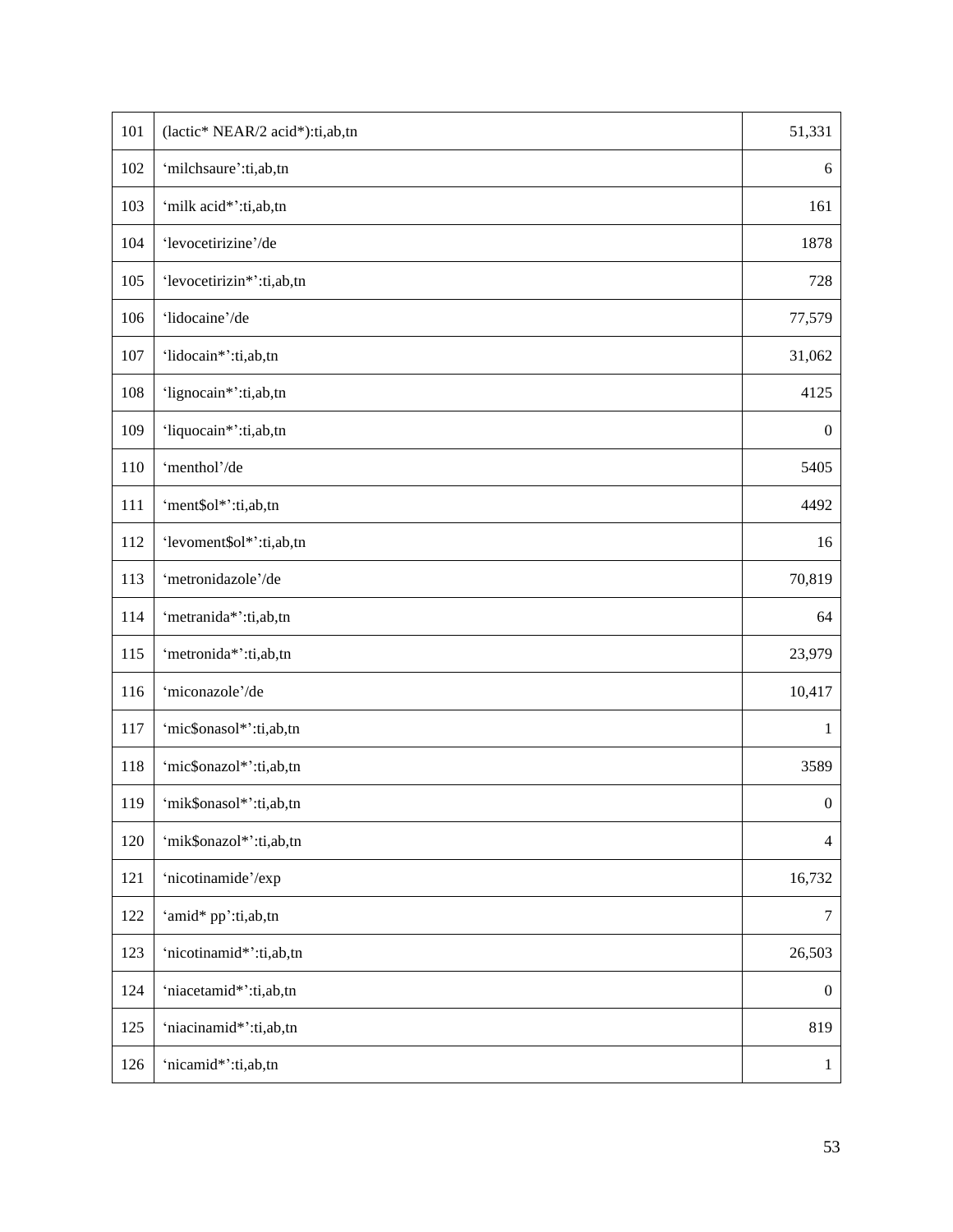| 127 | 'nicosedin*':ti,ab,tn             | $\boldsymbol{0}$ |
|-----|-----------------------------------|------------------|
| 128 | 'nicotamid*':ti,ab,tn             | 26               |
| 129 | (nicotinic NEAR/2 acid*):ti,ab,tn | 9650             |
| 130 | 'nicotinoylamid*':ti,ab,tn        | $\sqrt{2}$       |
| 131 | 'nicotinsaureamid*':ti,ab,tn      | 6                |
| 132 | 'nikotinsaureamid*':ti,ab,tn      | $\sqrt{2}$       |
| 133 | 'nikotamin*':ti,ab,tn             | $\boldsymbol{0}$ |
| 134 | 'vitamin* b3':ti,ab,tn            | 525              |
| 135 | 'vitamin* b 3':ti,ab,tn           | 20               |
| 136 | 'vitamin* pp':ti,ab,tn            | 297              |
| 137 | 'nifedipine'/de                   | 49,586           |
| 138 | 'mefedipin*':ti,ab,tn             | $\boldsymbol{0}$ |
| 139 | 'mifedipin*':ti,ab,tn             | $\mathbf{1}$     |
| 140 | 'nefedipin*':ti,ab,tn             | 14               |
| 141 | 'nifedipin*':ti,ab,tn             | 24,182           |
| 142 | 'salicylic acid'/de               | 26,899           |
| 143 | 'salicylic acid*':ti,ab,tn        | 15,641           |
| 144 | 'carboxyphenol':ti,ab,tn          | 9                |
| 145 | 'hydroxybenzoic acid*':ti,ab,tn   | 3402             |
| 146 | 'spironolactone'/de               | 32,546           |
| 147 | 'espironolacton*':ti,ab,tn        | 25               |
| 148 | 'espironolatton*':ti,ab,tn        | $\boldsymbol{0}$ |
| 149 | 'spironolacton*':ti,ab,tn         | 9803             |
| 150 | 'spironolatton*':ti,ab,tn         | 1                |
| 151 | 'spirothiobarbit*':ti,ab,tn       | $\overline{4}$   |
| 152 | 'tranilast'/de                    | 1569             |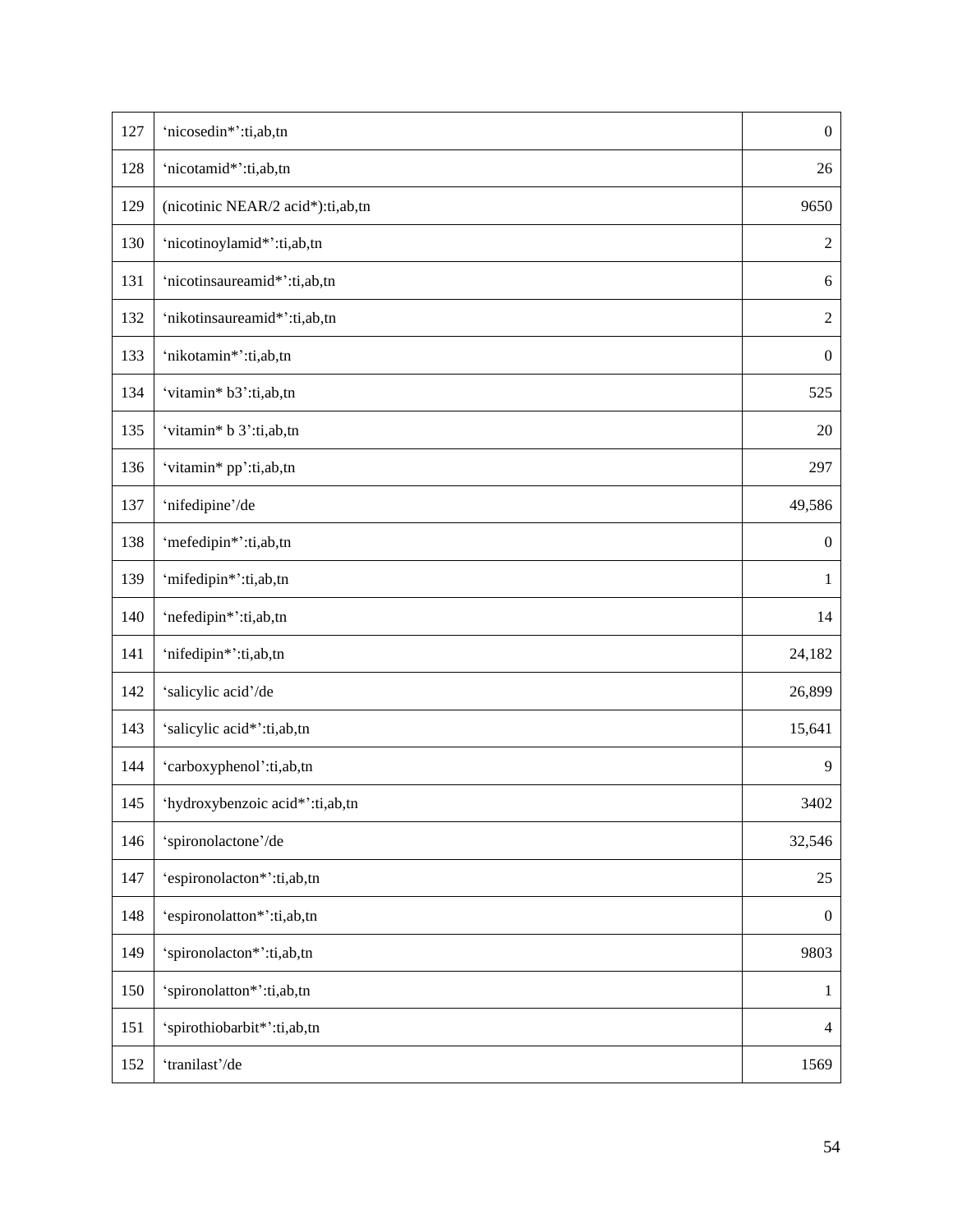| 153 | 'anthranilic acid*':ti,ab,tn                                                                                                                                                                                                                                                                                                                                                                                                                                                                                                                                                                                                                                                                                                                                                                                                                                       | 2026             |
|-----|--------------------------------------------------------------------------------------------------------------------------------------------------------------------------------------------------------------------------------------------------------------------------------------------------------------------------------------------------------------------------------------------------------------------------------------------------------------------------------------------------------------------------------------------------------------------------------------------------------------------------------------------------------------------------------------------------------------------------------------------------------------------------------------------------------------------------------------------------------------------|------------------|
| 154 | 'tranilast*':ti,ab,tn                                                                                                                                                                                                                                                                                                                                                                                                                                                                                                                                                                                                                                                                                                                                                                                                                                              | 844              |
| 155 | 'retinoic acid'/de                                                                                                                                                                                                                                                                                                                                                                                                                                                                                                                                                                                                                                                                                                                                                                                                                                                 | 43,057           |
| 156 | 'retinoic acid*':ti,ab,tn                                                                                                                                                                                                                                                                                                                                                                                                                                                                                                                                                                                                                                                                                                                                                                                                                                          | 39,294           |
| 157 | 'trentin*':ti,ab,tn                                                                                                                                                                                                                                                                                                                                                                                                                                                                                                                                                                                                                                                                                                                                                                                                                                                | 289              |
| 158 | 'tretinoin*':ti,ab,tn                                                                                                                                                                                                                                                                                                                                                                                                                                                                                                                                                                                                                                                                                                                                                                                                                                              | 2117             |
| 159 | 'vitamin* a acid':ti,ab,tn                                                                                                                                                                                                                                                                                                                                                                                                                                                                                                                                                                                                                                                                                                                                                                                                                                         | 466              |
| 160 | 'vitamin* a1 acid':ti,ab,tn                                                                                                                                                                                                                                                                                                                                                                                                                                                                                                                                                                                                                                                                                                                                                                                                                                        | $\boldsymbol{0}$ |
| 161 | 'triamcinolone'/de                                                                                                                                                                                                                                                                                                                                                                                                                                                                                                                                                                                                                                                                                                                                                                                                                                                 | 16,304           |
| 162 | 'triamcinolone acetonide'/de                                                                                                                                                                                                                                                                                                                                                                                                                                                                                                                                                                                                                                                                                                                                                                                                                                       | 15,741           |
| 163 | 'fluoxyprednisolon*':ti,ab,tn                                                                                                                                                                                                                                                                                                                                                                                                                                                                                                                                                                                                                                                                                                                                                                                                                                      | 3                |
| 164 | 'fluoxiprednisolon*':ti,ab,tn                                                                                                                                                                                                                                                                                                                                                                                                                                                                                                                                                                                                                                                                                                                                                                                                                                      | 1                |
| 165 | 'tiamcinolon*':ti,ab,tn                                                                                                                                                                                                                                                                                                                                                                                                                                                                                                                                                                                                                                                                                                                                                                                                                                            | $\overline{4}$   |
| 166 | 'triamcinolon*':ti,ab,tn                                                                                                                                                                                                                                                                                                                                                                                                                                                                                                                                                                                                                                                                                                                                                                                                                                           | 11,323           |
| 167 | 'tramcinolon*':ti,ab,tn                                                                                                                                                                                                                                                                                                                                                                                                                                                                                                                                                                                                                                                                                                                                                                                                                                            | 12               |
| 168 | 'triancinolon*':ti,ab,tn                                                                                                                                                                                                                                                                                                                                                                                                                                                                                                                                                                                                                                                                                                                                                                                                                                           | 21               |
| 169 | 'hamamelis'/de                                                                                                                                                                                                                                                                                                                                                                                                                                                                                                                                                                                                                                                                                                                                                                                                                                                     | 211              |
| 170 | 'hamameli*':ti,ab,tn                                                                                                                                                                                                                                                                                                                                                                                                                                                                                                                                                                                                                                                                                                                                                                                                                                               | 238              |
| 171 | (witch NEAR/2 hazel):ti,ab,tn                                                                                                                                                                                                                                                                                                                                                                                                                                                                                                                                                                                                                                                                                                                                                                                                                                      | 66               |
| 172 | 'zinc oxide'/de                                                                                                                                                                                                                                                                                                                                                                                                                                                                                                                                                                                                                                                                                                                                                                                                                                                    | 11,962           |
| 173 | (zinc NEAR/2 (omadine OR perythione OR pyridinethione OR pyrithione)):ti,ab,tn                                                                                                                                                                                                                                                                                                                                                                                                                                                                                                                                                                                                                                                                                                                                                                                     | 401              |
| 174 | #41 OR #42 OR #43 OR #44 OR #45 OR #46 OR #47 OR #48 OR #49 OR #50 OR #51<br>OR #52 OR #53 OR #54 OR #55 OR #56 OR #57 OR #58 OR #59 OR #60 OR #61 OR<br>#62 OR #63 OR #64 OR #65 OR #66 OR #67 OR #68 OR #69 OR #70 OR #71 OR #72<br>OR #73 OR #74 OR #75 OR #76 OR #77 OR #78 OR #79 OR #80 OR #81 OR #82 OR<br>#83 OR #84 OR #85 OR #86 OR #87 OR #88 OR #89 OR #90 OR #91 OR #92 OR #93<br>OR #94 OR #95 OR #96 OR #97 OR #98 OR #99 OR #100 OR #101 OR #102 OR #103<br>OR #104 OR #105 OR #106 OR #107 OR #108 OR #109 OR #110 OR #111 OR #112 OR<br>#113 OR #114 OR #115 OR #116 OR #117 OR #118 OR #119 OR #120 OR #121 OR<br>#122 OR #123 OR #124 OR #125 OR #126 OR #127 OR #128 OR #129 OR #130 OR<br>#131 OR #132 OR #133 OR #134 OR #135 OR #136 OR #137 OR #138 OR #139 OR<br>#140 OR #141 OR #142 OR #143 OR #144 OR #145 OR #146 OR #147 OR #148 OR | 965,658          |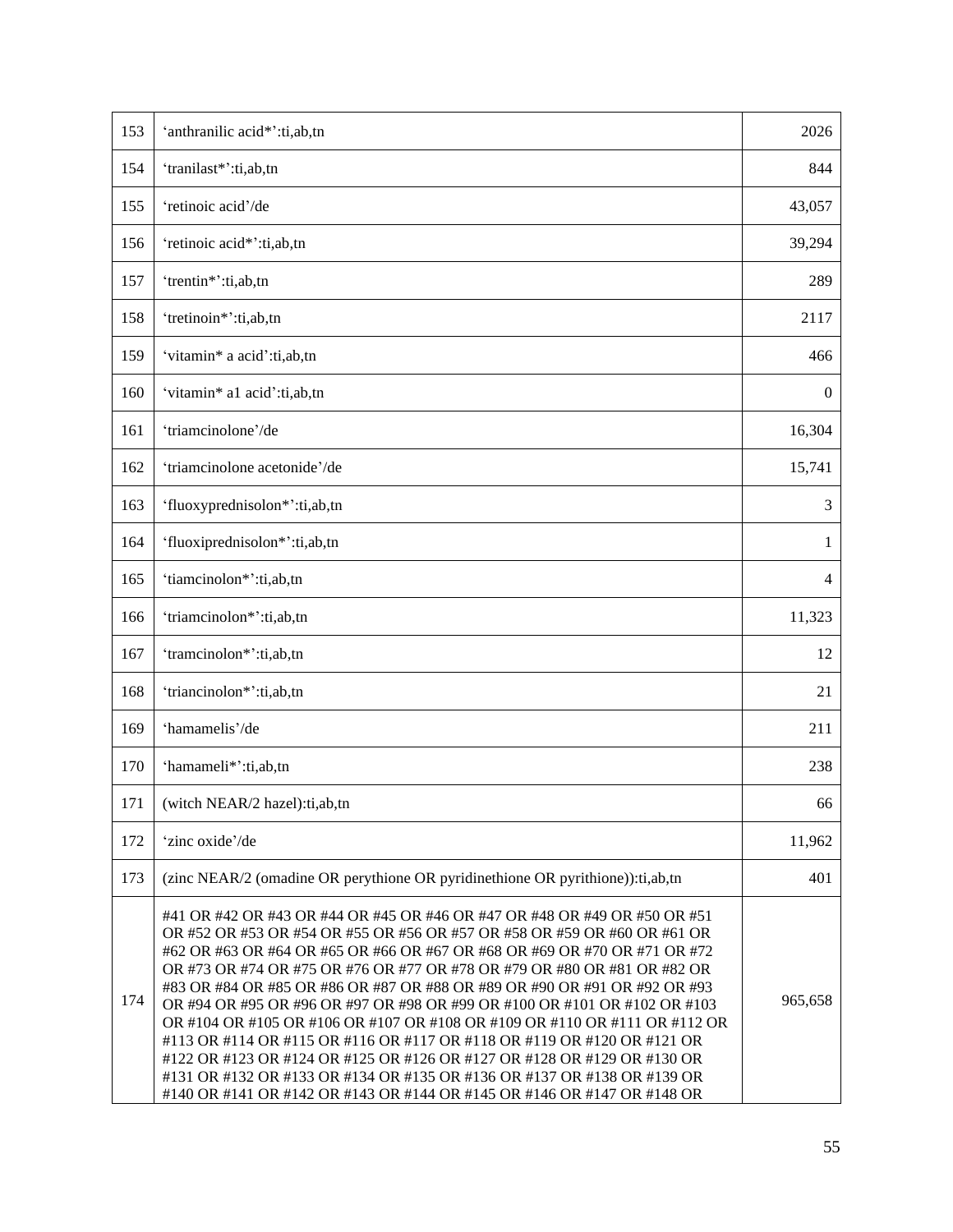|     | #149 OR #150 OR #151 OR #152 OR #153 OR #154 OR #155 OR #156 OR #157 OR<br>#158 OR #159 OR #160 OR #161 OR #162 OR #163 OR #164 OR #165 OR #166 OR<br>#167 OR #168 OR #169 OR #170 OR #171 OR #172 OR #173 |           |
|-----|------------------------------------------------------------------------------------------------------------------------------------------------------------------------------------------------------------|-----------|
| 175 | #8 AND #40 AND #174                                                                                                                                                                                        | 1549      |
| 176 | [animals]/lim NOT [humans]/lim                                                                                                                                                                             | 6,167,026 |
| 177 | #175 NOT #176                                                                                                                                                                                              | 1346      |
| 178 | $#175$ NOT $#176$ AND [english]/lim                                                                                                                                                                        | 994       |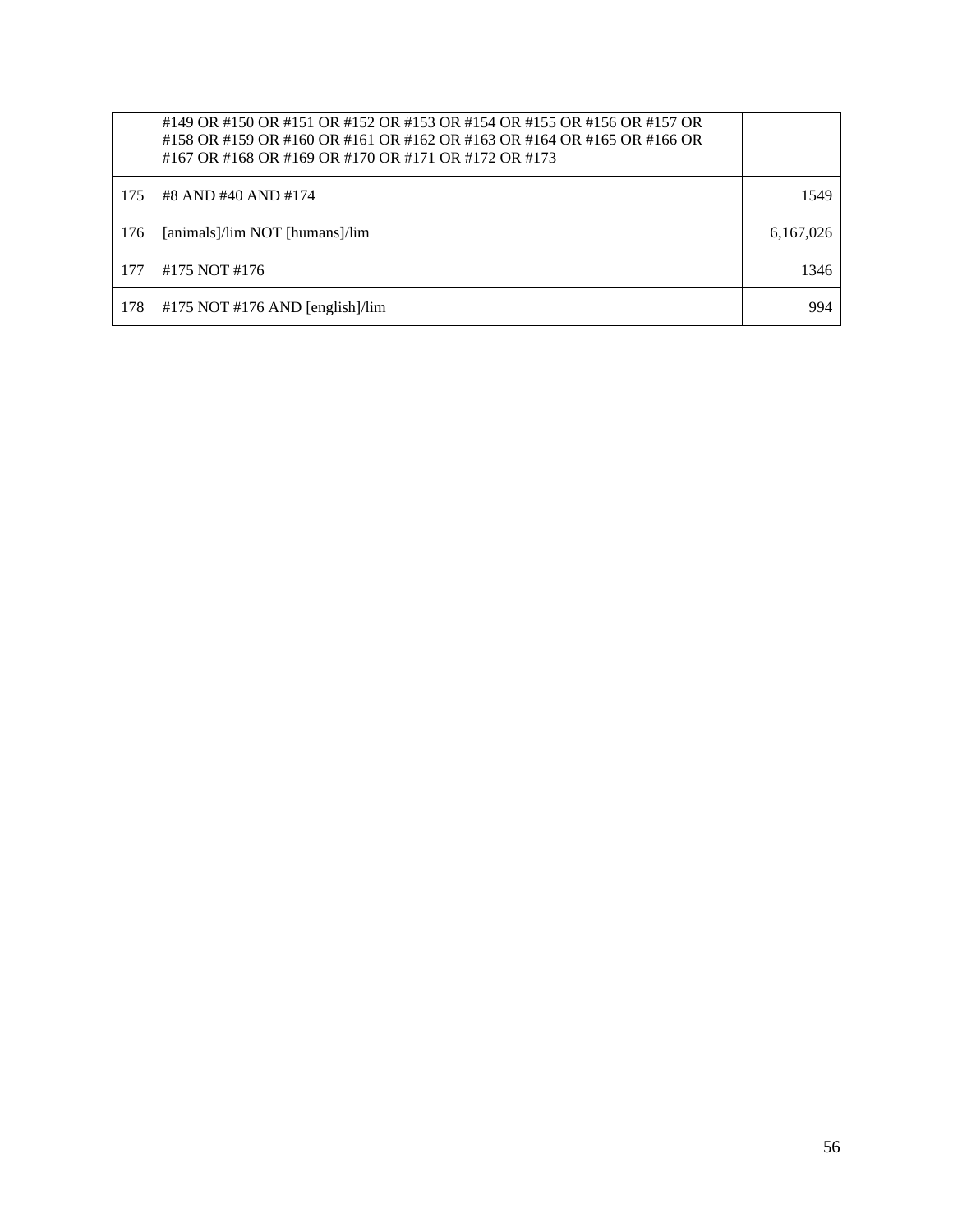#### <span id="page-56-0"></span>*Appendix 2.1. Survey instrument for professional medical associations*

1. How familiar are you with the following terms?

|                                                                                                                                               | Very familiar | Somewhat<br>familiar | Not familiar |
|-----------------------------------------------------------------------------------------------------------------------------------------------|---------------|----------------------|--------------|
| Compounded drugs (medications prepared to meet a<br>patient-specific need)                                                                    | O             | $\circ$              | O            |
| 503A Compounding pharmacy (a pharmacy that<br>prepares compounded medications prescribed by<br>practitioners to meet a patient-specific need) | O             | $\circ$              | O            |
| 503B Outsourcing facility (a facility that compounds<br>larger quantities without the receipt of a patient-<br>specific prescription)         | O             | $\circ$              | О            |

 $\mathbf{r}$ 

- 2. Do you prescribe or administer any of the following as a compounded topical product? (please check all that apply)
	- o Betamethasone acetate
	- o Betamethasone dipropionate
	- o Betamethasone sodium phosphate
	- o Cholestyramine resin
	- o Cimetidine
	- o Clobetasol propionate
	- o Clotrimazole
	- o Cromolyn sodium
	- o Dexamethasone sodium phosphate
	- o Diclofenac sodium
	- o Finasteride
	- o Fluconazole
	- o Fluticasone propionate
	- o Hydrocortisone
	- o Itraconazole
	- o Ketoconazole
	- o Lidocaine hydrochloride
	- o Methylprednisolone acetate
	- o Metronidazole
	- o Mupirocin
	- o Niacinamide
	- o Phytonadione (vitamin K1)
	- o Prilocaine
	- o Spironolactone
	- o Sulfacetamide sodium monohydrate
	- o Terbinafine hydrochloride
	- o Tetracaine hydrochloride
	- o Triamcinolone acetonide
	- o Zinc oxide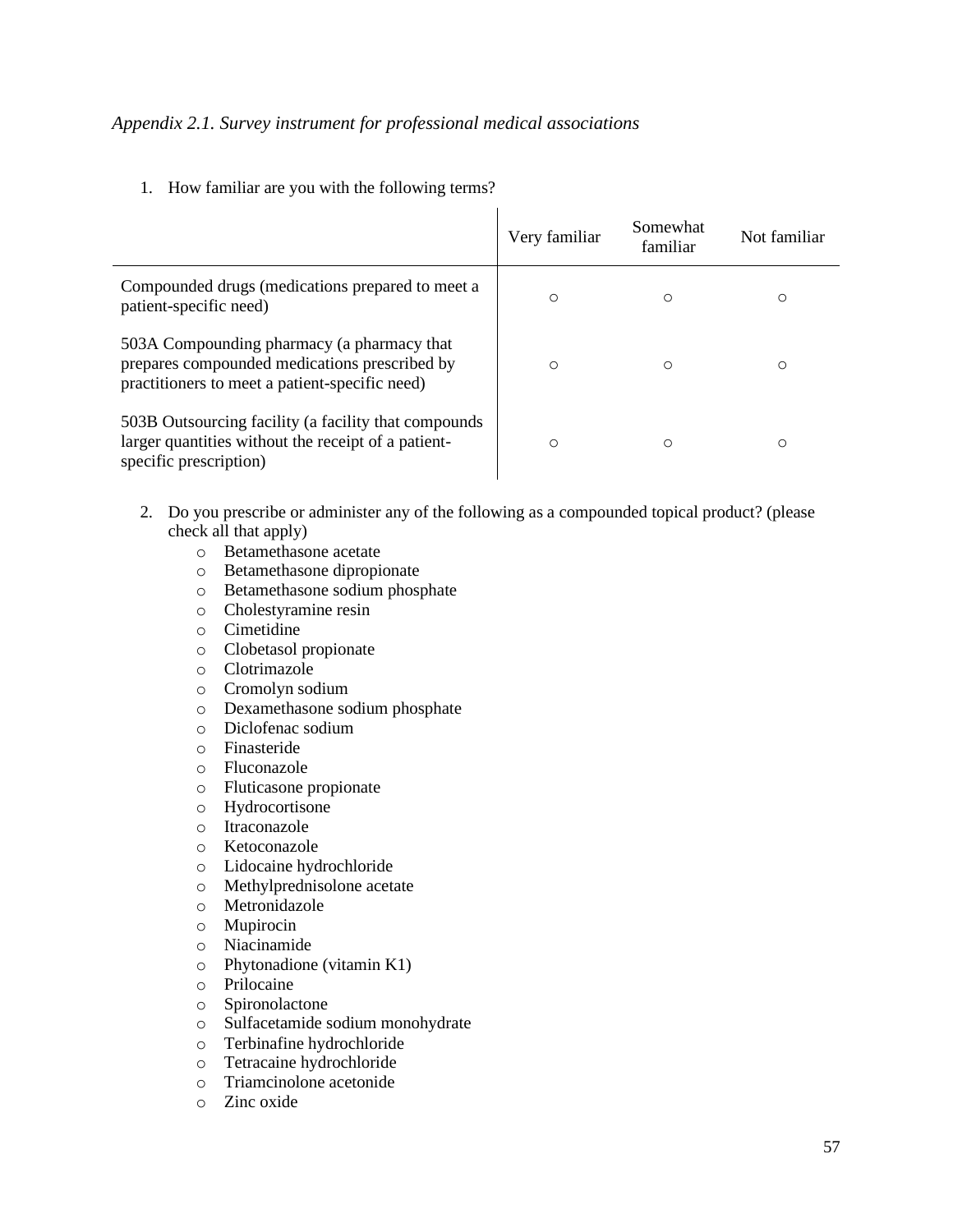- o None of the above
- 3. Do you prescribe the compounded topical products that you selected in in combination with other active pharmaceutical ingredients as a multi-ingredient product?
	- o Yes
	- o No
	- o I'm not sure
- 4. Why do you use the compounded topical products that you selected? (please check all that apply)
	- o Commercial products are not available in the dosage form, strength, or combination I need (please explain)
	- o Patient allergies prevent me from using commercially available products (please explain)
	- o Patient conditions prevent me from using commercially available products (please explain) \_\_\_\_\_\_\_\_\_\_\_\_\_\_\_\_\_\_\_\_\_\_\_\_\_\_\_\_\_\_\_\_\_\_\_\_\_\_\_\_\_\_\_\_\_\_\_\_
	- o I am not aware of any commercially available products containing these products
	- $\circ$  Other (please explain)
- 5. Do you stock non-patient-specific compounded products at your practice?
	- o Yes
	- o No
	- o I'm not sure
- 6. I obtain compounded products from the following: (please check all that apply)

\_\_\_\_\_\_\_\_\_\_\_\_\_\_\_\_\_\_\_\_\_\_\_\_\_\_\_\_\_\_\_\_\_\_\_\_\_\_\_\_\_\_\_\_\_\_\_\_

- o Compound myself at my practice
- o Have the product compounded by an in-house pharmacy
- o Purchase, or have a patient purchase, from a compounding pharmacy
- o Purchase, or have a patient purchase, from an outsourcing facility
- $\circ$  Other (please explain)
- 7. What is your practice setting? (please check all that apply)
	- o Physician office/private practice
	- o Outpatient clinic
	- o Hospital/health system
	- o Academic medical center
	- o Emergency room
	- o Operating room
	- $\circ$  Other (please describe)
- 8. What degree do you hold? (please check all that apply)
	- o Doctor of Medicine (MD)
	- o Doctor of Osteopathic Medicine (DO)
	- o Doctor of Medicine in Dentistry (DMD/DDS)
	- o Doctor of Pharmacy (PharmD) or Bachelor of Science in Pharmacy (BS Pharm)
	- o Naturopathic Doctor (ND)
	- o Nurse Practitioner (NP)
	- o Physician Assistant (PA)
	- $\circ$  Other (please describe)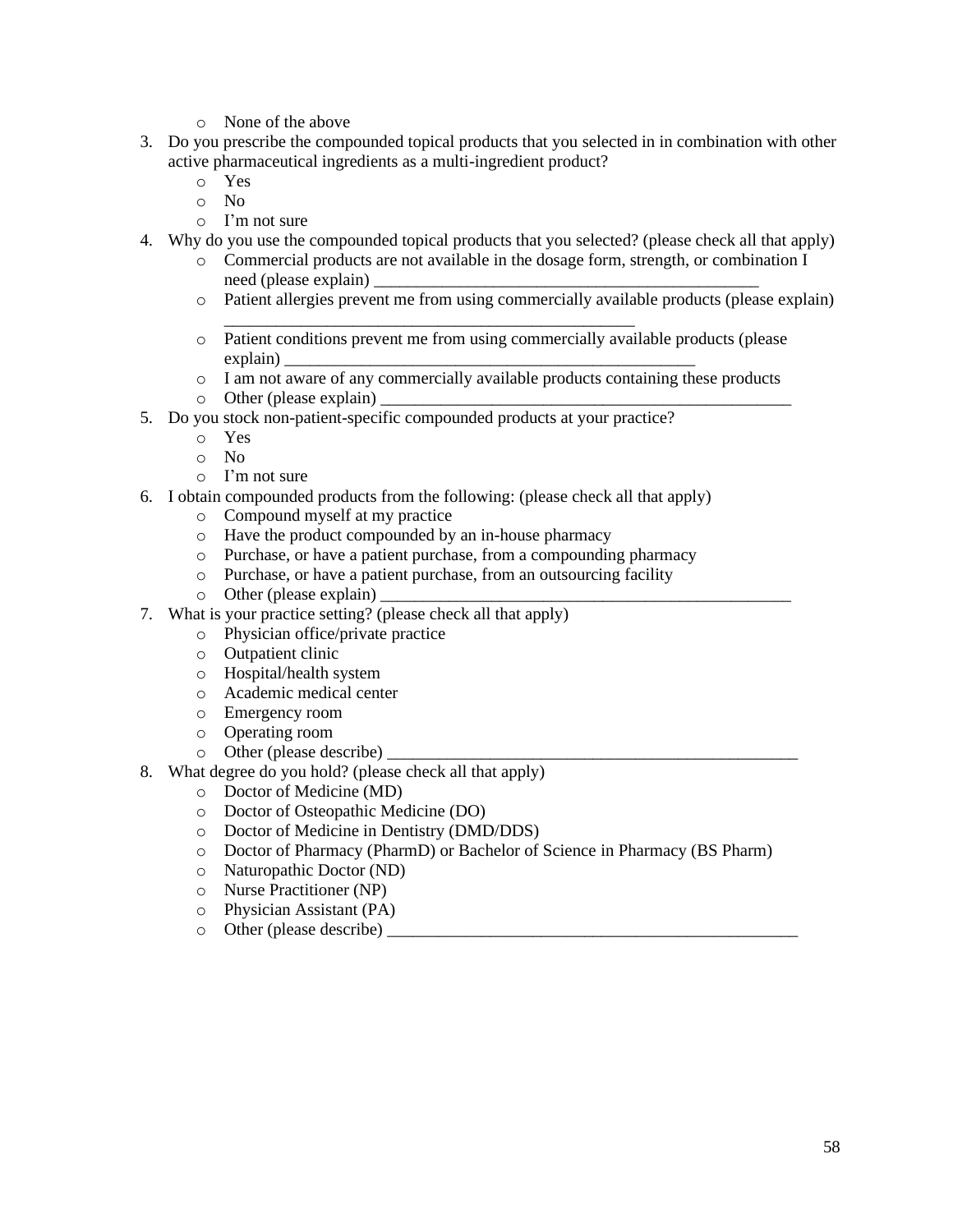#### <span id="page-58-0"></span>*Appendix 2.2. Survey instrument for pharmacy roundtable prequestionnaire*

- 1. Please select all that apply regarding the facility with which you are affiliated.
	- o Academic medical center
	- o Acute care hospital
	- o Children's hospital
	- o Community hospital
	- o Critical access hospital
	- o Dialysis center
	- o Federal government hospital
	- o Health system
	- o Inpatient rehabilitation center
	- o Long-term acute care hospital
	- o Outpatient surgery center
	- o Rural hospital
	- o Skilled nursing facility
	- o Specialty hospital, please identify specialty(ies)
	- o Trauma center
	- o Urban hospital
- 2. Please select the number of beds in the facility with which you are affiliated.
	- $\circ$   $\leq 50$
	- o 50-99
	- o 100-199
	- o 200-299
	- o 300-399
	- $00 599$
	- $\circ$  >600
- 3. Do you use an outsourcing facility (503B facility) to obtain any products used in your facility? A list of FDA registered outsourcing facilities can be found at [https://www.fda.gov/drugs/human](https://www.fda.gov/drugs/human-drug-compounding/registered-outsourcing-facilites)[drug-compounding/registered-outsourcing-facilites.](https://www.fda.gov/drugs/human-drug-compounding/registered-outsourcing-facilites)
	- o Yes
	- o No
- 4. Why do you use an outsourcing facility to obtain product(s)? Please select all that apply
	- o Backorders
	- o Convenience
	- o Cost
	- o Need for concentrations not commercially available
	- o Need for preservative-free products
	- o Need for ready-to-use products
	- o No FDA-approved products available
	- o No onsite compounding facility
	- o Onsite compounding facility not equipped to compound all necessary products
	- $\circ$  Other, please explain
- 5. Please select the type(s) of products obtained from an outsourcing facility.
	- o Nonsterile products
	- o Sterile products
- 6. Please select the category(ies) of products obtained from an outsourcing facility.
	- o Cardioplegic solutions
	- o Dermatologic preparations
	- o Dialysate solutions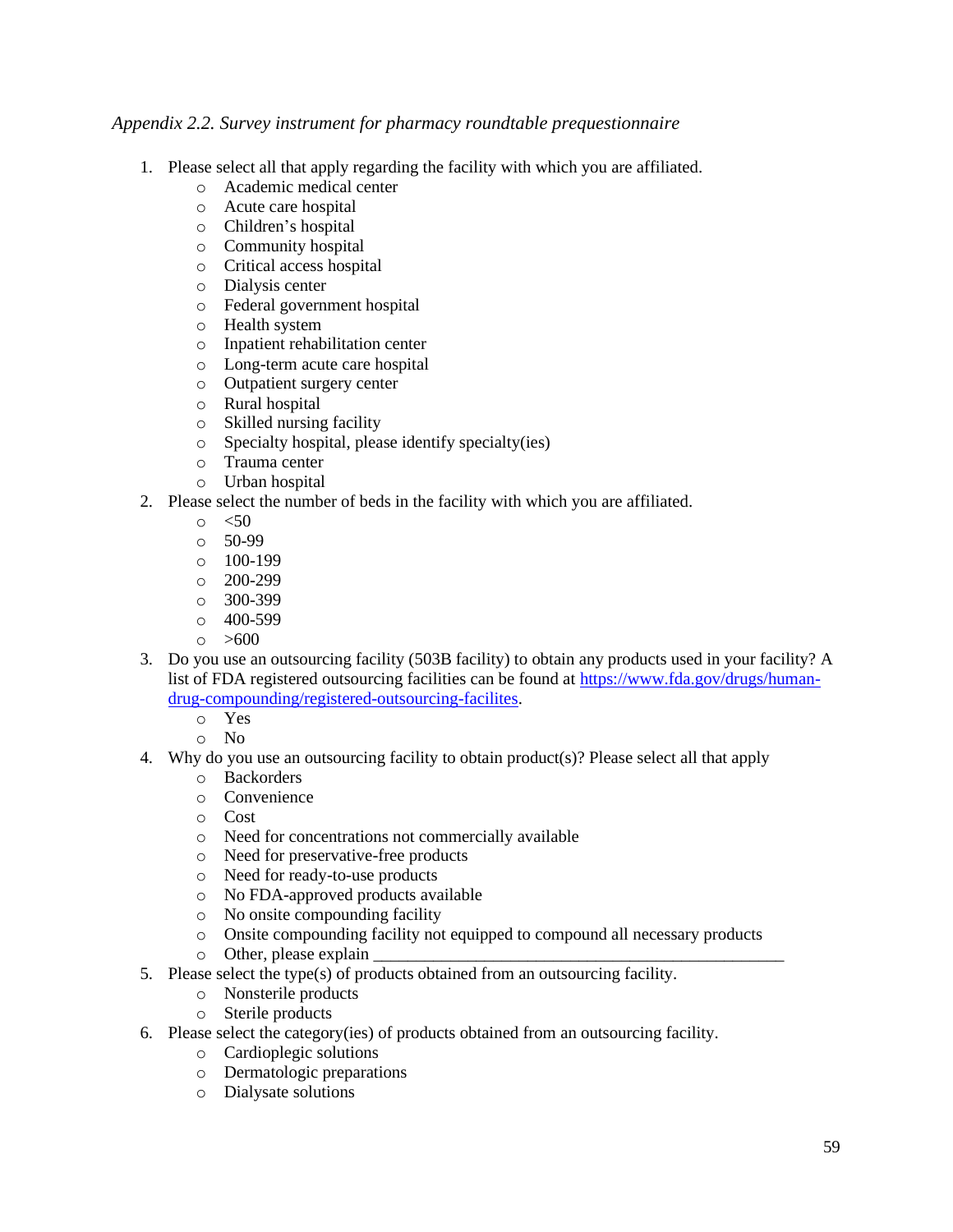- o Fluids
- o Ophthalmic preparations
- o Patient-controlled analgesia
- o Ready-to-use anesthesia syringes
- o Ready-to-use antibiotic syringes and/or bags
- o Ready-to-use electrolyte solutions
- o Ready-to-use vasopressor solutions
- o Total parenteral nutrition solutions
- o Other, please identify
- 7. From the list below, please select the drug(s) that you obtain as either a single ingredient or multiingredient product from an outsourcing facility.
	- o Acetylcysteine
	- o Adenosine
	- o Aluminum potassium sulfate
	- o Aspartic acid
	- o Atenolol
	- o Atropine
	- o Baclofen
	- o Betamethasone
	- o Biotin
	- o Bupivacaine
	- o Caffeine sodium benzoate
	- o Calcium chloride
	- o Cholecalciferol
	- o Chromium chloride
	- o Clonidine
	- o Dexamethasone sodium phosphate
	- o Diclofenac
	- o Gentamicin
	- o Glycerin
	- o Hydroxyzine
	- o Ketamine
	- o Levocarnitine
	- o Lidocaine
	- o Lorazepam
	- o Magnesium sulfate
	- o Manganese chloride
	- o Methylprednisolone
	- o Midazolam
	- o Mupirocin
	- o Norepinephrine
	- o Ondansetron
	- o Phytonadione
	- o Potassium chloride
	- o Potassium phosphate
	- o Prilocaine
	- o Proline
	- o Propranolol
	- o Ropivacaine
	- o Sodium chloride
	- o Sodium citrate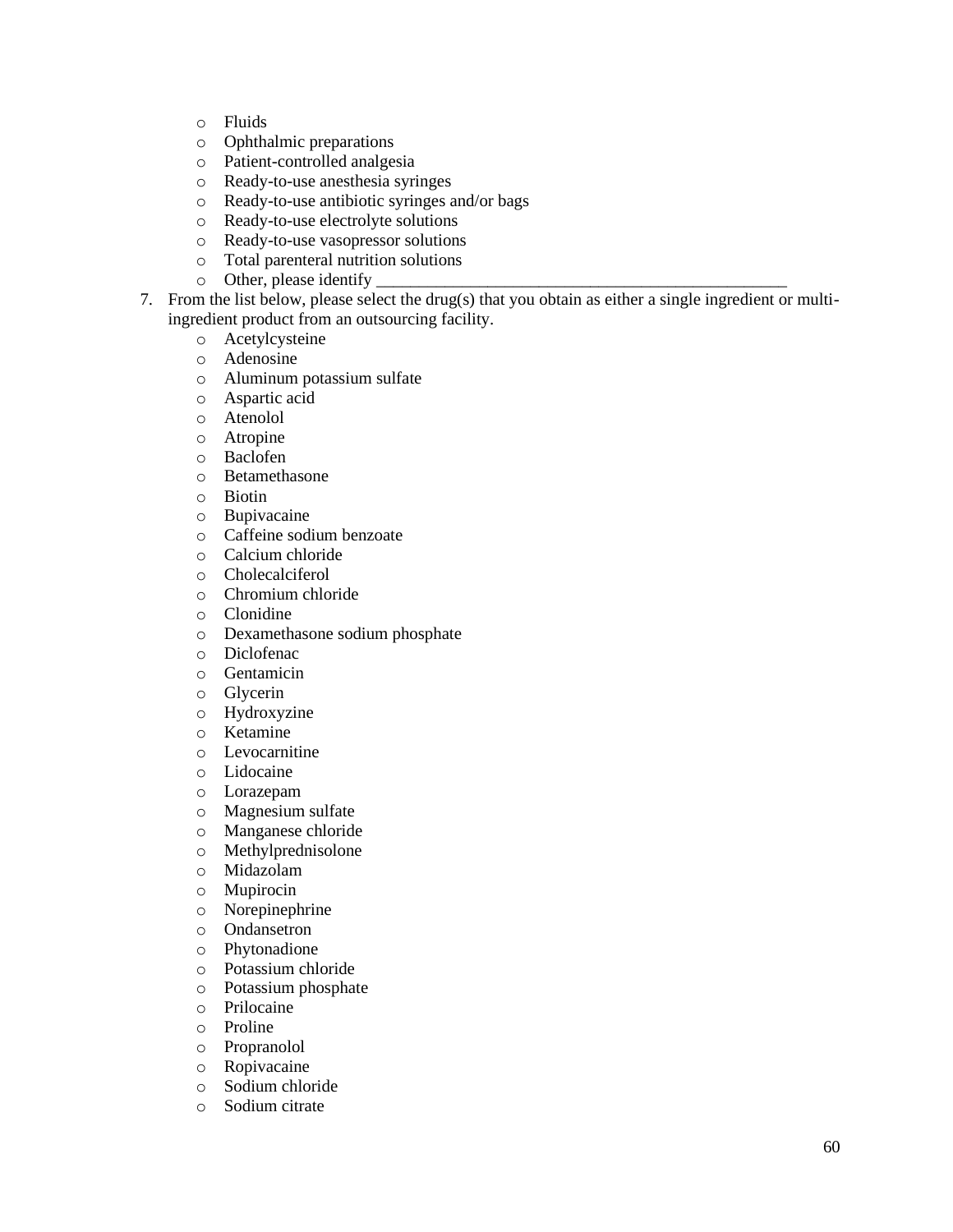- o Sodium phosphate
- o Tetracaine
- o Triamcinolone acetonide
- o Tropicamide
- o None of the above